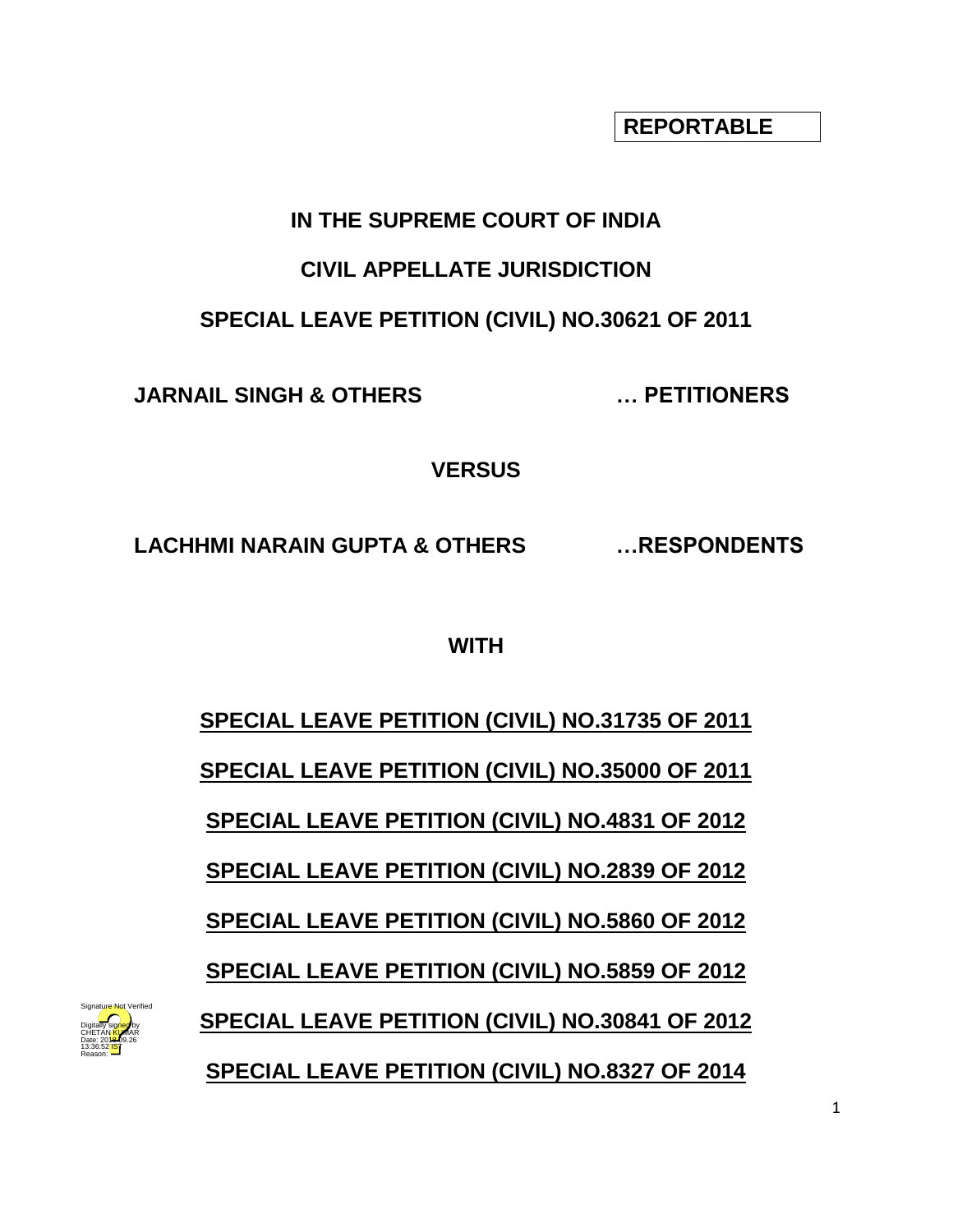**SPECIAL LEAVE PETITION (CIVIL) NO.6915 OF 2014 SPECIAL LEAVE PETITION (CIVIL) NOS.16710-16711 OF 2014 SPECIAL LEAVE PETITION (CIVIL) NO.33163 OF 2014 SPECIAL LEAVE PETITION (CIVIL) NO.23344 OF 2014 SPECIAL LEAVE PETITION (CIVIL) NOS.23339-23340 OF 2014 SPECIAL LEAVE PETITION (CIVIL) NO.21343 OF 2015 CIVIL APPEAL NOS.4562-4564 OF 2017 SPECIAL LEAVE PETITION (CIVIL) NO.25191 OF 2015 CIVIL APPEAL NO.4880 OF 2017 CIVIL APPEAL NOS.4878-4879 OF 2017 SPECIAL LEAVE PETITION (CIVIL) NO.31191 OF 2015 CIVIL APPEAL NOS.4876-4877 OF 2017 CIVIL APPEAL NO.4881 OF 2017 SPECIAL LEAVE PETITION (CIVIL) NO.33688 OF 2015 CIVIL APPEAL NO.4882 OF 2017 CONTEMPT PETITION (CIVIL) NO.314 OF 2016 IN SPECIAL LEAVE PETITION (CIVIL) NO.4831 OF 2012 CIVIL APPEAL NO.5247 OF 2016 CIVIL APPEAL NO.11817 OF 2016**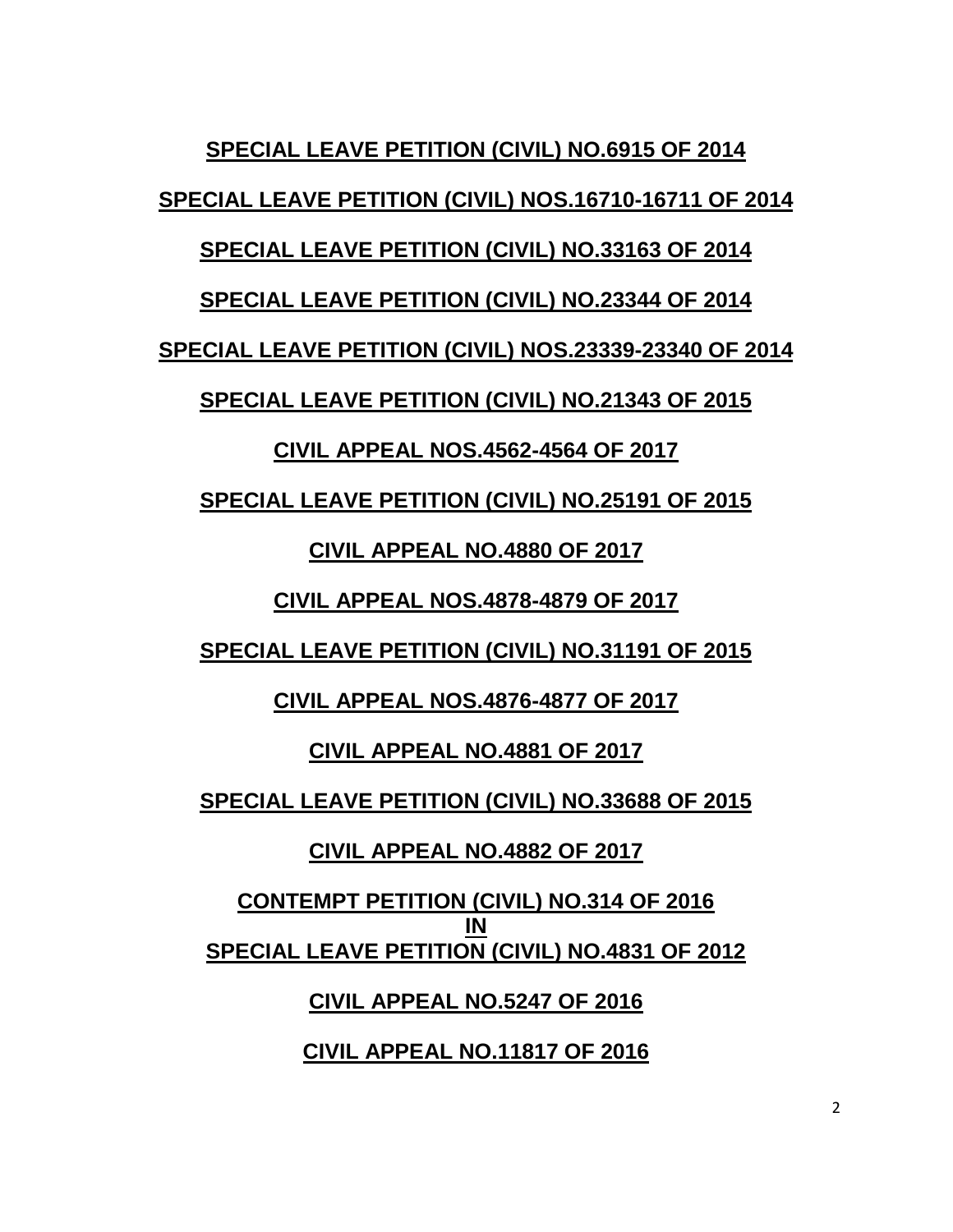#### **CIVIL APPEAL NO.11816 OF 2016**

#### **CIVIL APPEAL NO.11820 OF 2016**

**TRANSFER PETITION (CIVIL) NOS.608-609 OF 2017**

#### **CIVIL APPEAL NO.4833 OF 2017**

**CIVIL APPEAL NOS.701-704 OF 2017**

**CIVIL APPEAL NOS.11822-11825 OF 2016**

**CIVIL APPEAL NOS.11837-11840 OF 2016**

**CIVIL APPEAL NOS.11842-11845 OF 2016**

**CIVIL APPEAL NOS.11829-11832 OF 2016**

**CIVIL APPEAL NOS.11847-11850 OF 2016**

**CIVIL APPEAL NO.11828 OF 2016**

### **CONTEMPT PETITION (CIVIL) NO.11 OF 2017 IN SPECIAL LEAVE PETITION (CIVIL) NO.19765 OF 2015 @ SPECIAL LEAVE PETITION (CIVIL) NOS.19765-19767 OF 2015**

**CONTEMPT PETITION (CIVIL) NO.13 OF 2017 IN SPECIAL LEAVE PETITION (CIVIL) NO.19767 OF 2015 @ SPECIAL LEAVE PETITION (CIVIL) NOS.19765-19767 OF 2015**

### **SPECIAL LEAVE PETITION (CIVIL) NO.10638 OF 2017**

**SPECIAL LEAVE PETITION (CIVIL) NO……. CC NO.6821 OF 2017**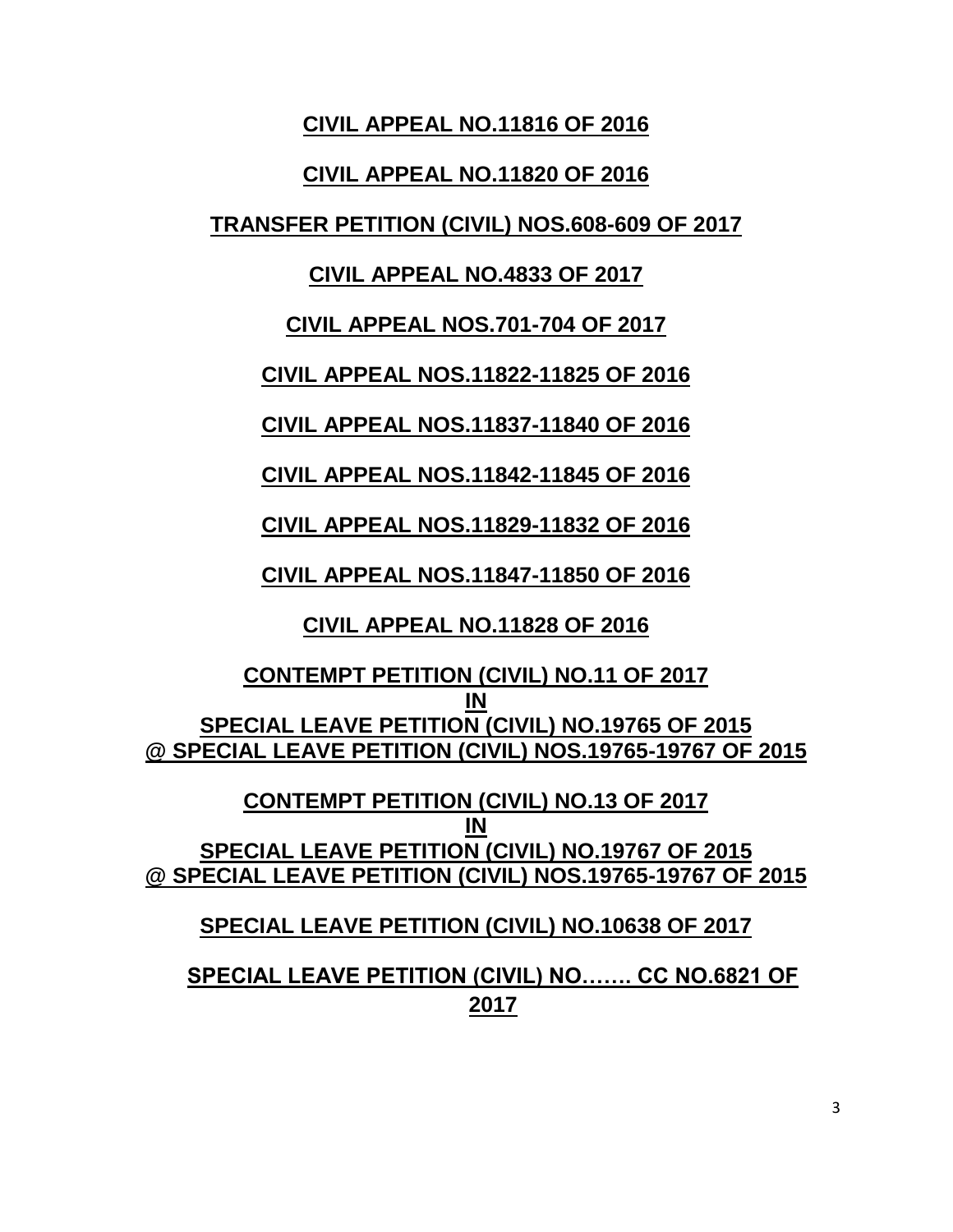### **SPECIAL LEAVE PETITION (CIVIL) NO.17491 OF 2017**

#### **SPECIAL LEAVE PETITION (CIVIL) NO.18844 OF 2017**

**SPECIAL LEAVE PETITION (CIVIL) NOS.19422-19423 OF 2017**

### **SPECIAL LEAVE PETITION (CIVIL) NO.24681 OF 2017**

### **SPECIAL LEAVE PETITION (CIVIL) NO. OF 2018 DIARY NO.28776 OF 2017**

**SPECIAL LEAVE PETITION (CIVIL) NO. OF 2018 DIARY NO.29066 OF 2017**

**SPECIAL LEAVE PETITION (CIVIL) NO. OF 2018 DIARY NO.30189 OF 2017**

# **SPECIAL LEAVE PETITION (CIVIL) NO. OF 2018 DIARY NO.31145 OF 2017**

### **SPECIAL LEAVE PETITION (CIVIL) NOS.28446-28447 OF 2017**

### **SPECIAL LEAVE PETITION (CIVIL) NO.28306 OF 2017**

**SPECIAL LEAVE PETITION (CIVIL) NO. OF 2018 DIARY NO.33481 OF 2017**

### **SPECIAL LEAVE PETITION (CIVIL) NO.33481 OF 2017**

### **SPECIAL LEAVE PETITION (CIVIL) NO.30942 OF 2017**

# **SPECIAL LEAVE PETITION (CIVIL) NO. OF 2018 DIARY NO.33488 OF 2017**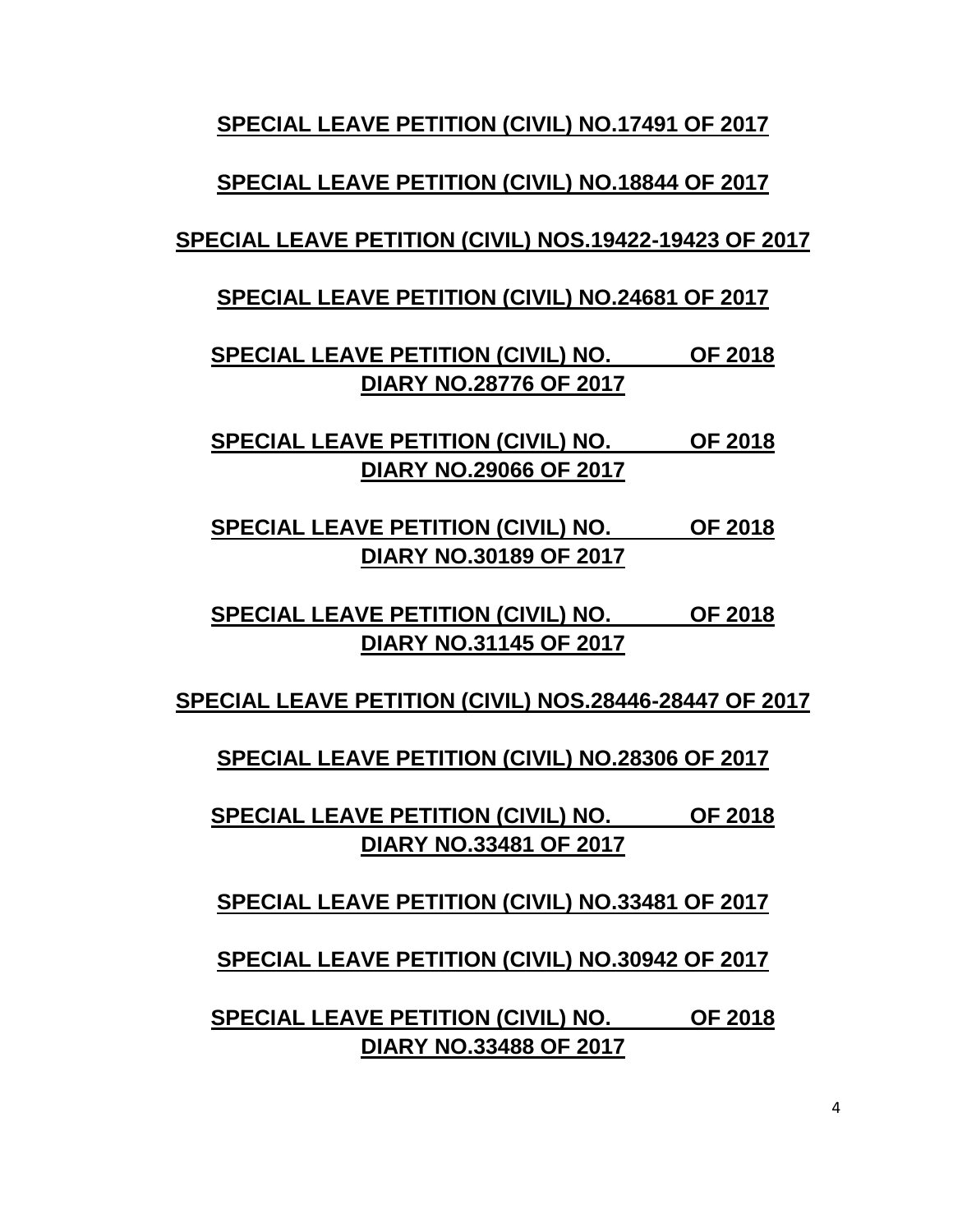| <b>SPECIAL LEAVE PETITION (CIVIL) NO.</b> | <b>OF 2018</b> |
|-------------------------------------------|----------------|
| <b>DIARY NO.34271 OF 2017</b>             |                |

- **SPECIAL LEAVE PETITION (CIVIL) NO. OF 2018 DIARY NO.34520 OF 2017**
- **SPECIAL LEAVE PETITION (CIVIL) NO. OF 2018 DIARY NO.35324 OF 2017**

**SPECIAL LEAVE PETITION (CIVIL) NO. OF 2018 DIARY NO.35577 OF 2017**

- **SPECIAL LEAVE PETITION (CIVIL) NO. OF 2018 DIARY NO.35818 OF 2017**
- **SPECIAL LEAVE PETITION (CIVIL) NO. OF 2018 DIARY NO.36305 OF 2017**
- **SPECIAL LEAVE PETITION (CIVIL) NO. OF 2018 DIARY NO.36377 OF 2017**
- **SPECIAL LEAVE PETITION (CIVIL) NO.31288 OF 2017**
- **SPECIAL LEAVE PETITION (CIVIL) NO. OF 2018 DIARY NO.38895 OF 2017**
- **SPECIAL LEAVE PETITION (CIVIL) NO. OF 2018 DIARY NO.42413 OF 2017**
- **SPECIAL LEAVE PETITION (CIVIL) NO. OF 2018 DIARY NO.619 OF 2018**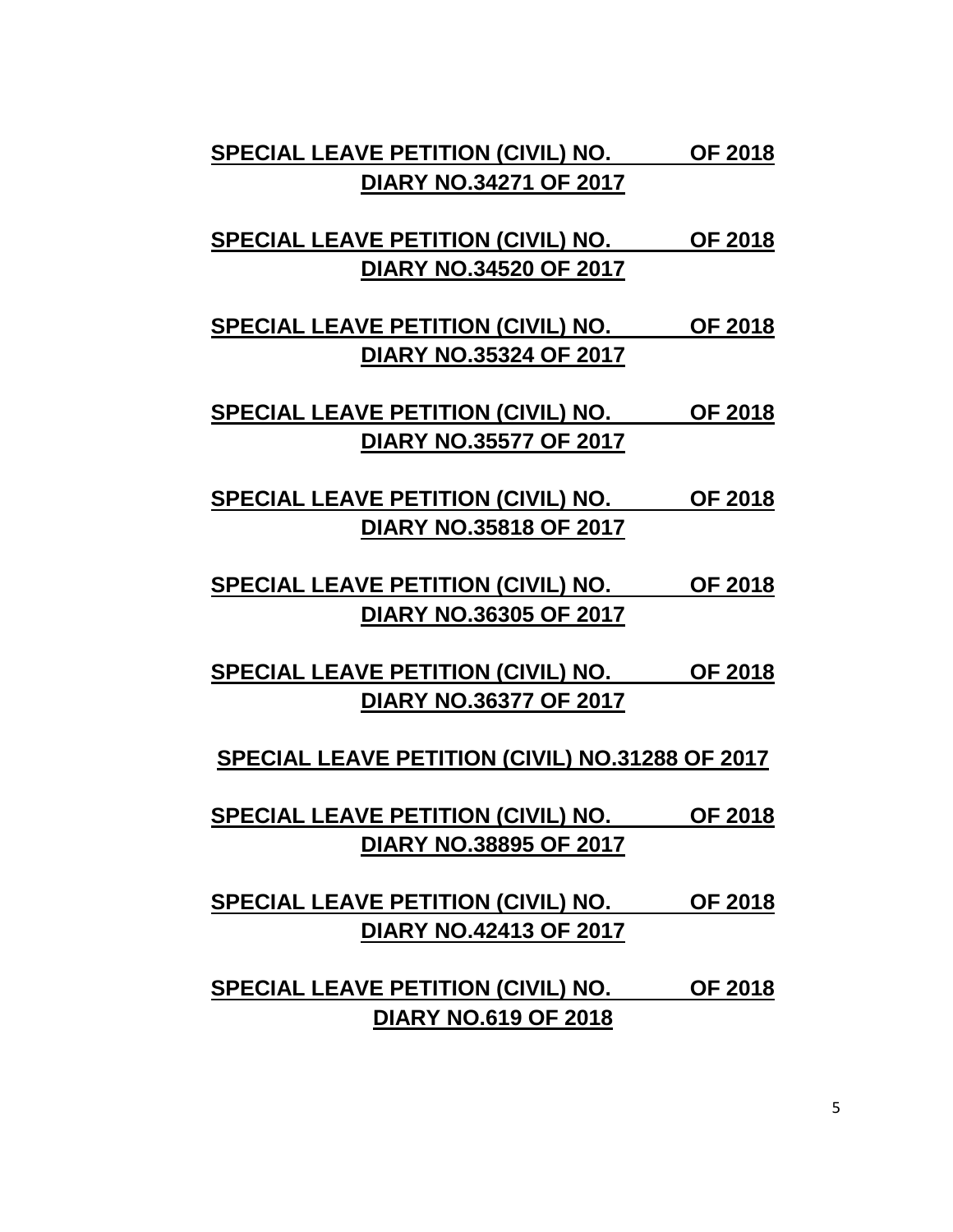| <b>SPECIAL LEAVE PETITION (CIVIL) NO.</b> | <b>OF 2018</b> |
|-------------------------------------------|----------------|
| <b>DIARY NO.969 OF 2018</b>               |                |

- **SPECIAL LEAVE PETITION (CIVIL) NO. OF 2018 DIARY NO.971 OF 2018**
- **SPECIAL LEAVE PETITION (CIVIL) NO. OF 2018 DIARY NO.1042 OF 2018**

**SPECIAL LEAVE PETITION (CIVIL) NO. OF 2018 DIARY NO.1046 OF 2018**

- **SPECIAL LEAVE PETITION (CIVIL) NO. OF 2018 DIARY NO.1584 OF 2018**
- **SPECIAL LEAVE PETITION (CIVIL) NO. OF 2018 DIARY NO.2677 OF 2018**

**SPECIAL LEAVE PETITION (CIVIL) NO. OF 2018 DIARY NO.7243 OF 2018**

**SPECIAL LEAVE PETITION (CIVIL) NO.16469 OF 2018**

**SPECIAL LEAVE PETITION (CIVIL) NO.18925 OF 2018**

**SPECIAL LEAVE PETITION (CIVIL) NO. OF 2018 DIARY NO.22349 OF 2018**

**SPECIAL LEAVE PETITION (CIVIL) NO.22985 OF 2018**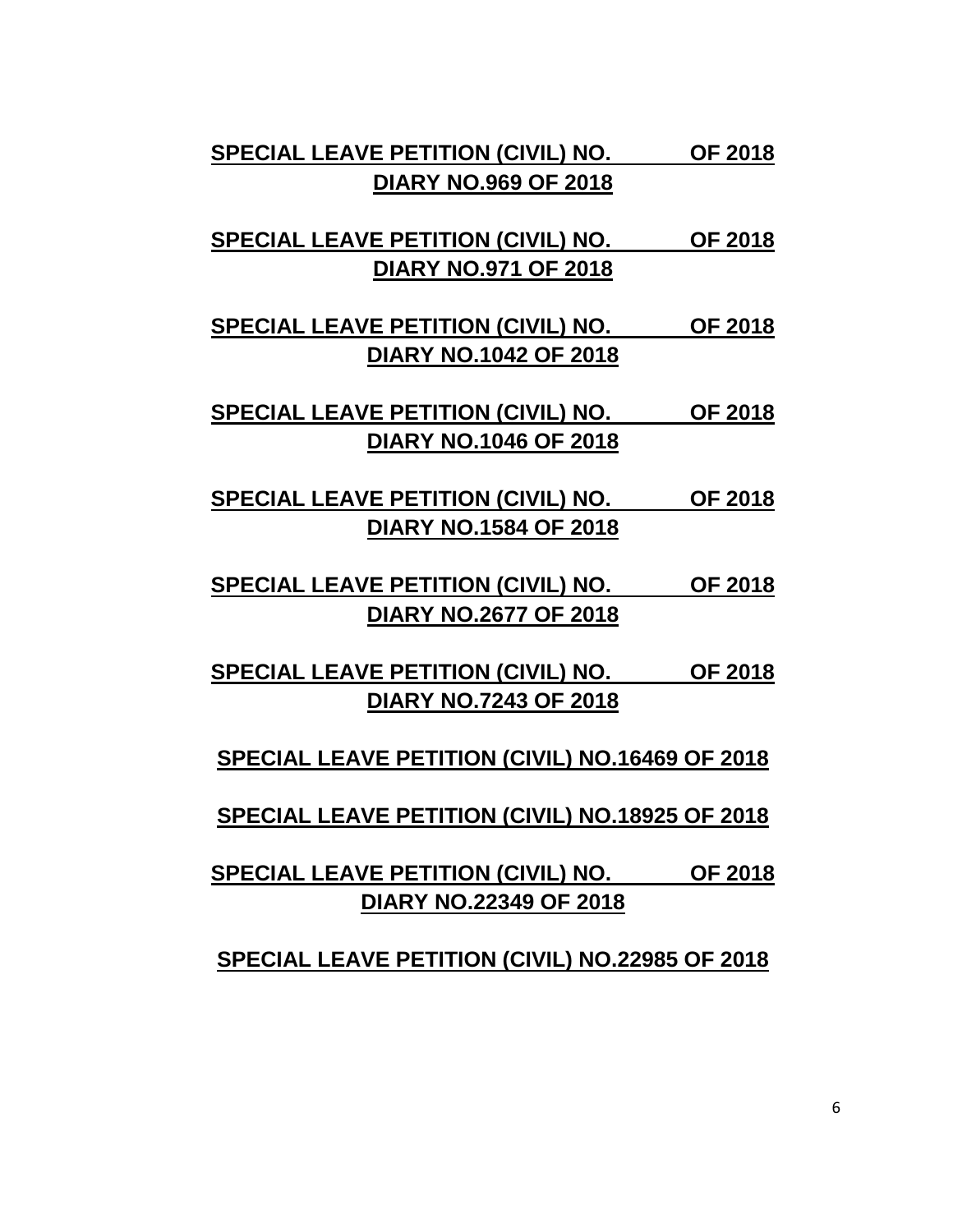### **J U D G M E N T**

# **R.F. Nariman, J.**

1. The present group of cases arises out of two reference orders – the first by a two-Judge Bench referred to in a second reference order, dated 15.11.2017, which is by a three-Judge Bench, which has referred the correctness of the decision in **M. Nagaraj v. Union of India**, (2006) 8 SCC 212, (**"Nagaraj"**), to a Constitution Bench.

2. The controversy in these matters revolves around the interpretation of the following Articles of the Constitution of India:

# ―**16. Equality of opportunity in matters of public employment.—**

### xxx xxx xxx

**(4-A)** Nothing in this article shall prevent the State from making any provision for reservation in matters of promotion, with consequential seniority, to any class or classes of posts in the services under the State in favour of the Scheduled Castes and the Scheduled Tribes which, in the opinion of the State, are not adequately represented in the services under the State.

**(4-B)** Nothing in this article shall prevent the State from considering any unfilled vacancies of a year which are reserved for being filled up in that year in accordance with any provision for reservation made under clause (4) or clause (4-A) as a separate class of vacancies to be filled up in any succeeding year or years and such class of vacancies shall not be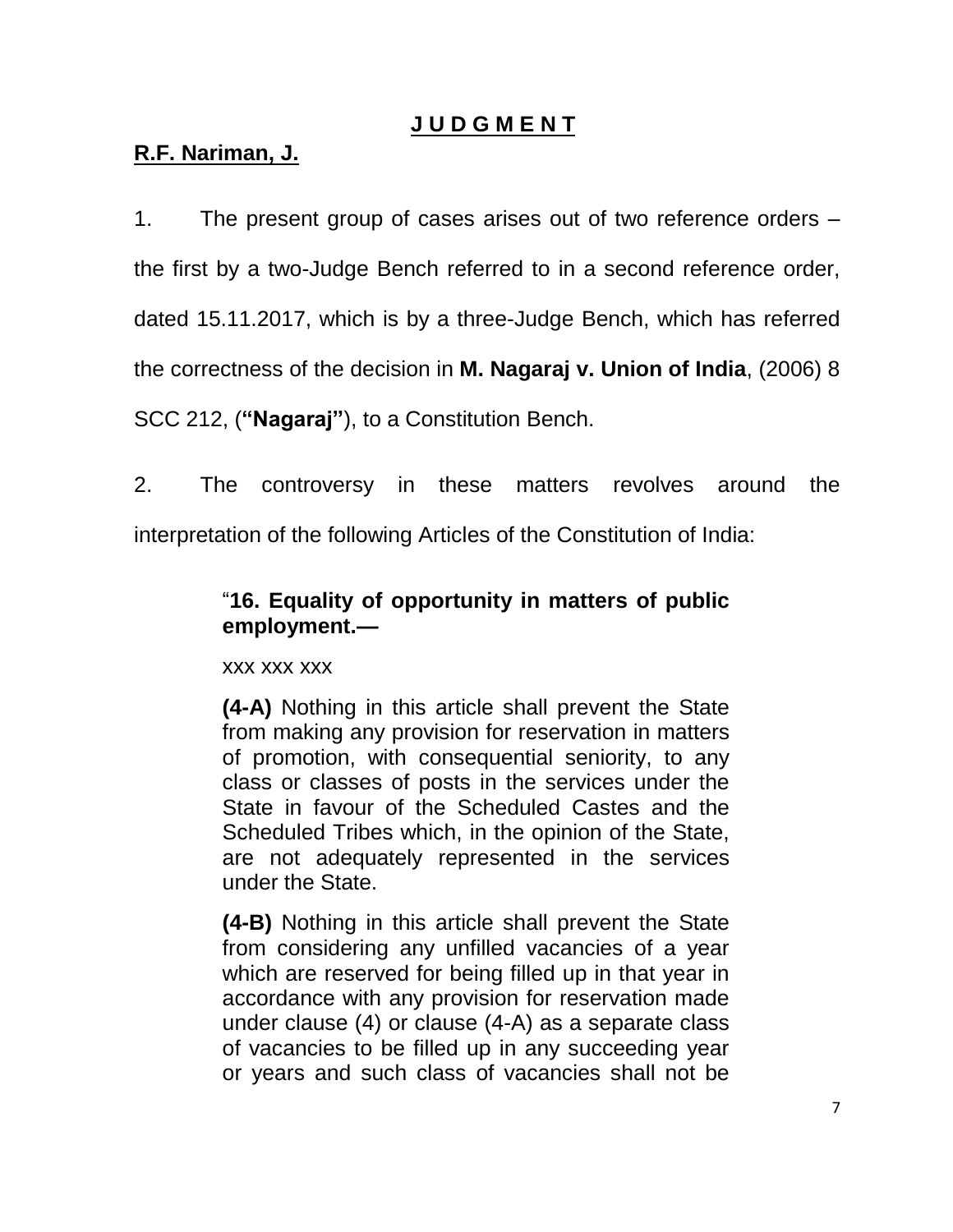considered together with the vacancies of the year in which they are being filled up for determining the ceiling of fifty per cent reservation on total number of vacancies of that year."

xxx xxx xxx

―**335. Claims of Scheduled Castes and Scheduled Tribes to services and posts.—**The claims of the members of the Scheduled Castes and the Scheduled Tribes shall be taken into consideration, consistently with the maintenance of efficiency of administration, in the making of appointments to services and posts in connection with the affairs of the Union or of a State:

Provided that nothing in this article shall prevent in making of any provision in favour of the members of the Scheduled Castes and the Scheduled Tribes for relaxation in qualifying marks in any examination or lowering the standards of evaluation, for reservation in matters of promotion to any class or classes of services or posts in connection with the affairs of the Union or of a State."

xxx xxx xxx

―**341. Scheduled Castes.—**(1) The President may with respect to any State or Union Territory, and where it is a State, after consultation with the Governor thereof, by public notification, specify the castes, races or tribes or parts of or groups within castes, races or tribes which shall for the purposes of this Constitution be deemed to be Scheduled Castes in relation to that State or Union territory, as the case may be.

(2) Parliament may by law include in or exclude from the list of Scheduled Castes specified in a notification issued under clause (1) any caste, race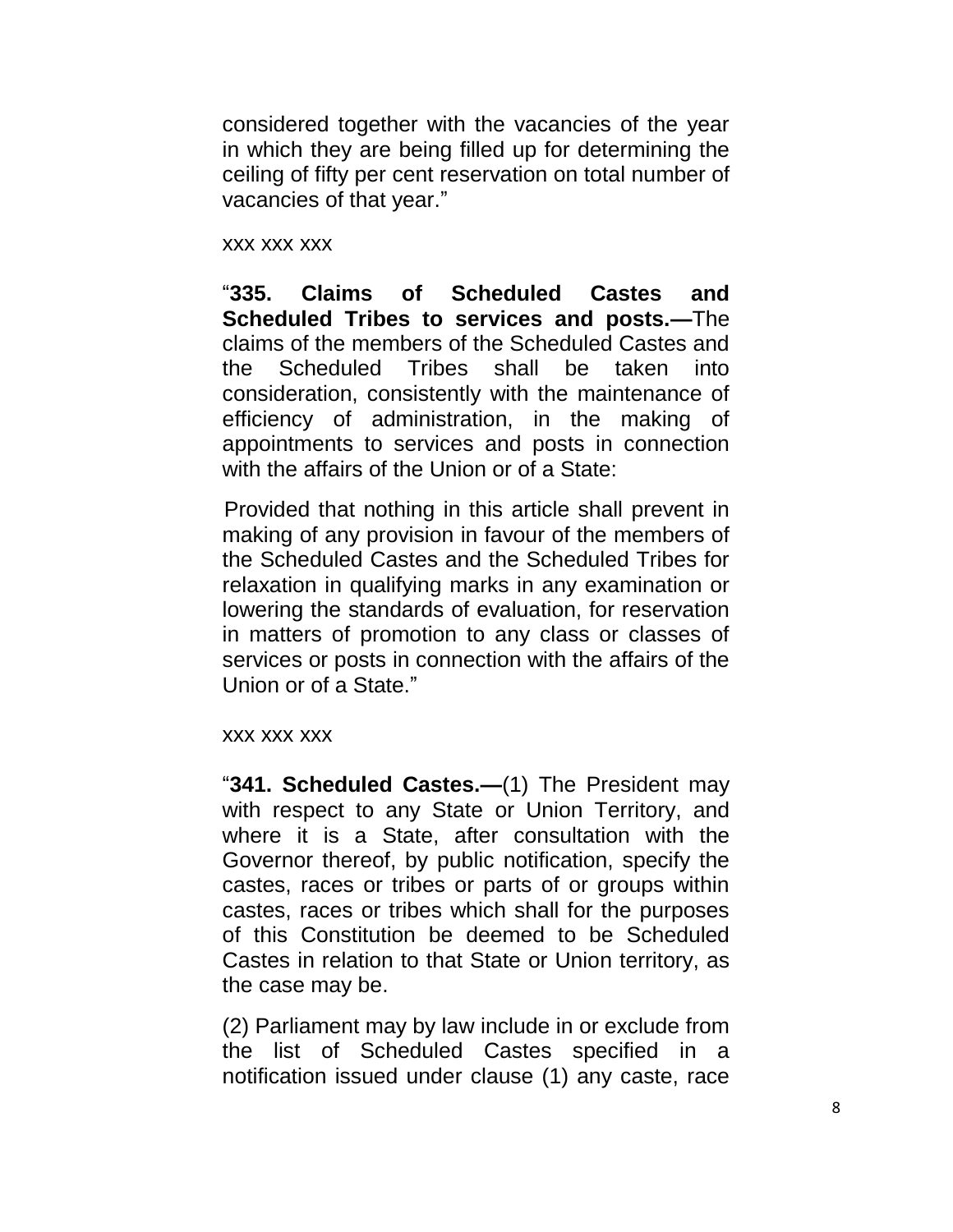or tribe or part of or group within any caste, race or tribe, but save as aforesaid a notification issued under the said clause shall not be varied by any subsequent notification."

xxx xxx xxx

―**342. Scheduled Tribes.—**(1) The President may with respect to any State or Union territory, and where it is a State, after consultation with the Governor thereof, by public notification, specify the tribes or tribal communities or parts of or groups within tribes or tribal communities which shall for the purposes of this Constitution be deemed to be Scheduled Tribes in relation to that State or Union territory, as the case may be.

(2) Parliament may by law include in or exclude from the list of Scheduled Tribes specified in a notification issued under clause (1) any tribe or tribal community or part of or group within any tribe or tribal community, but save as aforesaid a notification issued under the said clause shall not be varied by any subsequent notification."

3. We have heard wide-ranging arguments on either side for a couple of days, raising several points. However, ultimately, we have confined arguments to two points which require serious consideration. The learned Attorney General for India, Shri K.K. Venugopal, led the charge for reconsideration of **Nagaraj** (supra). According to the learned Attorney General, **Nagaraj** (supra) needs to be revisited on these two points. First, when **Nagaraj** (supra) states that the State has to collect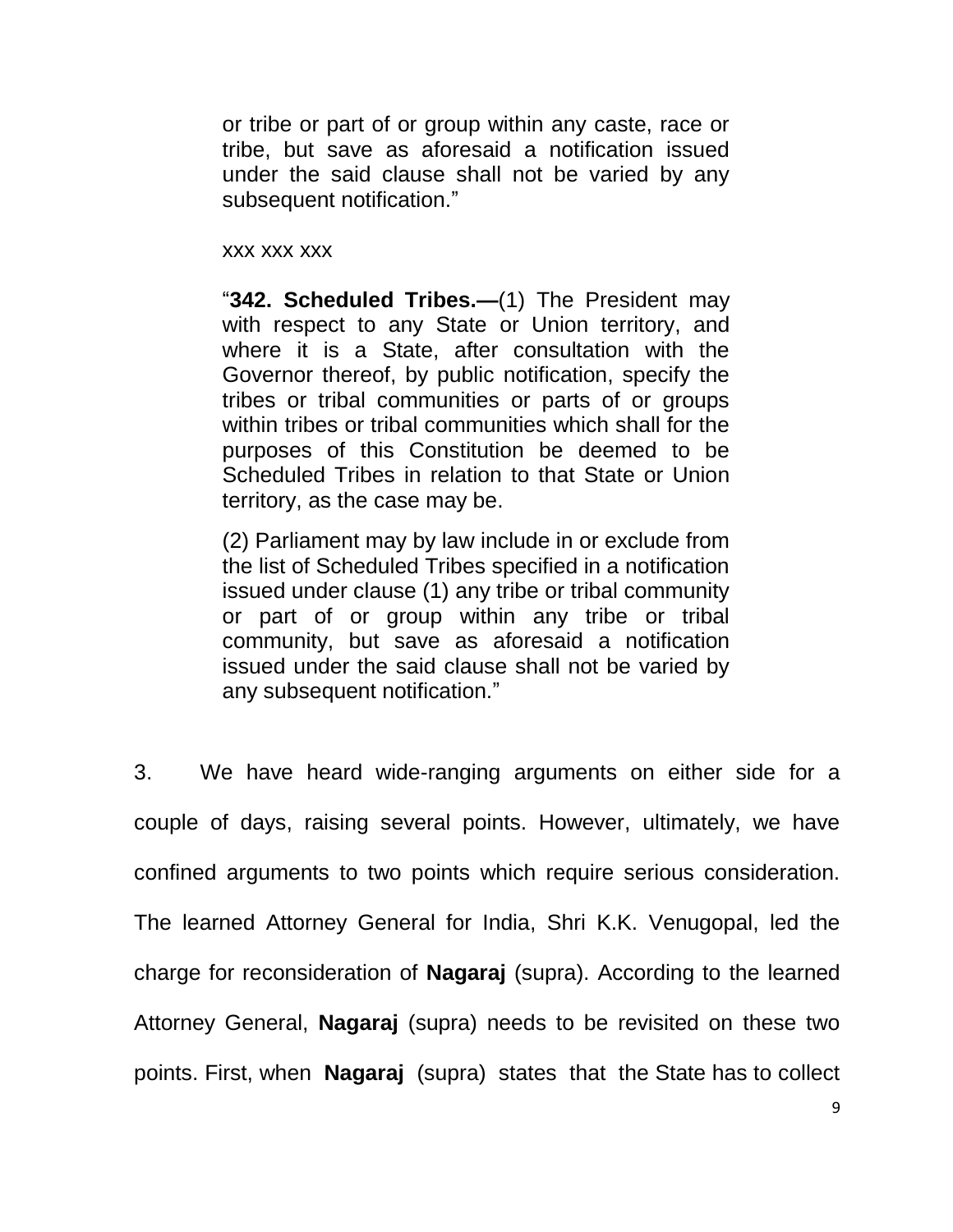quantifiable data showing backwardness, such observation would be contrary to the nine-Judge Bench in **Indra Sawhney v. Union of India**, 1992 Supp (3) SCC 217, (**"Indra Sawhney (1)"**), as it has been held therein that the Scheduled Castes and the Scheduled Tribes are the most backward among backward classes and it is, therefore, presumed that once they are contained in the Presidential List under Articles 341 and 342 of the Constitution of India, there is no question of showing backwardness of the Scheduled Castes and the Scheduled Tribes all over again. Secondly, according to the learned Attorney General, the creamy layer concept has not been applied in **Indra Sawhney (1)** (supra) to the Scheduled Castes and the Scheduled Tribes and **Nagaraj** (supra) has misread the aforesaid judgment to apply this concept to the Scheduled Castes and the Scheduled Tribes. According to the learned Attorney General, once the Scheduled Castes and the Scheduled Tribes have been set out in the Presidential List, they shall be deemed to be Scheduled Castes and Scheduled Tribes, and the said List cannot be altered by anybody except Parliament under Articles 341 and 342. The learned Attorney General also argued that **Nagaraj** (supra) does not indicate any test for determining adequacy of representation in service. According to him, it is important that we lay down that the test be the test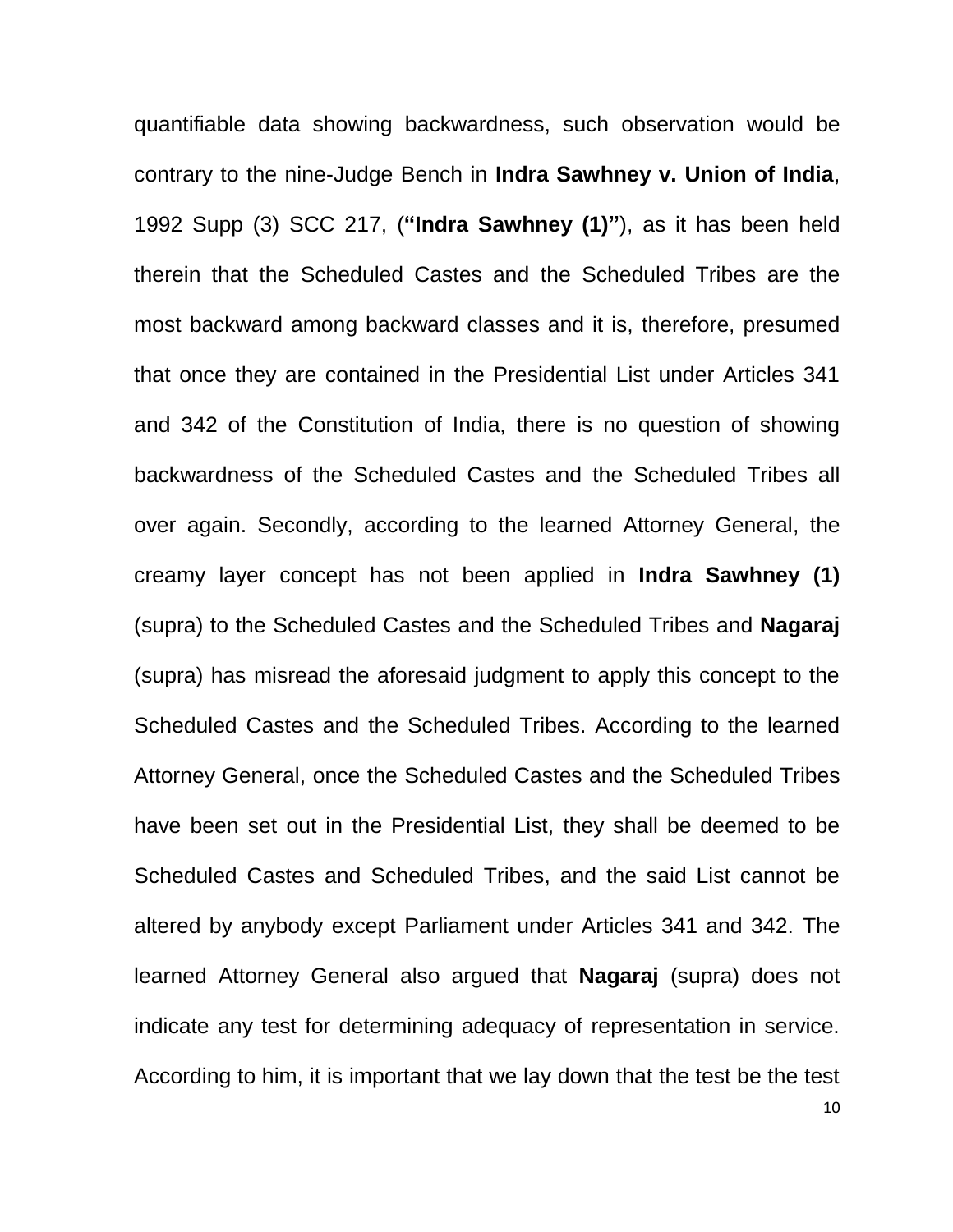11 of proportion of Scheduled Castes and Scheduled Tribes to the population in India at all stages of promotion, and for this purpose, the roster that has been referred to in **R.K. Sabharwal v. State of Punjab**, (1995) 2 SCC 745 can be utilized. Other counsel who argued, apart from the learned Attorney General, have, with certain nuances, reiterated the same arguments. Ms. Indira Jaising, learned senior advocate, appearing on behalf of one of the Petitioners in C.A. No. 11816 of 2016, submitted that **Nagaraj** (supra) needs to be revisited also on the ground that Article 16(4-A) and 16(4-B) do not flow from Article 16(4), but instead flow from Articles 14 and 16(1) of the Constitution. She further argued that claims of the Scheduled Castes and the Scheduled Tribes are based on a reading of Articles 14, 15, 16, 16(4-A), 16(4-B), and 335 of the Constitution. It was further submitted that a further sub-classification within Scheduled Castes and Scheduled Tribes is impermissible, as has been held in **Indira Sawhney (1)** (supra) and in **E.V. Chinnaiah v. State of A.P.**, (2005) 1 SCC 394 (**"Chinnaiah"**). She argued that the decision in **Nagaraj** (supra) would have the effect of amending the Presidential Order relating to Scheduled Castes and Scheduled Tribes, which would violate Articles 341 and 342 of the Constitution of India, as Parliament alone can amend a Presidential Order. She concluded her argument by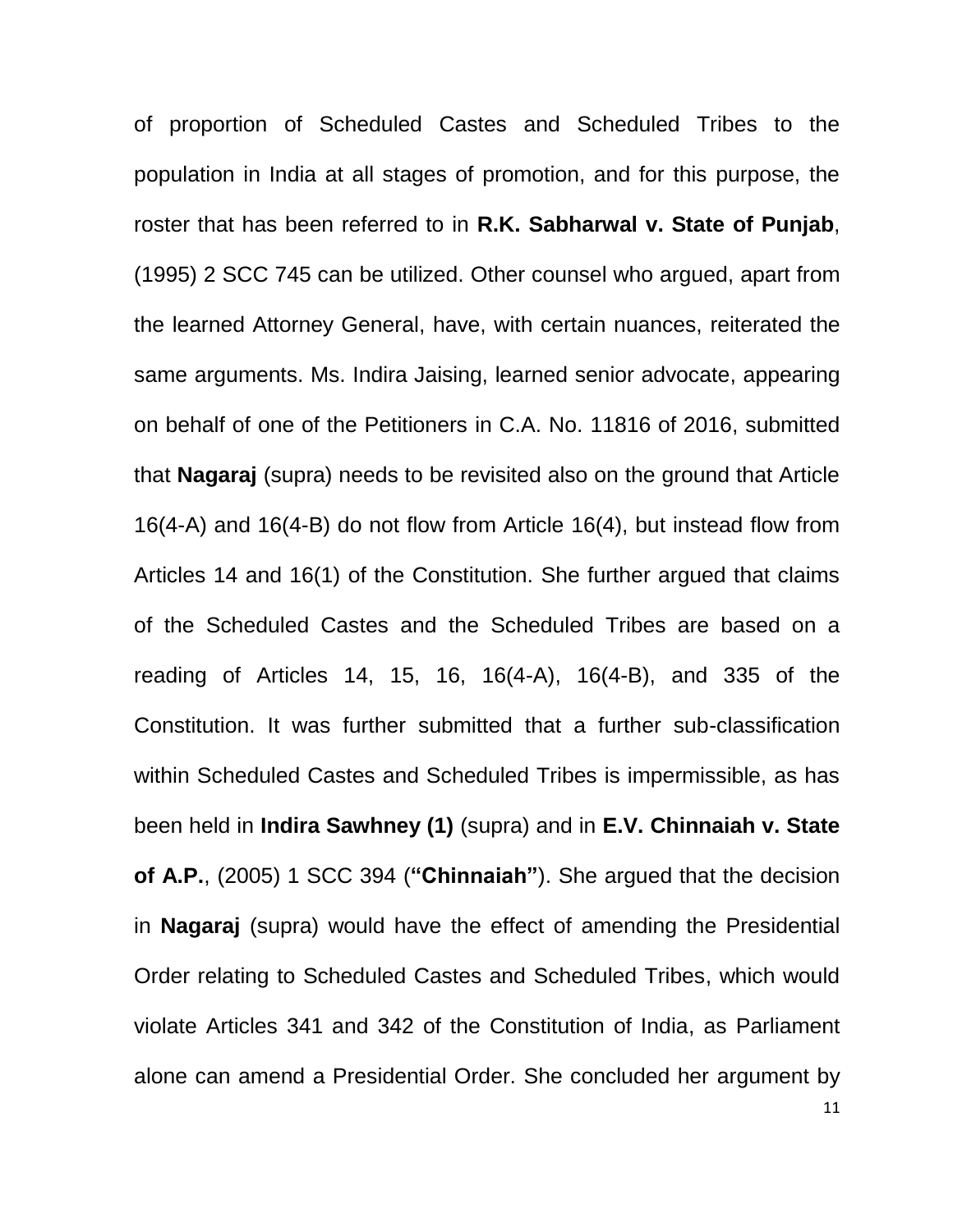saying that the exercise of reading down a constitutional amendment to make it valid, conducted in **Nagaraj** (supra), was constitutionally impermissible. Shri P.S. Patwalia, learned senior advocate, appearing on behalf of the State of Tripura, reiterated some of the submissions and added that **Nagaraj** (supra) and **Chinnaiah** (supra) cannot stand together, which is why **Nagaraj** (supra) is *per incuriam* as it does not refer to the judgment in **Chinnaiah** (supra) at all.

4. On the other hand, Shri Shanti Bhushan has defended **Nagaraj** (supra) by stating that when **Nagaraj** (supra) speaks about backwardness of the "class", what is referred to is not Scheduled Castes and Scheduled Tribes at all, but the class of posts. Hence, it is clear that backwardness in relation to the class of posts spoken of would require quantifiable data, and it is in that context that the aforesaid observation is made. He also argued, relying upon **Keshav Mills Co. Ltd. v. Commissioner of Income-Tax, Bombay North**, (1965) 2 SCR 908, (**"Keshav Mills"**), that a Constitution Bench judgment which has stood the test of time, ought not to be revisited, and if the parameters of **Keshav Mills** (supra) are to be applied, it is clear that **Nagaraj** (supra) ought not to be revisited. Shri Rajeev Dhavan, learned senior advocate,

12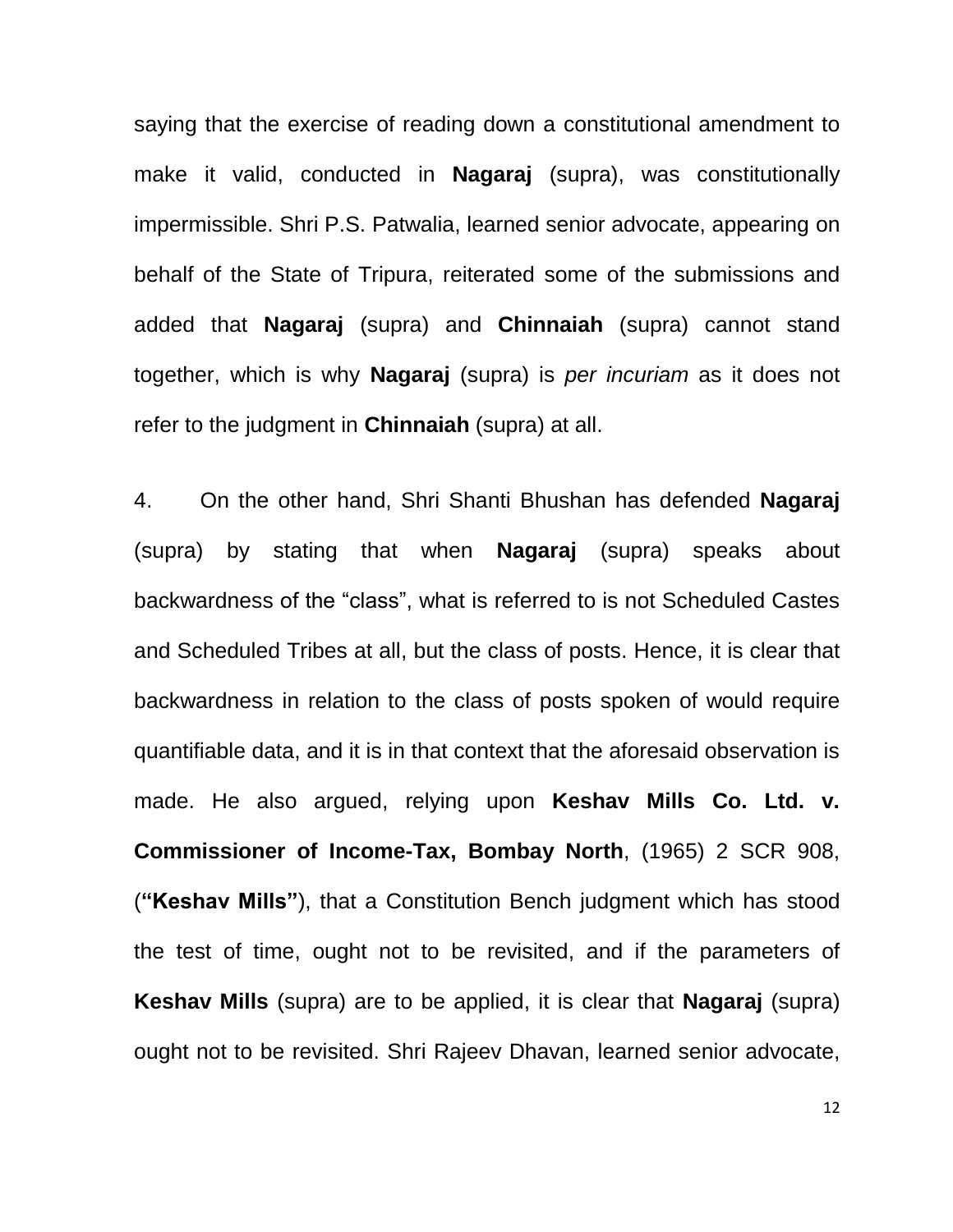13 has argued before us that **Nagaraj** (supra) has to be understood as a judgment which has upheld the constitutional amendments adding Articles 16(4-A) and 16(4-B) on the ground that they do not violate the basic structure of the Constitution. According to him, since equality is part of the basic structure, and **Nagaraj** (supra) has applied the 50% cutoff criterion, creamy layer, and no indefinite extension of reservation, as facets of the equality principle to uphold the said constitutional amendments, **Nagaraj** (supra) ought not to be revisited. According to the learned senior counsel, "creamy layer" is a matter of applying the equality principle, as unequals within the same class are sought to be weeded out as they cannot be treated as equal to the others. The whole basis for application of the creamy layer principle is that those genuinely deserving of reservation would otherwise not get the benefits of reservation and conversely, those who are undeserving, get the said benefits. According to the learned senior advocate, the creamy layer principle applies to exclude certain individuals from the class and does not deal with group rights at all. This being the case, Articles 341 and 342 are not attracted. Further, Articles 341 and 342 do not concern themselves with reservation at all. They concern themselves only with identification of those who can be called Scheduled Castes and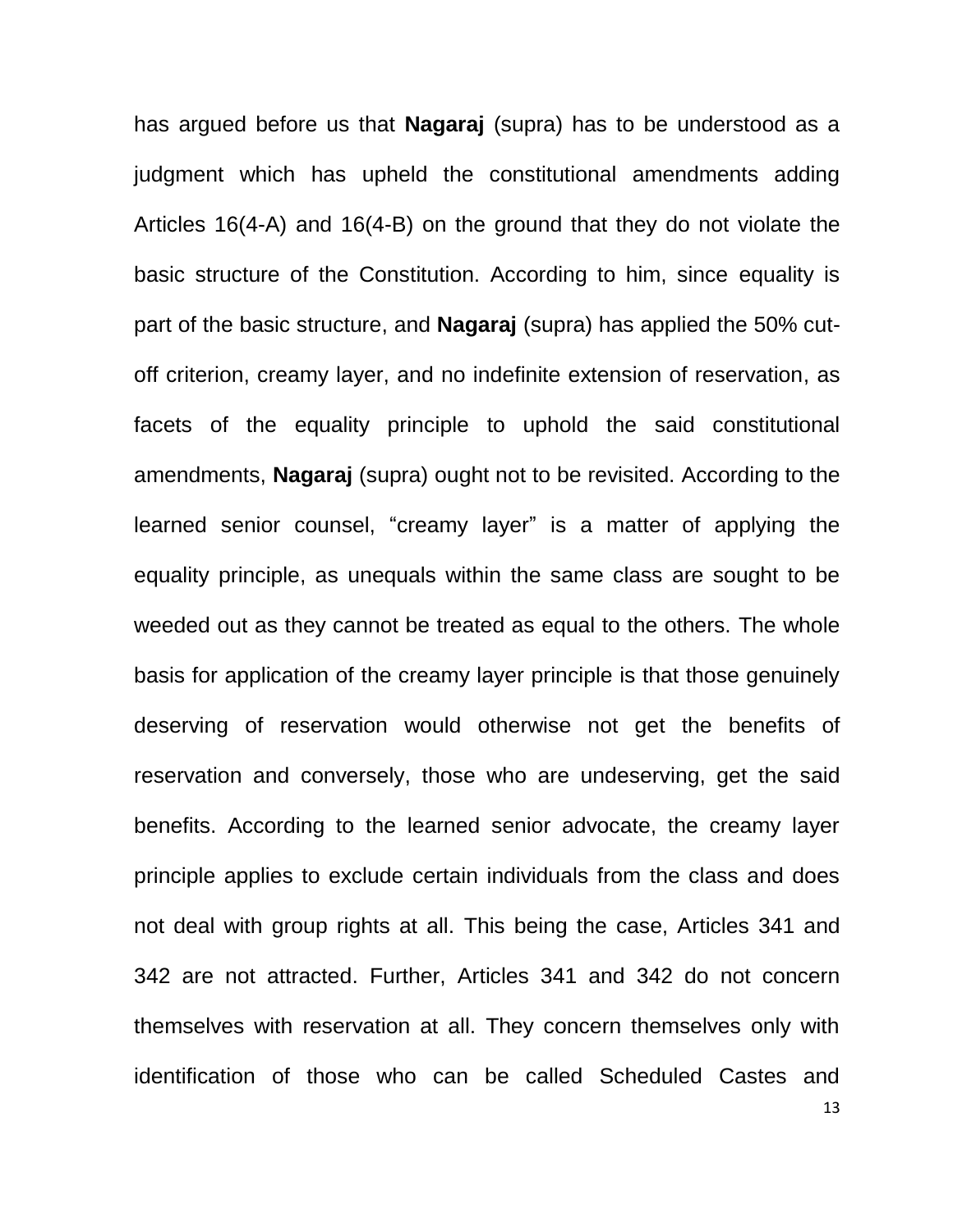Scheduled Tribes. On the other hand, the creamy layer principle is applied by Courts to exclude certain persons from reservation made from within that class on the touchstone of Articles 14 and 16(1) of the Constitution of India. He argued that even if it be conceded that creamy layer can fall within Articles 341 and 342, yet the Court's power to enforce fundamental rights as part of the basic structure cannot be taken away. Indeed, **Nagaraj** (supra) was a case pertaining to a constitutional amendment and, therefore, Articles 341 and 342 cannot stand in the way of applying the basic structure test to a constitutional amendment.

5. Shri Rakesh Dwivedi, learned senior advocate, appearing in C.A. No. 5247 of 2016, submitted that the crucial language contained in Article 16(4-A) is that the word "which" would show that Scheduled Castes and Scheduled Tribes have to continue to be "backward". If the expression "the Scheduled Castes and the Scheduled Tribes" in Article 16(4-A) would be read as "the Scheduled Castes and the Scheduled Tribes employees", this would become even clearer. Therefore, according to the learned senior advocate, continued social backwardness of the Scheduled Castes/Scheduled Tribes employees has necessarily to be assessed. While making promotions to higher level

14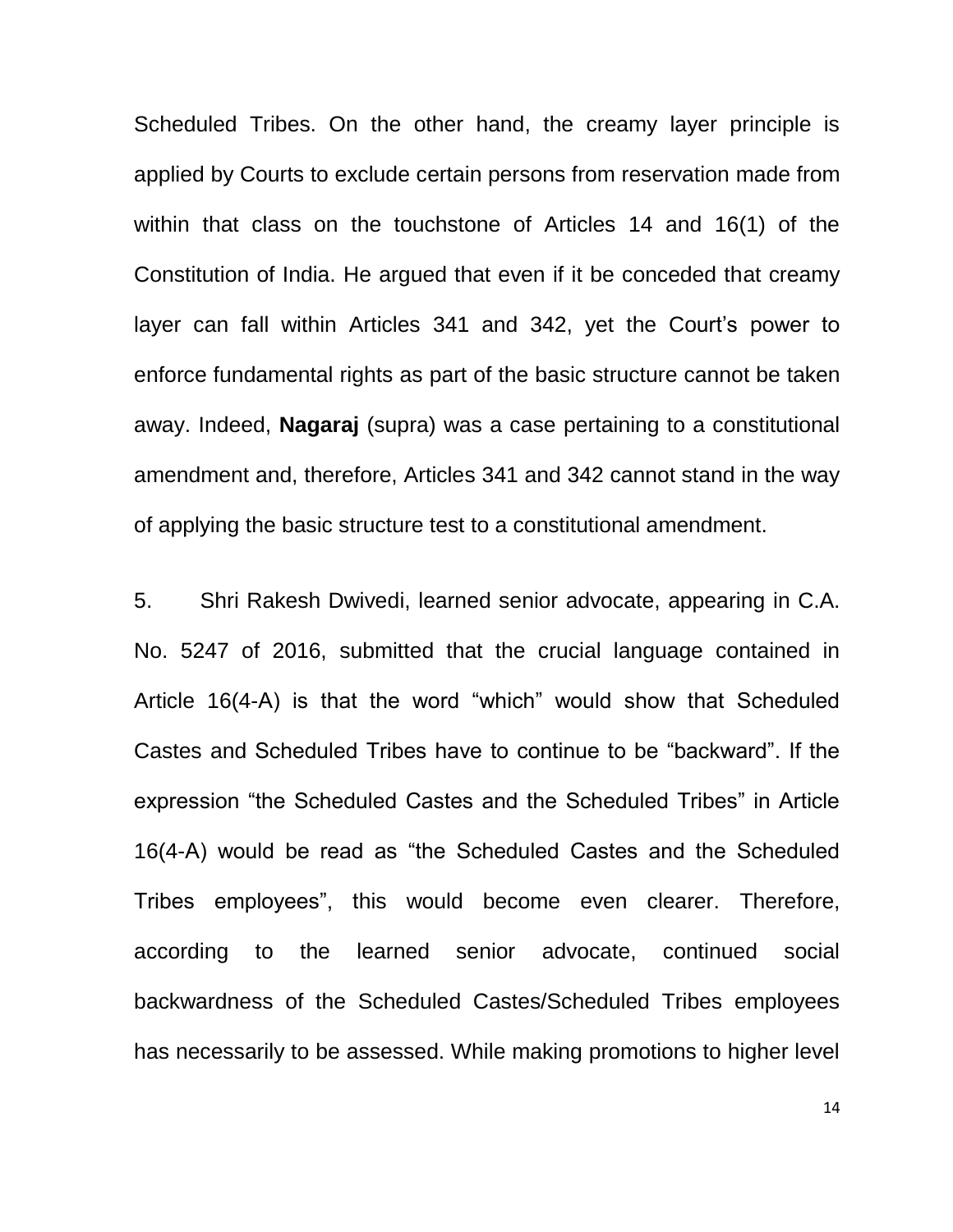posts, it becomes clear that a Scheduled Caste/Scheduled Tribe employee may have cast off his backwardness when he/she reaches a fairly high stage in a service, for example, the post of Deputy Chief Engineer, at which stage, it would be open for the State to say that having regard to the absence of any backwardness of the Scheduled Caste/Scheduled Tribe employee at this stage, it would be expedient not to reserve anything further in posts above this stage. Shri Naphade, Shri Gopal Sankaranarayanan and other counsel followed suit and broadly supported the arguments of Shri Dhavan and Shri Dwivedi.

6. Since we are asked to revisit a unanimous Constitution Bench judgment, it is important to bear in mind the admonition of the Constitution Bench judgment in **Keshav Mills** (supra). This Court said:

> "[I]n reviewing and revising its earlier decision, this Court should ask itself whether in the interests of the public good or for any other valid and compulsive reasons, it is necessary that the earlier decision should be revised. When this Court decides questions of law, its decisions are, under Article 141, binding on all courts within the territory of India, and so, it must be the constant endeavour and concern of this Court to introduce and maintain an element of certainty and continuity in the interpretation of law in the country. Frequent exercise by this Court of its power to review its earlier decisions on the ground that the view pressed before it later appears to the Court to be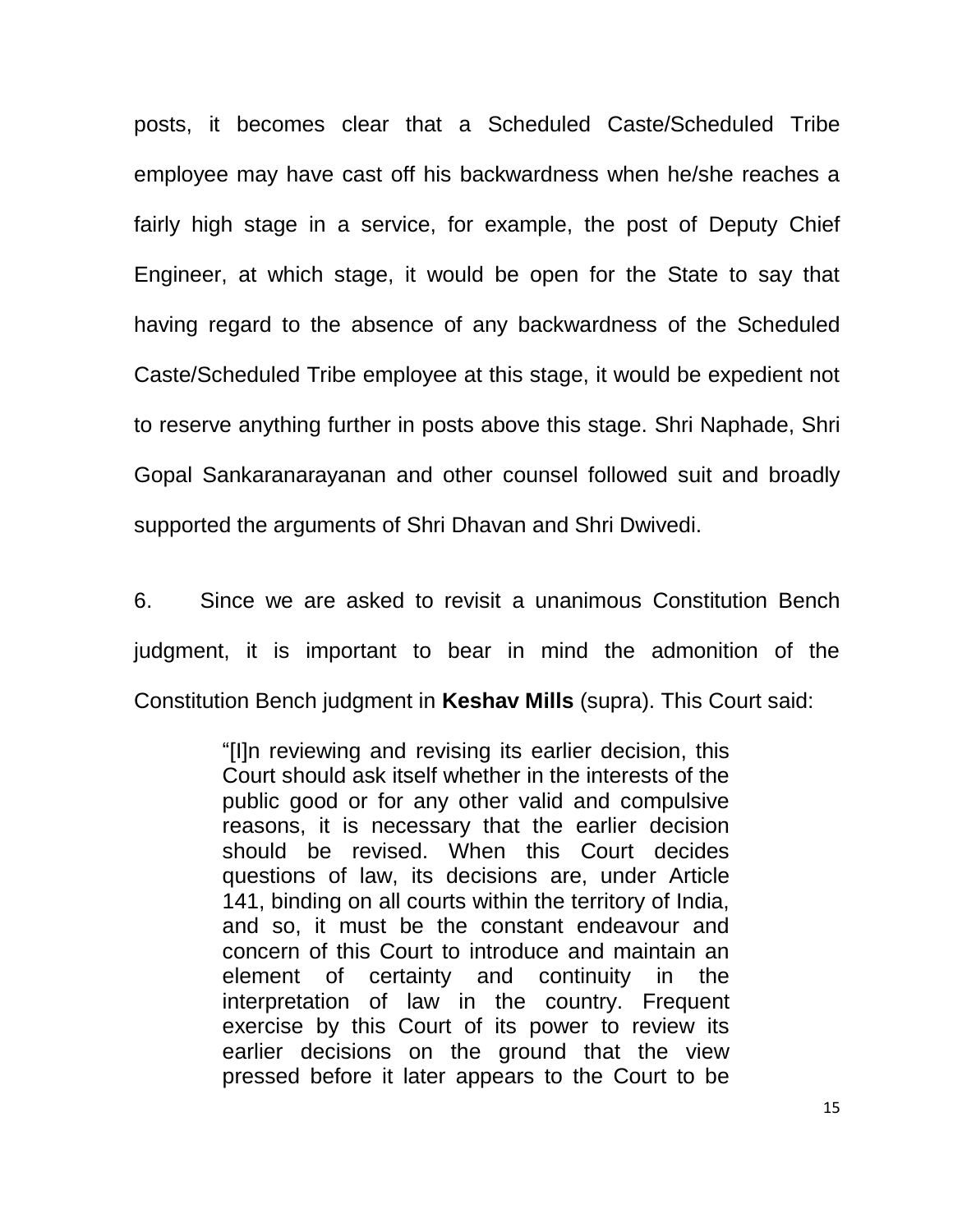more reasonable, may incidentally tend to make law uncertain and introduce confusion which must be consistently avoided. That is not to say that if on a subsequent occasion, the Court is satisfied that its earlier decision was clearly erroneous, it should hesitate to correct the error; but before a previous decision is pronounced to be plainly erroneous, the Court must be satisfied with a fair amount of unanimity amongst its members that a revision of the said view is fully justified. It is not possible or desirable, and in any case it would be inexpedient to lay down any principles which should govern the approach of the Court in dealing with the question of reviewing and revising its earlier decisions. It would always depend upon several relevant considerations: — What is the nature of the infirmity or error on which a plea for a review and revision of the earlier view is based? On the earlier occasion, did some patent aspects of the question remain unnoticed, or was the attention of the Court not drawn to any relevant and material statutory provision, or was any previous decision of this Court bearing on the point not noticed? Is the Court hearing such plea fairly unanimous that there is such an error in the earlier view? What would be the impact of the error on the general administration of law or on public good? Has the earlier decision been followed on subsequent occasions either by this Court or by the High Courts? And, would the reversal of the earlier decision lead to public inconvenience, hardship or mischief? These and other relevant considerations must be carefully borne in mind whenever this Court is called upon to exercise its jurisdiction to review and revise its earlier decisions. These considerations become still more significant when the earlier decision happens to be a unanimous decision of a Bench of five learned Judges of this Court."

(at pp. 921-922)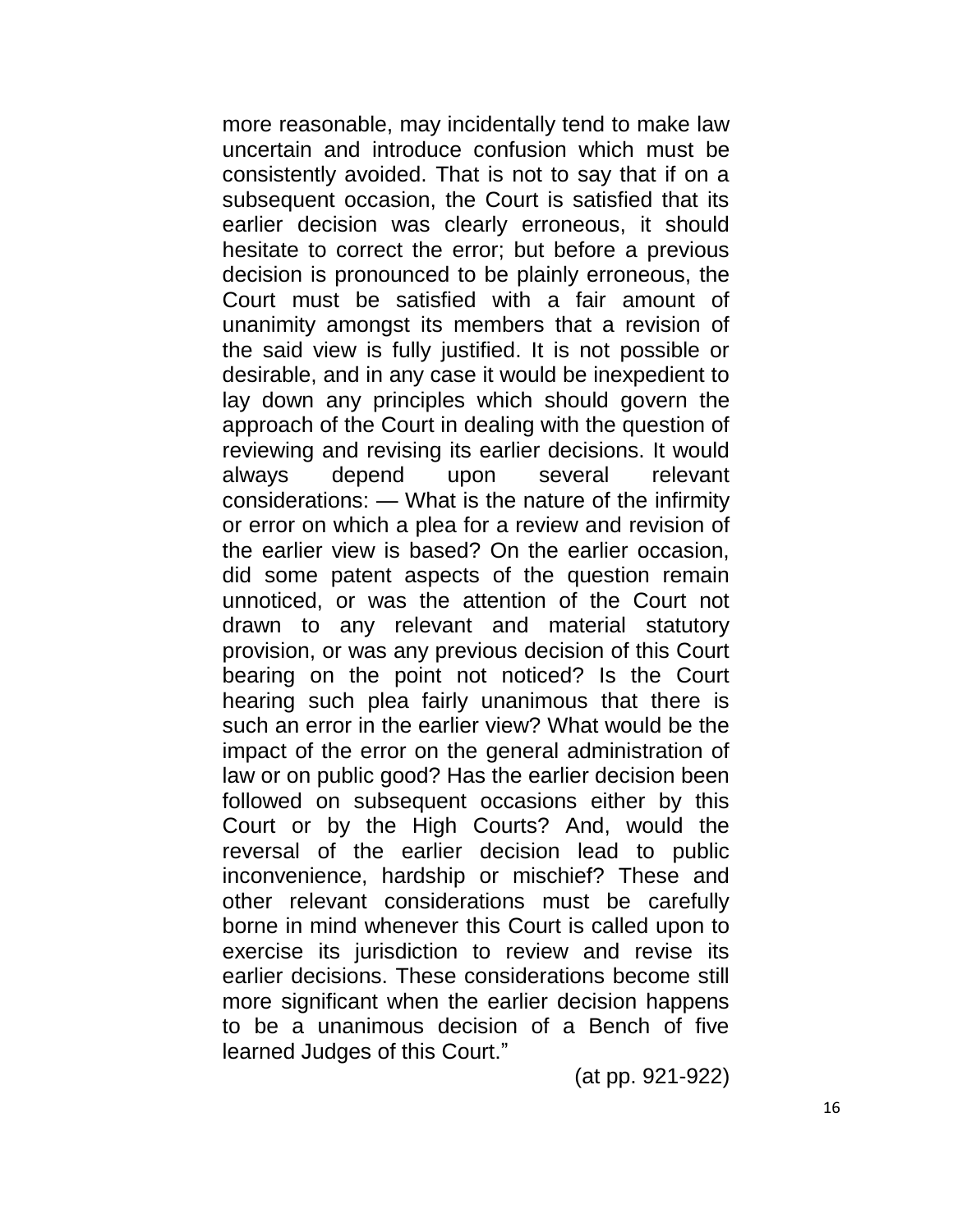7. We may begin with the nine-Judge Bench in **Indra Sawhney (1)** (supra). In this case, the lead judgment is of B.P. Jeevan Reddy, J., speaking on behalf of himself and three other learned Judges, with Pandian and Sawant, JJ., broadly concurring in the result by their separate judgments. Thommen, Kuldip Singh, and Sahai, JJ., dissented. The bone of contention in this landmark judgment was the Mandal Commission Report of 1980, which was laid before Parliament on two occasions – once in 1982, and again in 1983. However, no action was taken on the basis of this Report until 13.08.1990, when an Office Memorandum stated that after considering the said Report, 27% of the vacancies in civil posts and services under the Government of India shall be reserved for the Socially and Economically Backward Classes. This was followed by an Office Memorandum of 25.09.1991, by which, within the 27% of vacancies, preference was to be given to candidates belonging to the poorer sections of the Socially and Economically Backward Classes; and 10% vacancies were to be reserved for Other Economically Backward Sections who were not covered by any of the existing schemes of reservation. The majority judgments upheld the reservation of 27% in favour of backward classes, and the further sub-

17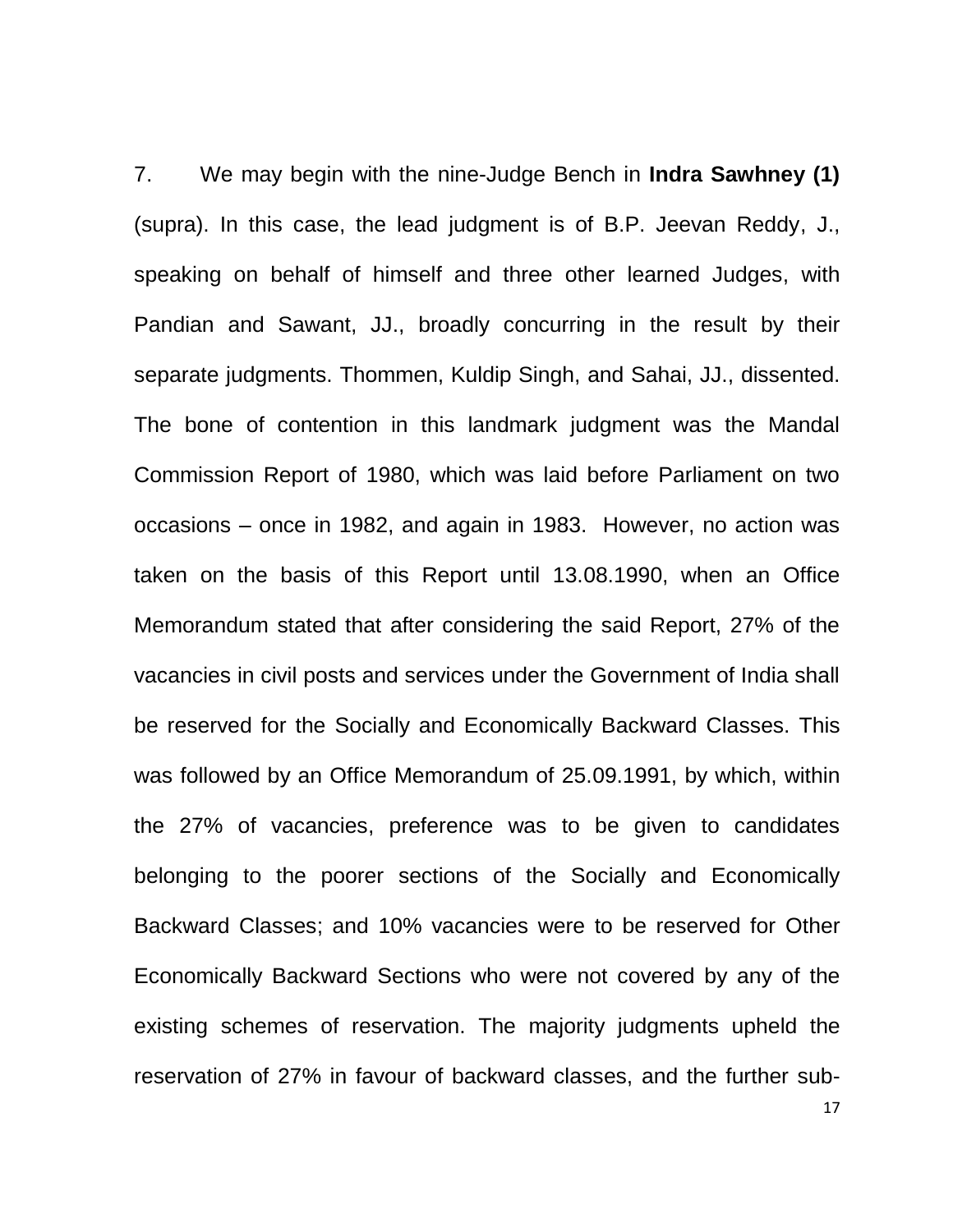division of more backward within the backward classes who were to be given preference, but struck down the reservation of 10% in favour of Other Economically Backward categories. In arriving at this decision, the judgment of Jeevan Reddy, J., referred to and contrasted Article 16(4) with Article 15(4), and stated that when Article 16(4) refers to a backward class of citizens, it refers primarily to social backwardness (*See* paragraph 774). Scheduled Castes and Scheduled Tribes, not being the subject matter before the Court, were kept aside as follows:

> ―**781.** At the outset, we may state that for the purpose of this discussion, we keep aside the Scheduled Tribes and Scheduled Castes (since they are admittedly included within the backward classes), except to remark that backward classes contemplated by Article 16(4) do comprise some castes — for it cannot be denied that Scheduled Castes include quite a few castes."

In dealing with the creamy layer concept insofar as it is applicable to

backward classes, the last sentence of paragraph 792 also states:

―**792.** …… (This discussion is confined to Other Backward Classes only and has no relevance in the case of Scheduled Tribes and Scheduled Castes)."

In the summary of the discussion contained in paragraphs 796-797, it is stated, "the test or requirement of social and educational backwardness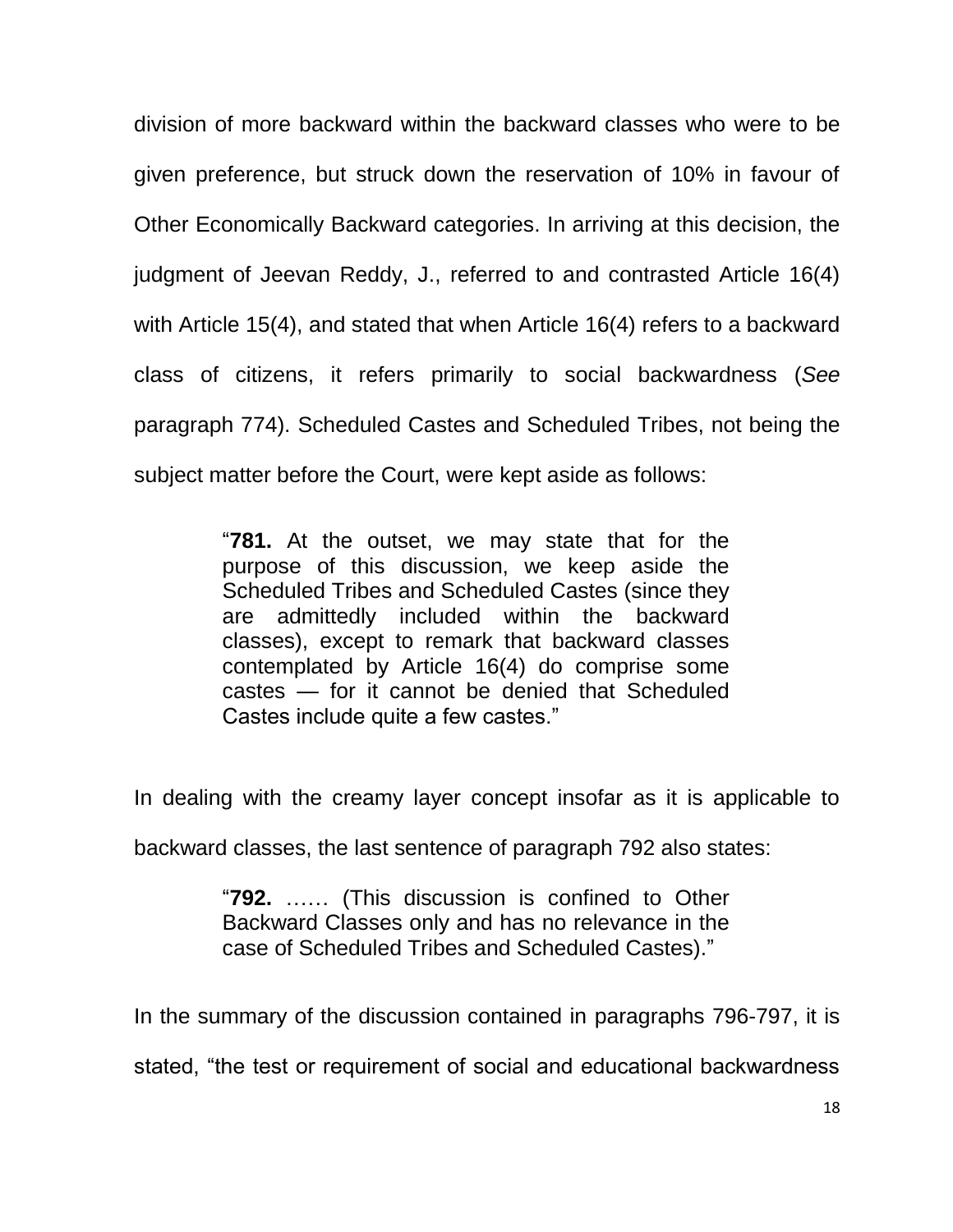cannot be applied to Scheduled Castes and Scheduled Tribes, who indubitably fall within the expression "backward class of citizens"." Jeevan Reddy, J. then went on to state that in certain posts, of specialities and super-specialities, provisions for reservation would not be advisable (*See* paragraph 838). Ultimately, the judgment decided that reservation would apply at the stage of initial entry only and would not apply at the stage of promotion.

8. It is important to note that eight of the nine learned Judges in **Indra Sawhney (1)** (supra) applied the creamy layer principle as a facet of the larger equality principle. In fact, in **Indra Sawhney v. Union of India and Ors.**, (2000) 1 SCC 168 (**"Indra Sawhney (2)"**), this Court neatly summarized the judgments in **Indra Sawhney (1)** (supra), on the aspect of creamy layer as follows:

> ―**13.** In *Indra Sawhney* [1992 Supp (3) SCC 217 : 1992 SCC (L&S) Supp 1 : (1992) 22 ATC 385] on the question of exclusion of the "creamy layer" from the backward classes, there was agreement among eight out of the nine learned Judges of this Court. There were five separate judgments in this behalf which required the "creamy layer" to be identified and excluded.

> **14.** The judgment of Jeevan Reddy, J. was rendered for himself and on behalf of three other learned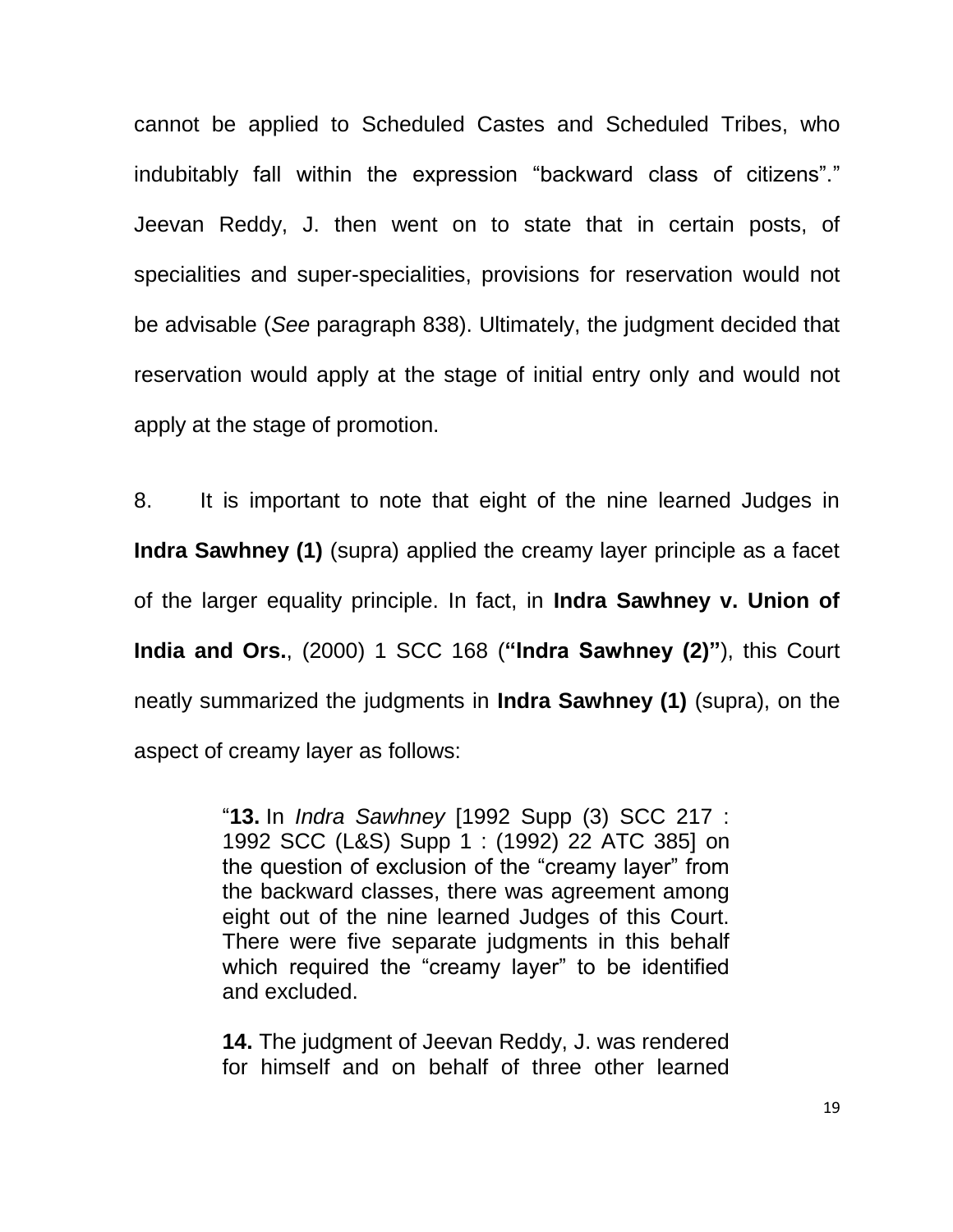Judges, Kania, C.J. and M.N. Venkatachaliah, A.M. Ahmadi, JJ. (as they then were). The said judgment laid emphasis on the relevance of caste and also stated that upon a member of the backward class reaching an "advanced social level or status", he would no longer belong to the backward class and would have to be weeded out. Similar views were expressed by Sawant, Thommen, Kuldip Singh, and Sahai, JJ. in their separate judgments.

**15.** It will be necessary to refer to and summarise briefly the principles laid down in these five separate judgments for that would provide the basis for decision on Points 2 to 5.

**16.** While considering the concept of "means-test" or ―creamy layer‖, which signifies imposition of an income limit, for the purpose of excluding the persons (from the backward class) whose income is above the said limit, in para 791, the Court has noted that counsel for the States of Bihar, Tamil Nadu, Kerala and other counsel for the respondents strongly opposed any such distinction and submitted that once a class is identified as a backward class after applying the relevant criteria including the economic one, it is not permissible to apply the economic criterion once again and sub-divide a backward class into two sub-categories. The Court negatived the said contention by holding that exclusion of such (creamy layer) socially advanced members will make the "class" a truly backward class and would more appropriately serve the purpose and object of clause (4).

**17.** Jeevan Reddy, J. dealt with the "creamy layer" under Question 3(*d*) (paras 790, 792, 793 of SCC) and under Question 10 (paras 843, 844). This is what the learned Judge declared: there are sections among the backward classes who are *highly*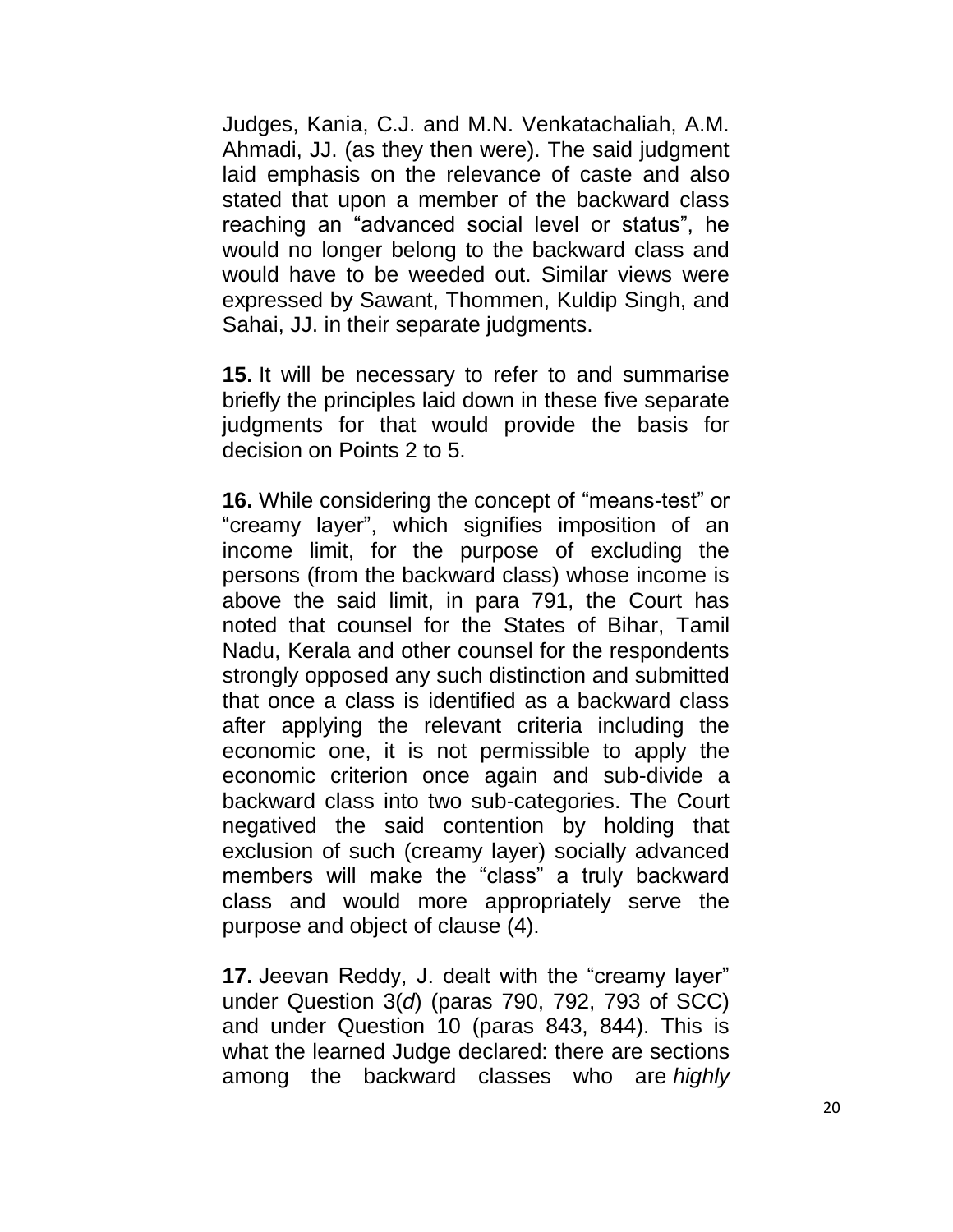*advanced, socially and educationally* and they constitute the forward section of that community. These advanced sections do not belong to the true backward class. They are (para 790) "as forward as any other forward class member".

"If some of the members are far too advanced *socially* (which in the context, necessarily means *economically* and, may also mean *educationally*) the connecting thread between them and the remaining class snaps. They would be misfits in the class.‖ (SCC p. 724, para 792).

(emphasis supplied)

The learned Judge said: (SCC p. 724, para 792)

―After *excluding* them alone, would the class be a compact class. In fact, such exclusion benefits the *truly* backward."

(emphasis supplied)

A line has to be drawn, said the learned Judge, between the forward in the backward and the rest of the backward but it is to be ensured that what is given with one hand is not taken away by the other. The basis of exclusion of the "creamy layer" must *not* be *merely economic, unless* economic advancement is so high that it necessarily means *social* advancement, such as where a member becomes owner of a factory and is himself able to give employment to others. In such a case, his income is a measure of his social status. In the case of agriculturists, the line is to be drawn with reference to the agricultural landholding. While fixing income as a measure, the limit is not to be such as to result in taking away with one hand what is given with the other. The income limit must be such as to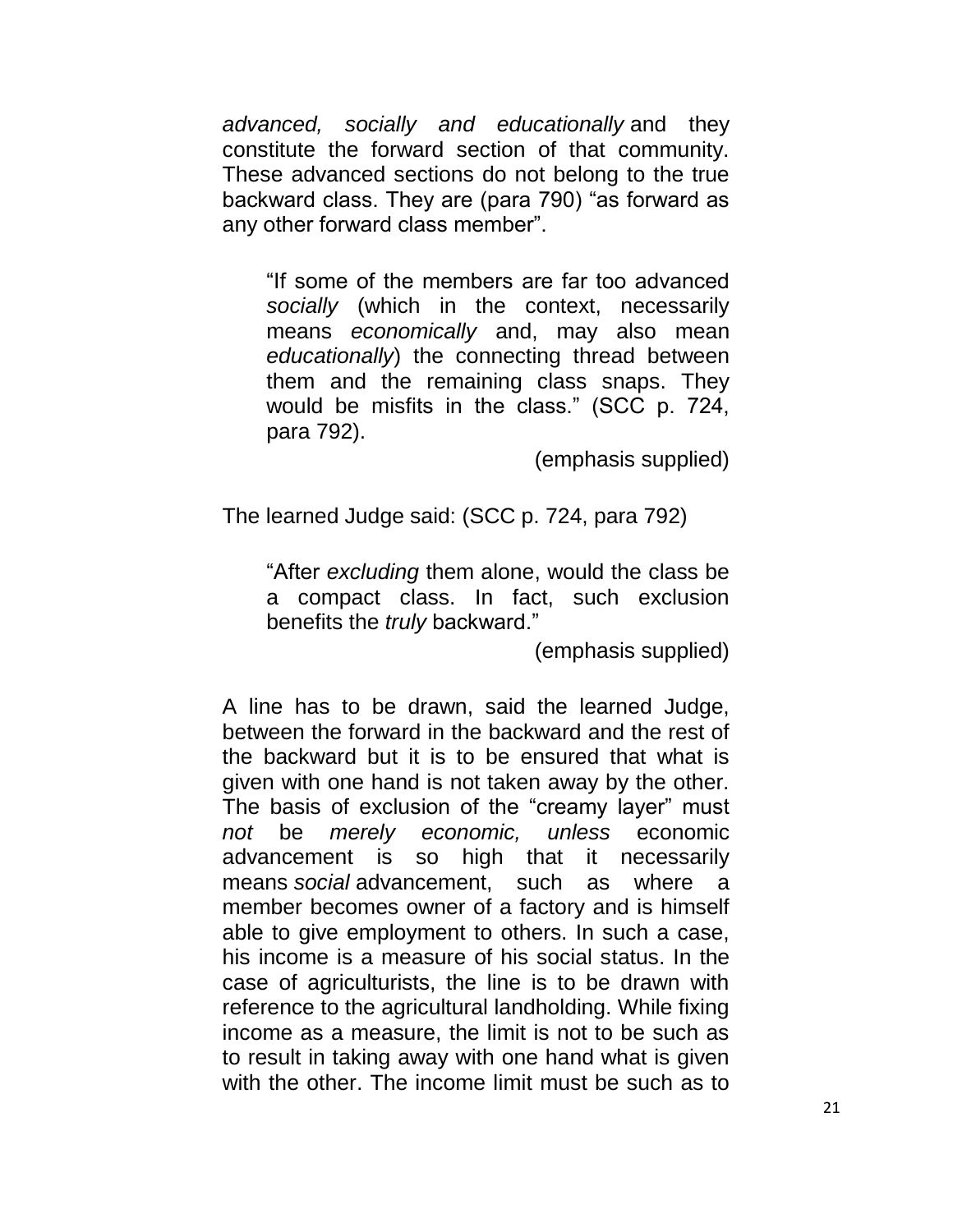mean and signify social advancement. There are again some offices in various walks of life — the occupants of which can be treated as socially advanced, *without further inquiry*‖, such as IAS and IPS officers or others in All India services. In the case of these persons, their social status in society rises quite high and the person is *no longer* socially disadvantaged. Their children get full opportunity to realise their potential. They are in no way handicapped in the race of life. Their income is also such that they are above want. It is but logical that children of such persons are not given the benefits of reservation. If the categories or sections abovementioned are not excluded, the truly disadvantaged members of the backward class to which they belong will be deprived of the benefits of reservation. The Central Government is, therefore, directed (para 793) to identify and notify the "creamy" layer" within four months and after such notification, the "creamy layer" within the backward class shall ―cease‖ to be covered by the reservations under Article 16(4). Jeevan Reddy, J. finally directed (see Question 10) that the exclusion of the creamy layer must be on the basis of social advancement and not on the basis of economic interest alone. Income or the extent of property-holding of a person is to be taken as a measure of social advancement — and on that basis — the "creamy layer" within a given caste, community or occupational group is to be excluded to arrive at the *true* backward class. There is to be constituted a body which can go into these questions as follows: (SCC p. 757, para 847)

―We direct that such a body be constituted both at Central level and at the level of the States within four months from today. … There should be a periodic revision of these lists to *exclude* those who have ceased to be backward or for inclusion of new classes, as the case may be."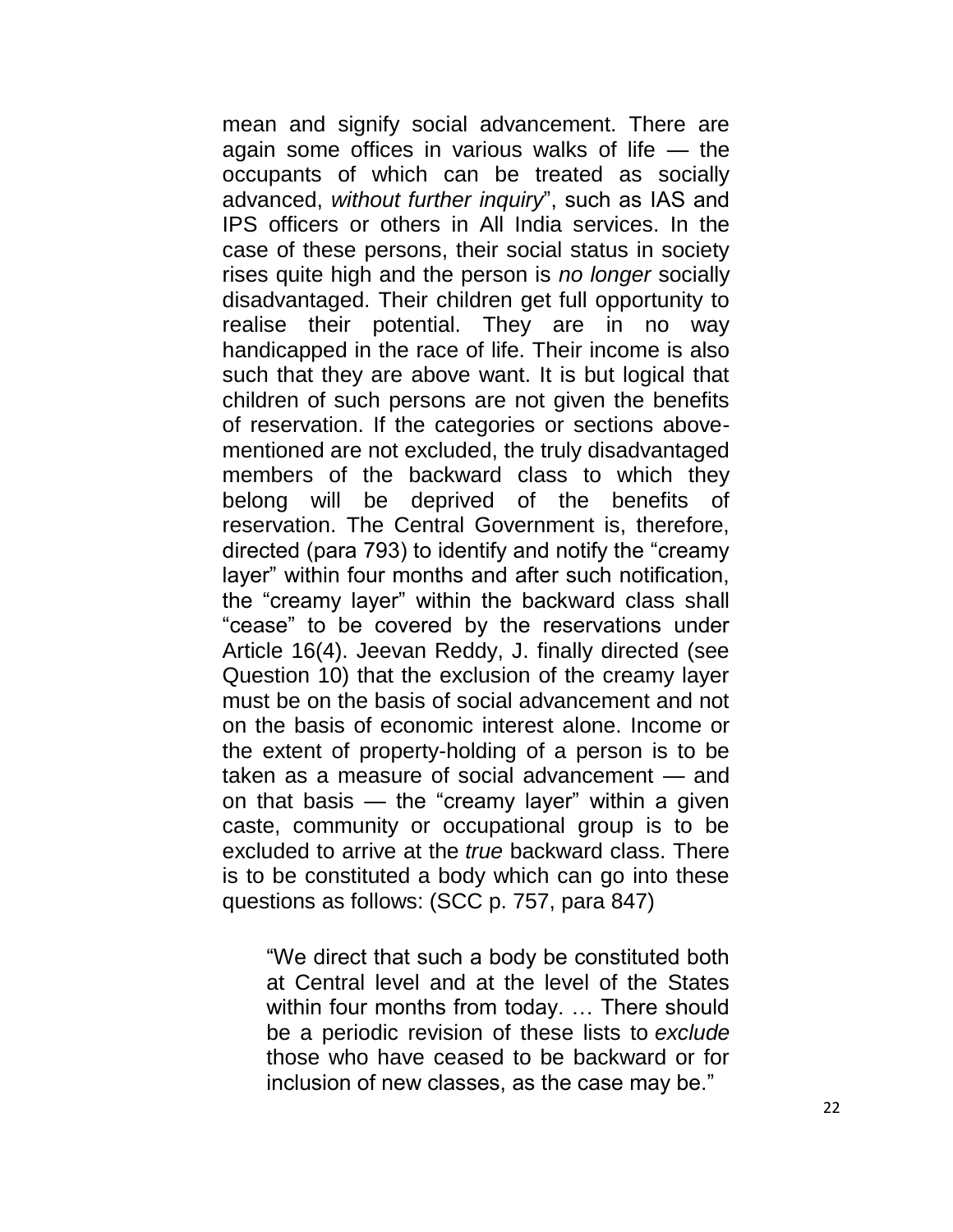(emphasis supplied)

The creamy layer [see para 859, sub-para (3)(*d*)] can be, and must be excluded. Creamy layer has to be excluded and "economic criterion" is to be adopted as an indicium or measure of social advancement [para 860, sub-para (5)]. The socially advanced persons must be excluded [para 861(*b*)]. That is how Jeevan Reddy, J. summarised the position.

**18.** Sawant, J. too accepted (p. 553 of SCC) that "at least some individuals and families in the backward classes, — however small in number, — gain sufficient means to develop *capacities to compete* with others in every field. That is an *undeniable fact*‖. (emphasis supplied) Social advancement is to be judged by the "capacity to compete" with forward castes, achieved by the members or sections of the backward classes. Legally, therefore, these persons or sections who reached that level are not entitled any longer to be called as part of the backward class, whatever their original birthmark. Taking out these "forwards" from the "backwards" is "obligatory" as these persons have crossed the Rubicon (pp. 553-54). On the crucial question as to what is meant by "capacity to compete", the learned Judge explained (para 522) that if a person moves from Class IV service to Class III, that is no indication that he has reached such a stage of social advancement but if the person has successfully competed for "higher level posts" or *at least* "near those levels", he has reached such a state.

**19.** Thommen, J. (paras 287, 295, 296, 323) observed that if some members in a backward class acquire the necessary *financial* strength to raise themselves, the Constitution does not extend to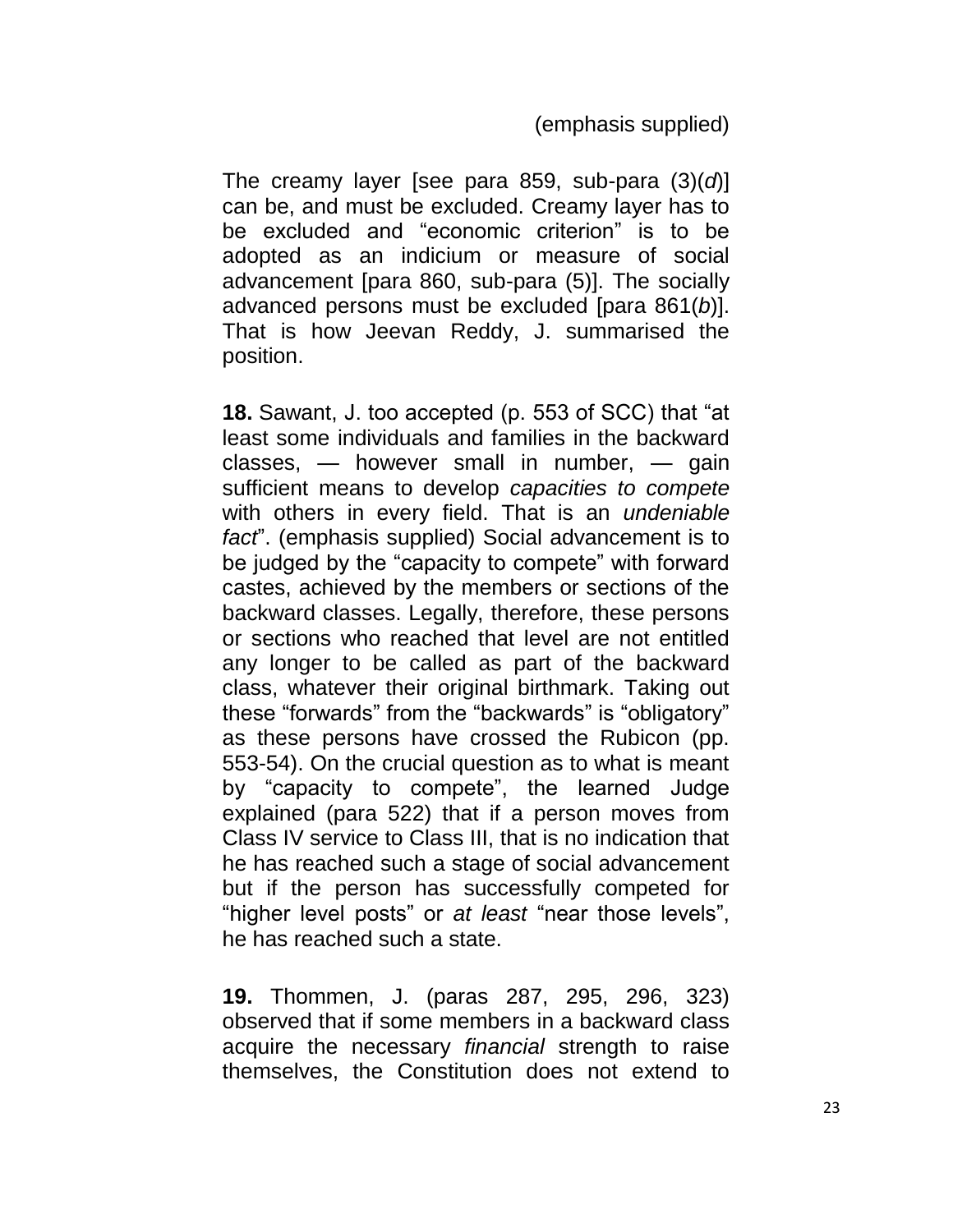them the protection of reservation. The creamy layer has to be "weeded out" and excluded, if it has attained a "certain predetermined economic level".

**20.** Kuldip Singh, J. (para 385) referred to the ―*affluent*‖ section of the backward class. Comparatively "such (sic rich) persons in the backward class — though they may not have acquired a higher level of education — are able to move in the society without being discriminated socially‖. These persons practise discrimination against others in that group who are comparatively less rich. It must be ensured that these persons do not "chew up" the benefits meant for the true backward class. "Economic ceiling" is to be fixed to cut off these persons from the benefits of reservation. In the result, the "means-test" is imperative to skim off the "affluent" sections of backward classes.

**21.** Sahai, J. (para 629) observed that the individuals among the collectivity or the group who may have achieved a ―*social status*‖ or ―*economic affluence*‖, are disentitled to claim reservation. Candidates who apply for selection must be made to disclose the annual income of their parents which if it is beyond a level, they cannot be allowed to claim to be part of the backward class. What is to be the limit must be decided by the State. Income apart, provision is to be made that wards of those backward classes of persons who have achieved a particular *status* in society, be it *political* or *economic* or if their parents are in *higher services* then such individuals must be precluded from availing the benefits of reservation. Exclusion of ―creamy layer‖ achieves a social purpose. Any legislative or executive action to remove such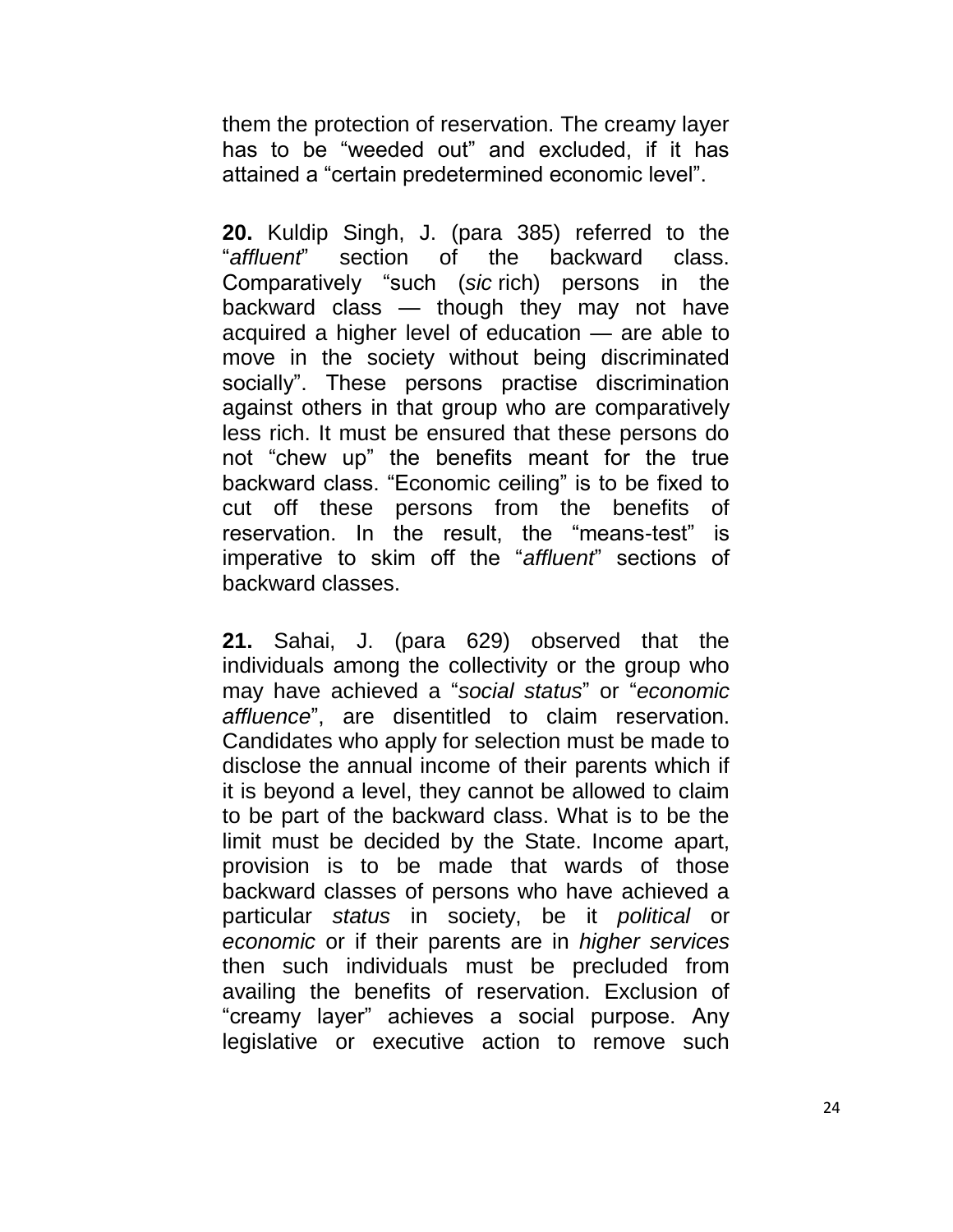persons individually or collectively cannot be constitutionally invalid."

In paragraph 27 of the said judgment, the three-Judge Bench of this Court clearly held that the creamy layer principle sounds in Articles 14 and 16(1) as follows:

―*(i) Equals and unequals, twin aspects*

**27.** As the "creamy layer" in the backward class is to be treated "on a par" with the forward classes and is not entitled to benefits of reservation, it is obvious that if the "creamy layer" is not excluded, there will be discrimination and violation of Articles 14 and 16(1) inasmuch as *equals* (forwards and creamy layer of backward classes) *cannot be treated unequally*. Again, non-exclusion of creamy layer will also be violative of Articles 14, 16(1) and 16(4) of the Constitution of India since *unequals* (the creamy layer) *cannot be treated as equals*, that is to say, equal to the rest of the backward class. These twin aspects of discrimination are specifically elucidated in the judgment of Sawant, J. where the learned Judge stated as follows: (SCC p. 553, para 520)

―[T]o continue to confer upon such advanced sections … special benefits, would amount to treating *equals unequally*…. Secondly, to rank them with the rest of the backward classes would … amount to treating the *unequals*  equally."

(emphasis supplied)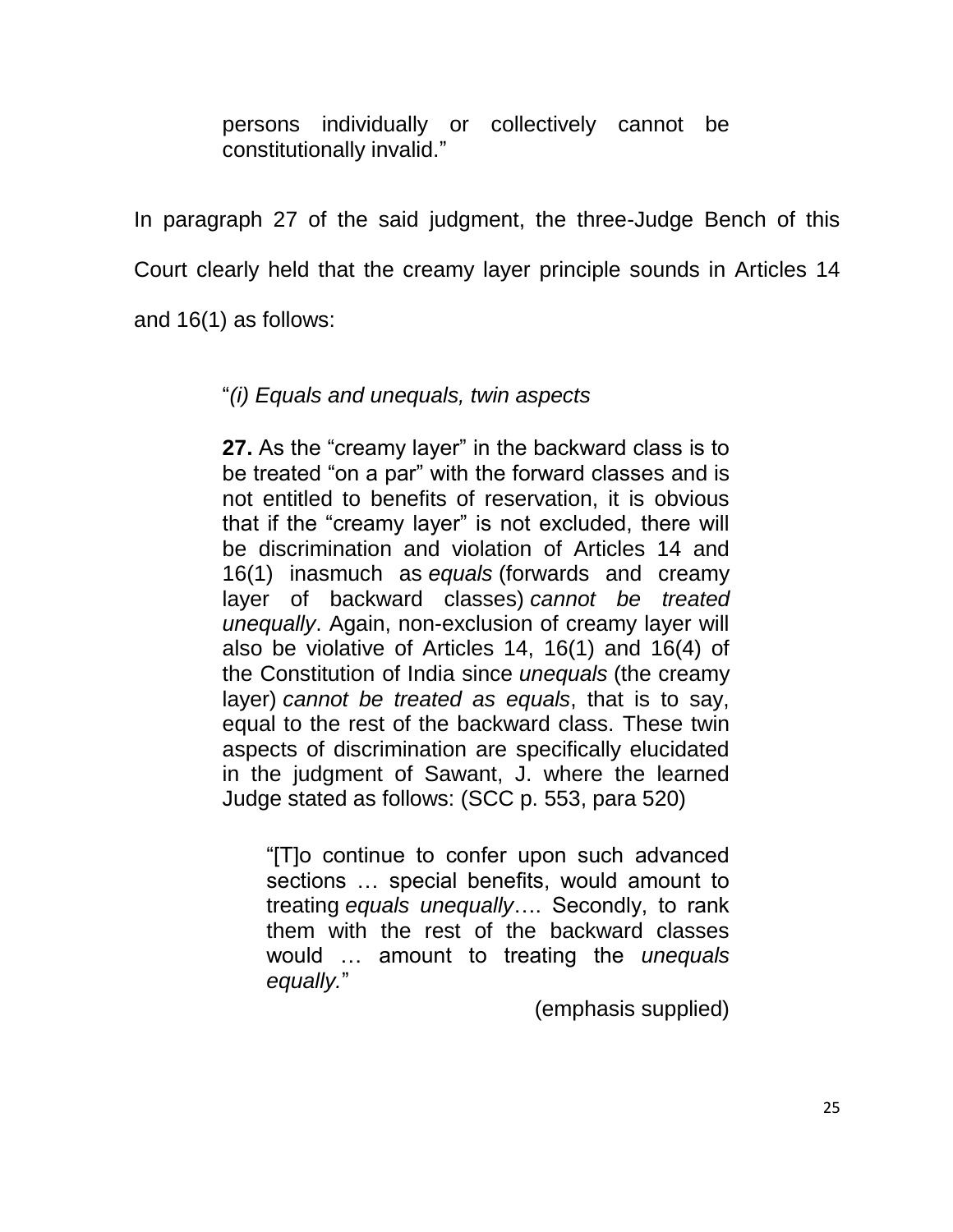Thus, any executive or legislative action refusing to exclude the creamy layer from the benefits of reservation will be violative of Articles 14 and 16(1) and also of Article 16(4). We shall examine the validity of Sections 3, 4 and 6 in the light of the above principle. ..."

9. The next judgment with which we are directly concerned is the judgment in **Chinnaiah** (supra). In this case, the validity of the Andhra Pradesh Scheduled Castes (Rationalisation of Reservations) Act, 2000, was challenged, and dismissed by a five-Judge Bench of the Andhra Pradesh High Court by a majority of 4:1. The 15% reservation that was made in favour of the Scheduled Castes was further apportioned among four groups in varying percentages – Group A to the extent of 1%; Group B to the extent of 7%; Group C to the extent of 6%; and Group D to the extent of 1%. In the lead judgment on behalf of the Constitution Bench, Hegde, J. set out three questions for consideration as follows:

> ―**12.** From the pleadings on record and arguments addressed before us three questions arise for our consideration:

(*1*) Whether the impugned Act is violative of Article 341(2) of the Constitution of India?

(*2*) Whether the impugned enactment is constitutionally invalid for lack of legislative competence?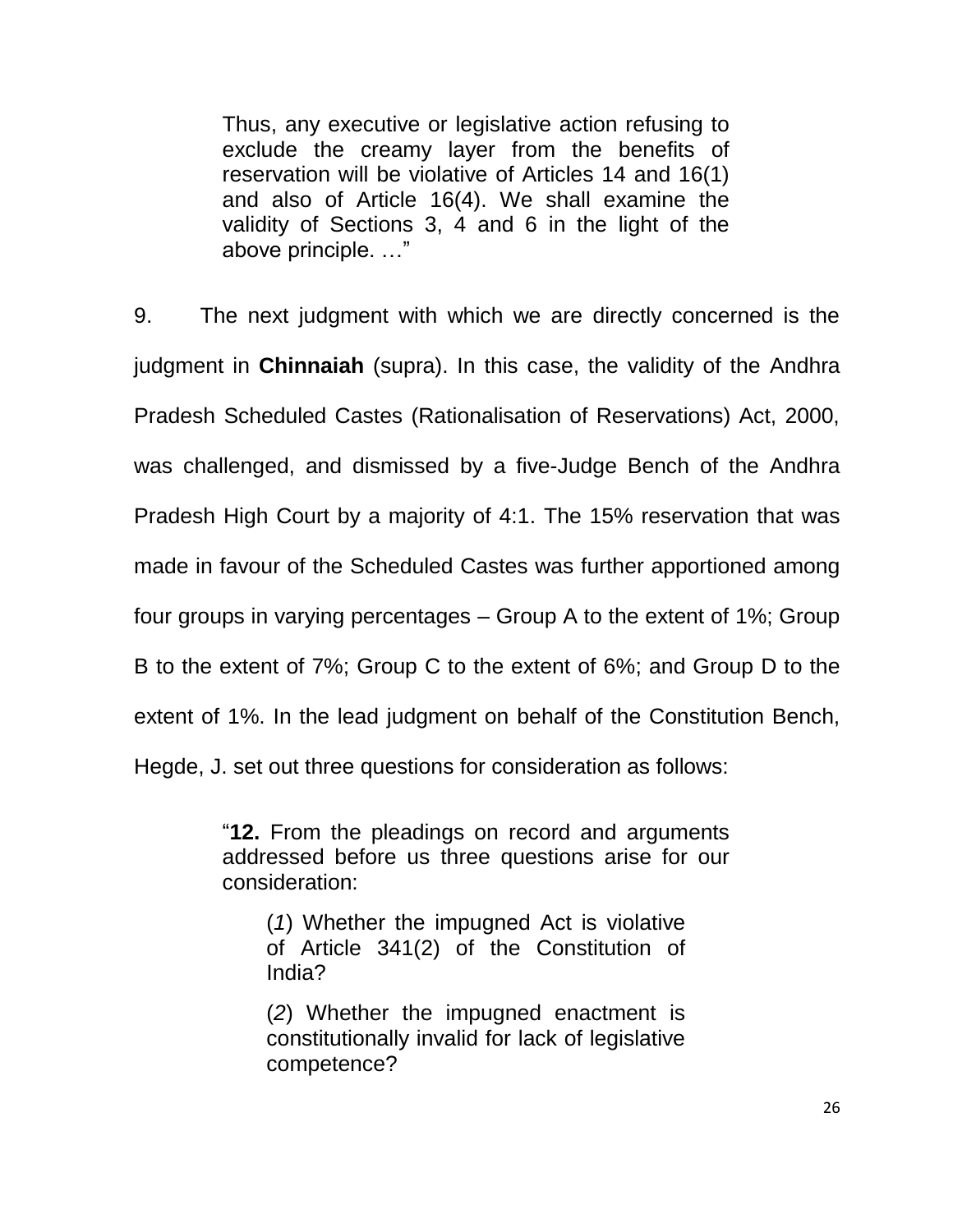(*3*) Whether the impugned enactment creates subclassification or microclassification of Scheduled Castes so as to violate Article 14 of the Constitution of India?‖

Article 341 was then referred to, in which the Presidential List of Scheduled Castes is to be notified. Any inclusion or exclusion from the said list thereafter can only be done by Parliament under Article 341(2) (*See* paragraph 13). The Court then rejected the splitting up of Scheduled Castes on the basis of backwardness into groups, and distinguished **Indra Sawhney (1)** (supra) (*See* paragraphs 19 to 21). It was then held:

> ―**26.** Thus from the scheme of the Constitution, Article 341 and above opinions of this Court in the case of *N.M. Thomas* [(1976) 2 SCC 310 : 1976 SCC (L&S) 227] it is clear that the castes once included in the Presidential List, form a class by themselves. If they are one class under the Constitution, any division of these classes of persons based on any consideration would amount to tinkering with the Presidential List."

**Indra Sawhney (1)** (supra) was then referred to and distinguished as follows:

> ―**38.** On behalf of the respondents, it was pointed out that in *Indra Sawhney case* [1992 Supp (3) SCC 217] the Court had permitted subclassification of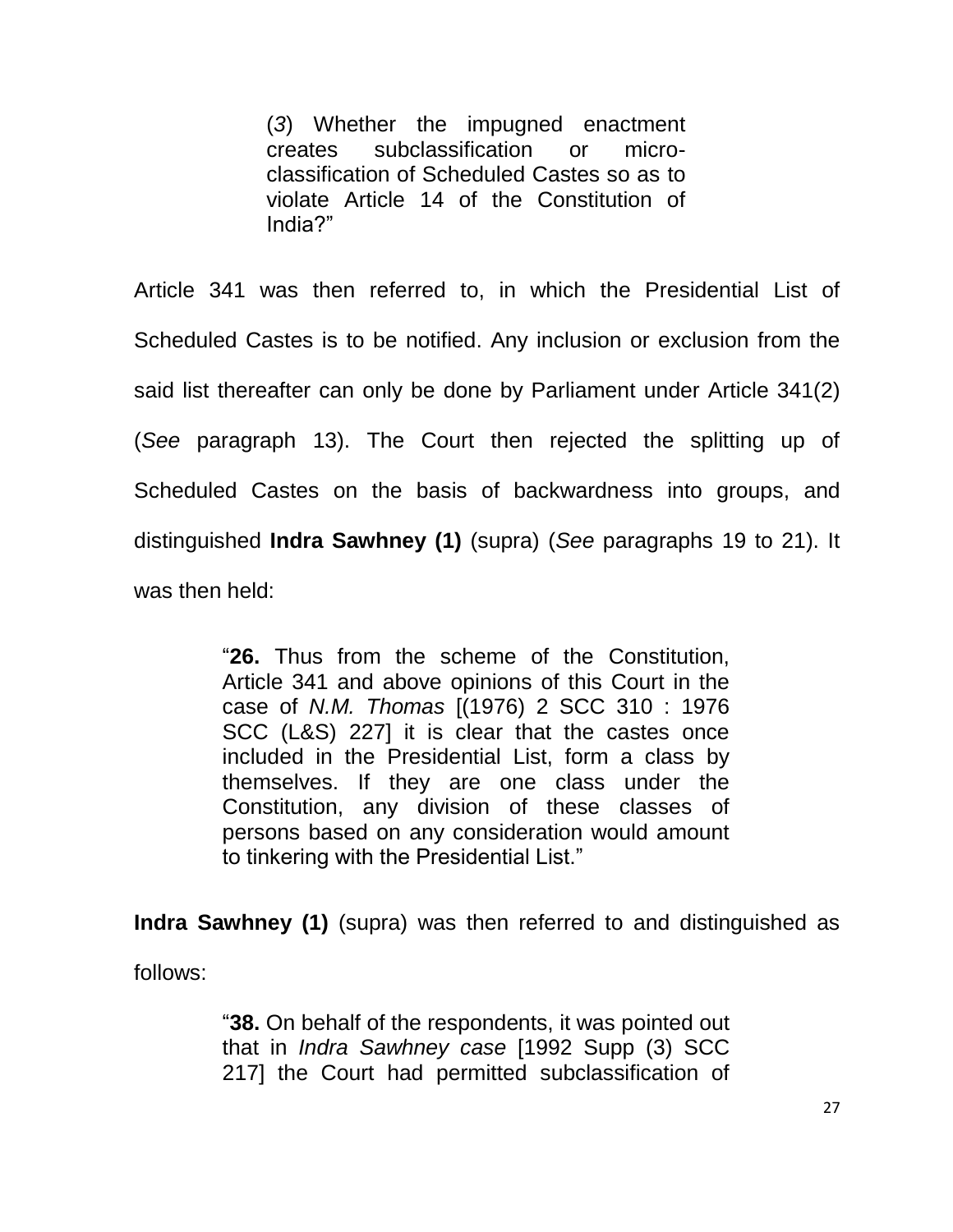Other Backward Communities, as backward and more backward based on their comparative underdevelopment, therefore, the similar classification amongst the class enumerated in the Presidential List of Scheduled Castes is permissible in law. We do not think the principles laid down in *Indra Sawhney case* (supra) for subclassification of Other Backward Classes can be applied as a precedent law for subclassification or subgrouping Scheduled Castes in the Presidential List because that very judgment itself has specifically held that subdivision of Other Backward Classes is not applicable to Scheduled Castes and Scheduled Tribes. This we think is for the obvious reason i.e. the Constitution itself has kept the Scheduled Castes and Scheduled Tribes List out of interference by the State Governments.

**39.** Legal constitutional policy adumbrated in a statute must answer the test of Article 14 of the Constitution. Classification whether permissible or not must be judged on the touchstone of the object sought to be achieved. If the object of reservation is to take affirmative action in favour of a class which is socially, educationally and economically backward, the State's jurisdiction while exercising its executive or legislative function is to decide as to what extent reservation should be made for them either in public service or for obtaining admission in educational institutions. In our opinion, such a class cannot be subdivided so as to give more preference to a minuscule proportion of the Scheduled Castes in preference to other members of the same class.

**40.** Furthermore, the emphasis on efficient administration placed by Article 335 of the Constitution must also be considered when the claims of Scheduled Castes and Scheduled Tribes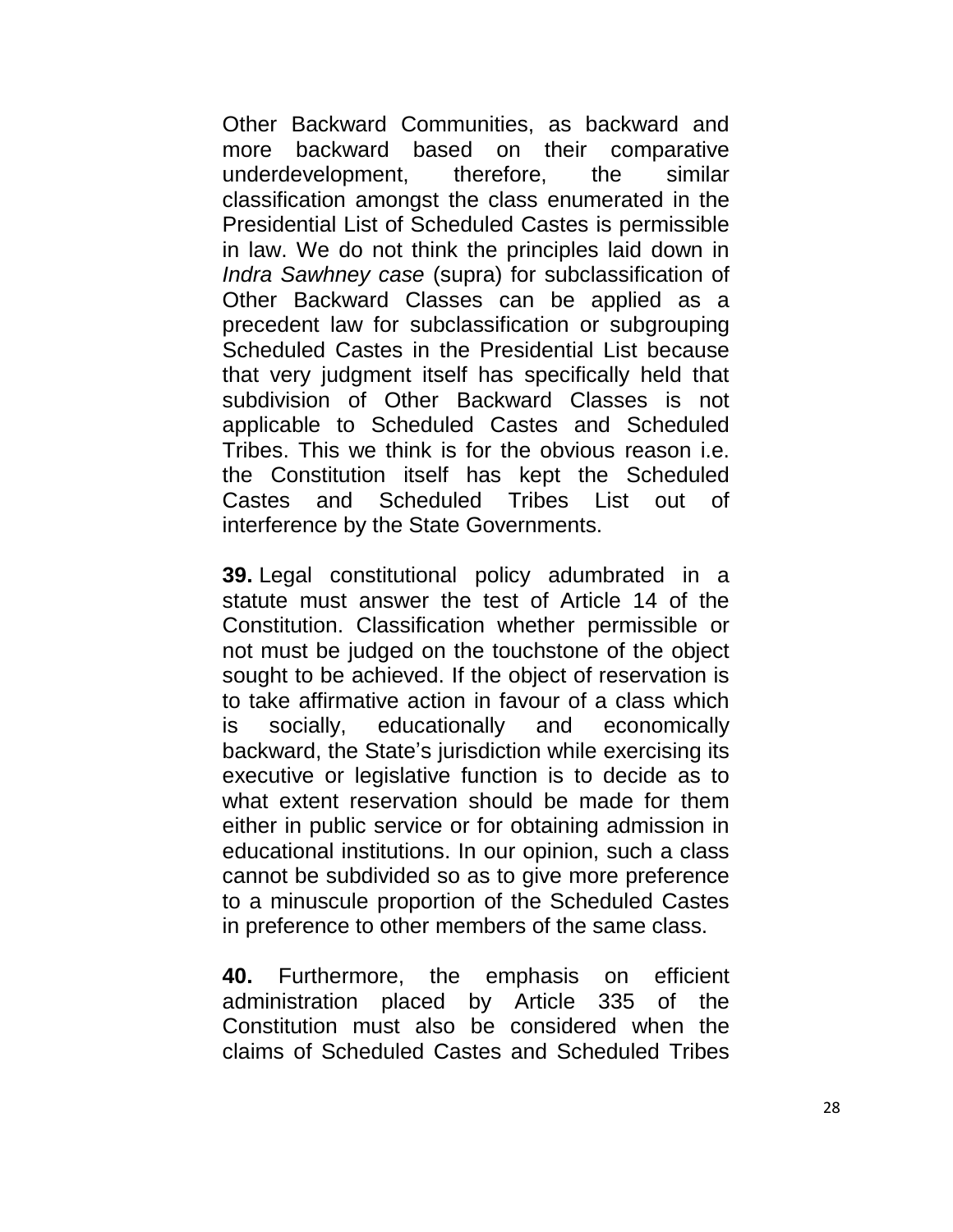to employment in the services of the Union are to be considered.‖

Finally, the Court held:

―**43.** The very fact that the members of the Scheduled Castes are most backward amongst the backward classes and the impugned legislation having already proceeded on the basis that they are not adequately represented both in terms of clause (4) of Article 15 and clause (4) of Article 16 of the Constitution, a further classification by way of microclassification is not permissible. Such classification of the members of different classes of people based on their respective castes would also be violative of the doctrine of reasonableness. Article 341 provides that exclusion even of a part or a group of castes from the Presidential List can be done only by Parliament. The logical corollary thereof would be that the State Legislatures are forbidden from doing that. A uniform yardstick must be adopted for giving benefits to the members of the Scheduled Castes for the purpose of the Constitution. The impugned legislation being contrary to the above constitutional scheme cannot, therefore, be sustained.

**44.** For the reasons stated above, we are of the considered opinion that the impugned legislation apart from being beyond the legislative competence of the State is also violative of Article 14 of the Constitution and hence is liable to be declared as ultra vires the Constitution."

In a separate concurring judgment, Sinha, J., after referring to **Indra** 

**Sawhney (1)** (supra) and the creamy layer concept in paragraph 95,

went on to state: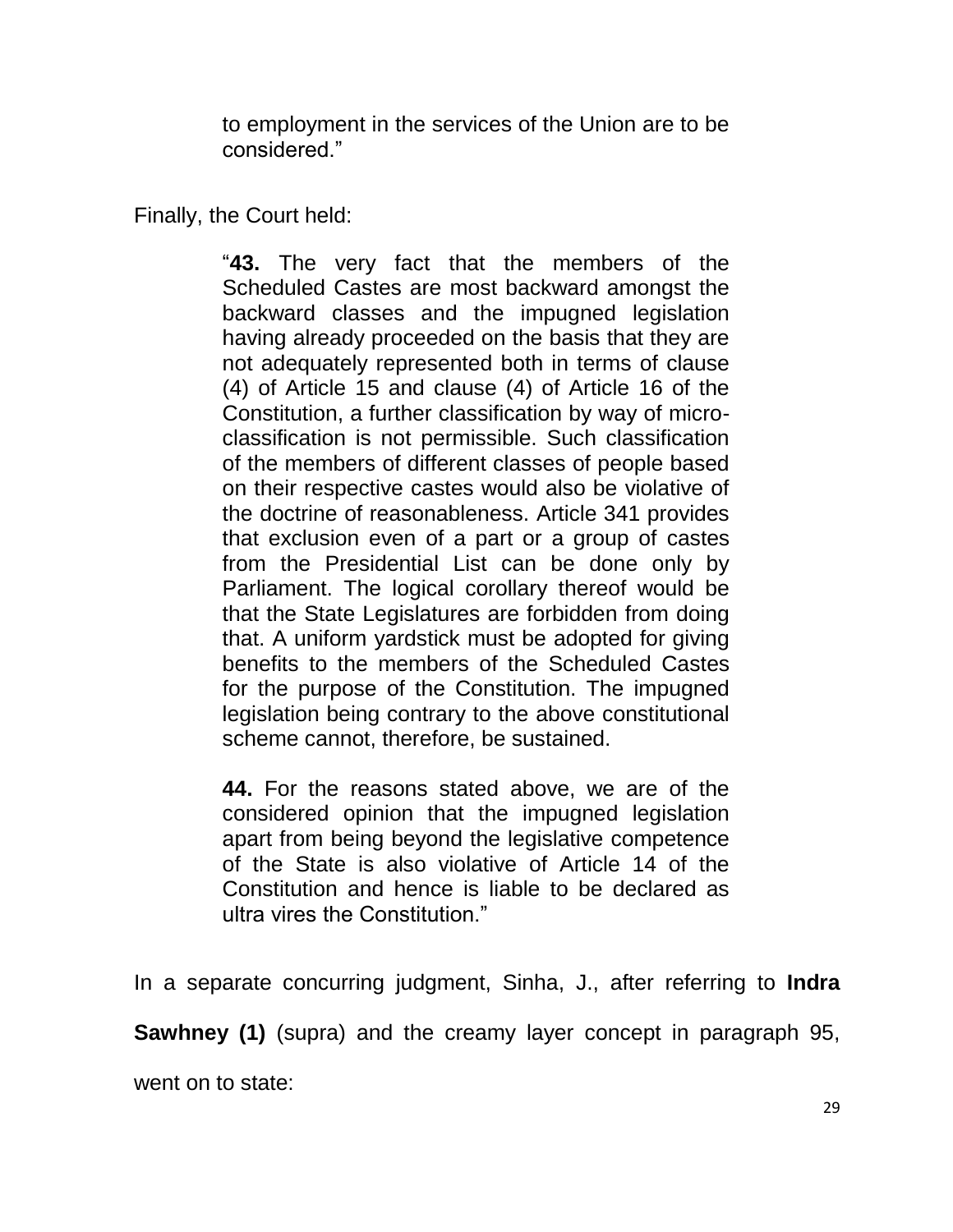―**96.** But we must state that whenever such a situation arises in respect of Scheduled Caste, it will be Parliament alone to take the necessary legislative steps in terms of clause (2) of Article 341 of the Constitution. The States concededly do not have the legislative competence therefor."

It was then concluded:

―**111.** The Constitution provides for declaration of certain castes and tribes as Scheduled Castes and Scheduled Tribes in terms of Articles 341 and 342 of the Constitution. The object of the said provisions is to provide for grant of protection to the backward class of citizens who are specified in the Scheduled Castes Order and Scheduled Tribes Order having regard to the economic and educational backwardness wherefrom they suffer. The President of India alone in terms of Article 341(1) of the Constitution is authorised to issue an appropriate notification therefor. The Constitution (Scheduled Castes) Order, 1950 made in terms of Article 341(1) is exhaustive."

Thus, the Court struck down the Andhra Pradesh Scheduled Castes

(Rationalisation of Reservations) Act, 2000.

10. The judgment in **Chinnaiah** (supra) has been referred by a three-Judge Bench to a larger Bench by an order dated 20.08.2014. This is because, according to the three-Judge Bench, **Chinnaiah** (supra) is contrary to Article 338 of the Constitution of India and **Indra Sawhney (1)** (supra). Since the correctness of **Chinnaiah** (supra) does not arise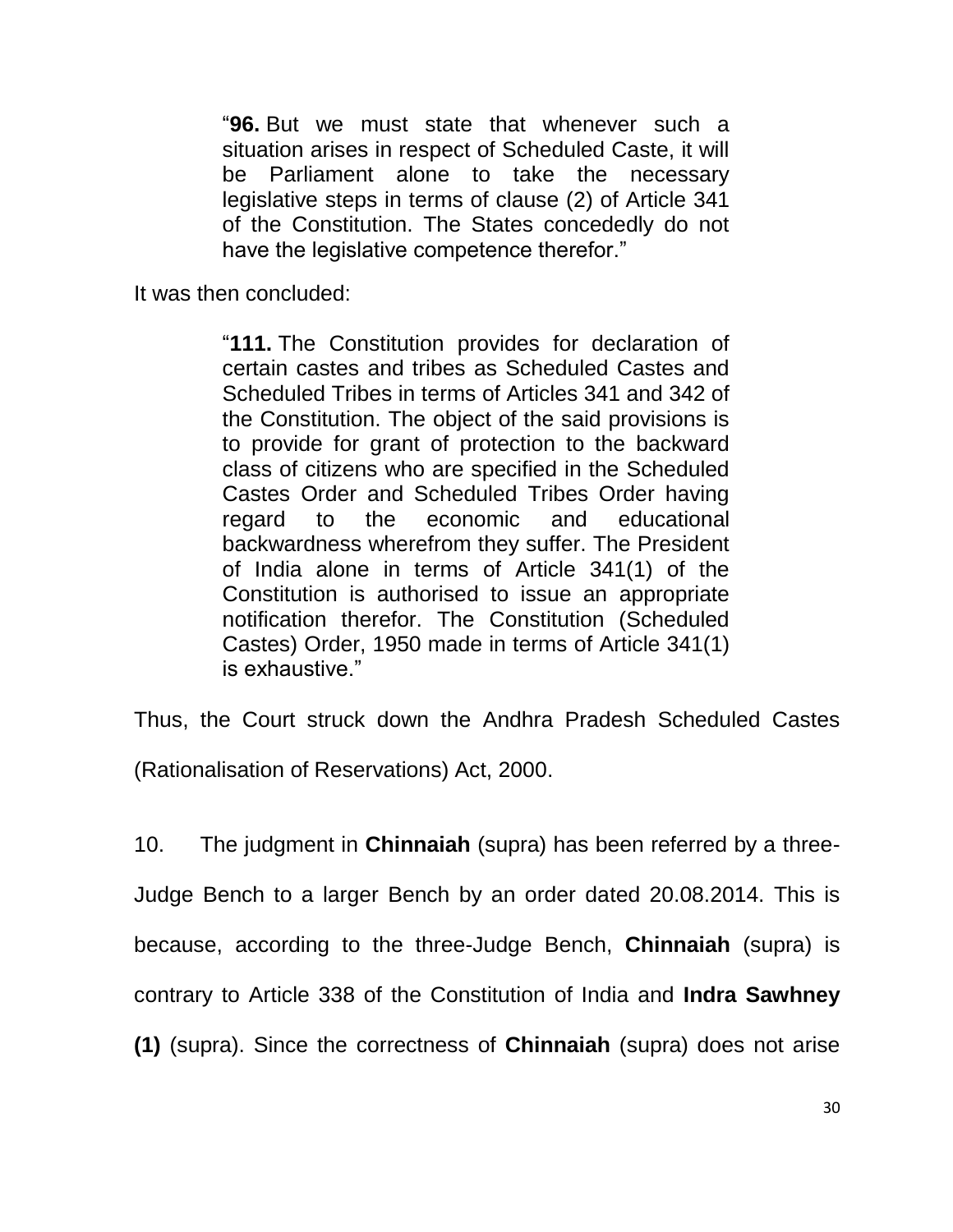before us, we need say no more about this reference which will be decided on its own merits.

11. Close on the heels of this judgment is the judgment in **Nagaraj** (supra). In this case, the addition of Articles 16(4-A) and 16(4-B) were under challenge on the ground that they violated the basic structure of the Constitution. After referring to the arguments of counsel for both sides, the Court held that equality is the essence of democracy and accordingly, part of the basic structure of the Constitution (*See* paragraph 33). The working test in the matter of application of this doctrine was then applied, referring to Chandrachud, J.'s judgment in **Indira Nehru Gandhi v. Raj Narain & Anr.**, 1975 Supp SCC 1 (*See* paragraphs 37 and 38). After dealing with reservation and its extent, the Court then went into the nitty-gritty of the constitutional amendments and held as follows:

### ―*Whether the impugned constitutional amendments violate the principle of basic structure?*

**101.** The key question which arises in the matter of the challenge to the constitutional validity of the impugned amending Acts is — whether the constitutional limitations on the amending power of Parliament are obliterated by the impugned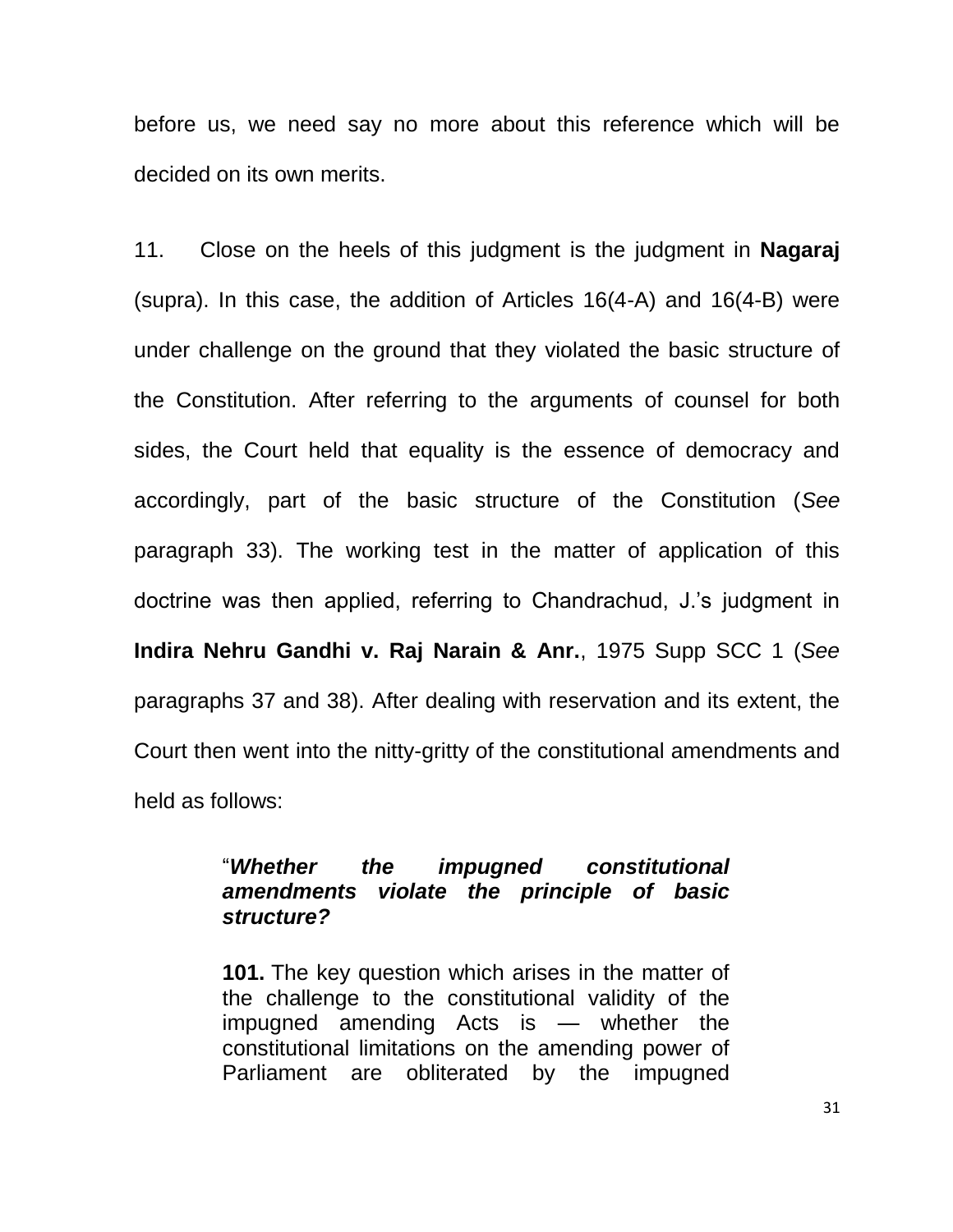amendments so as to violate the basic structure of the Constitution.

**102.** In the matter of application of the principle of basic structure, twin tests have to be satisfied, namely, the "width test" and the test of "identity". As stated hereinabove, the concept of the "catch-up" rule and "consequential seniority" are not constitutional requirements. They are not implicit in clauses (1) and (4) of Article 16. They are not constitutional limitations. They are concepts derived from service jurisprudence. They are not constitutional principles. They are not axioms like, secularism, federalism, etc. Obliteration of these concepts or insertion of these concepts does not change the equality code indicated by Articles 14, 15 and 16 of the Constitution. Clause (1) of Article 16 cannot prevent the State from taking cognizance of the compelling interests of Backward Classes in the society. Clauses (1) and (4) of Article 16 are restatements of the principle of equality under Article 14. Clause (4) of Article 16 refers to affirmative action by way of reservation. Clause (4) of Article 16, however, states that the appropriate Government is free to provide for reservation in cases where it is satisfied on the basis of quantifiable data that Backward Class is inadequately represented in the services. Therefore, in every case where the State decides to provide for reservation there must exist two circumstances, namely, "backwardness" and "inadequacy of representation". As stated above, equity, justice and efficiency are variable factors. These factors are context-specific. There is no fixed yardstick to identify and measure these three factors, it will depend on the facts and circumstances of each case. These are the limitations on the mode of the exercise of power by the State. None of these limitations have been removed by the impugned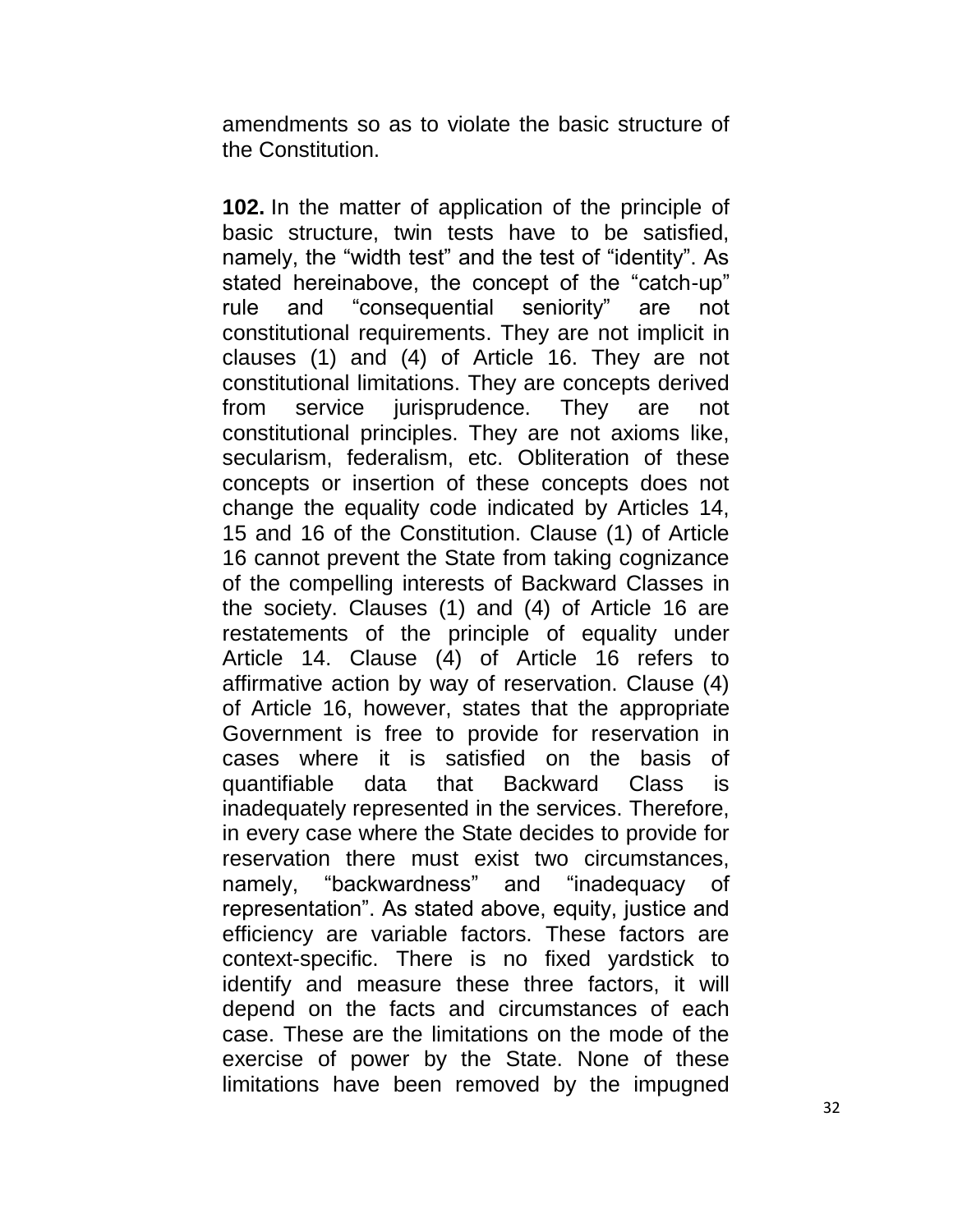amendments. If the State concerned fails to identify and measure backwardness, inadequacy and overall administrative efficiency then in that event the provision for reservation would be invalid. These amendments do not alter the structure of Articles 14, 15 and 16 (equity code). The parameters mentioned in Article 16(4) are retained. Clause (4-A) is derived from clause (4) of Article 16. Clause (4-A) is confined to SCs and STs alone. Therefore, the present case does not change the identity of the Constitution. The word "amendment" connotes change. The question is—whether the impugned amendments discard the original Constitution. It was vehemently urged on behalf of the petitioners that the Statement of Objects and Reasons indicates that the impugned amendments have been promulgated by Parliament to overrule the decisions of this Court. We do not find any merit in this argument. Under Article 141 of the Constitution the pronouncement of this Court is the law of the land. The judgments of this Court in *Virpal Singh* [(1995) 6 SCC 684 : 1996 SCC (L&S) 1 : (1995) 31 ATC 813], *Ajit Singh (I)* [(1996) 2 SCC 715 : 1996 SCC (L&S) 540 : (1996) 33 ATC 239 : AIR 1996 SC 1189], *Ajit Singh (II)* [(1999) 7 SCC 209 : 1999 SCC (L&S) 1239] and *Indra Sawhney* [1992 Supp (3) SCC 217 : 1992 SCC (L&S) Supp 1 : (1992) 22 ATC 385] were judgments delivered by this Court which enunciated the law of the land. It is that law which is sought to be changed by the impugned constitutional amendments. The impugned constitutional amendments are enabling in nature. They leave it to the States to provide for reservation. It is well settled that Parliament while enacting a law does not provide content to the "right". The content is provided by the judgments of the Supreme Court. If the appropriate Government enacts a law providing for reservation without keeping in mind the parameters in Article 16(4) and Article 335 then this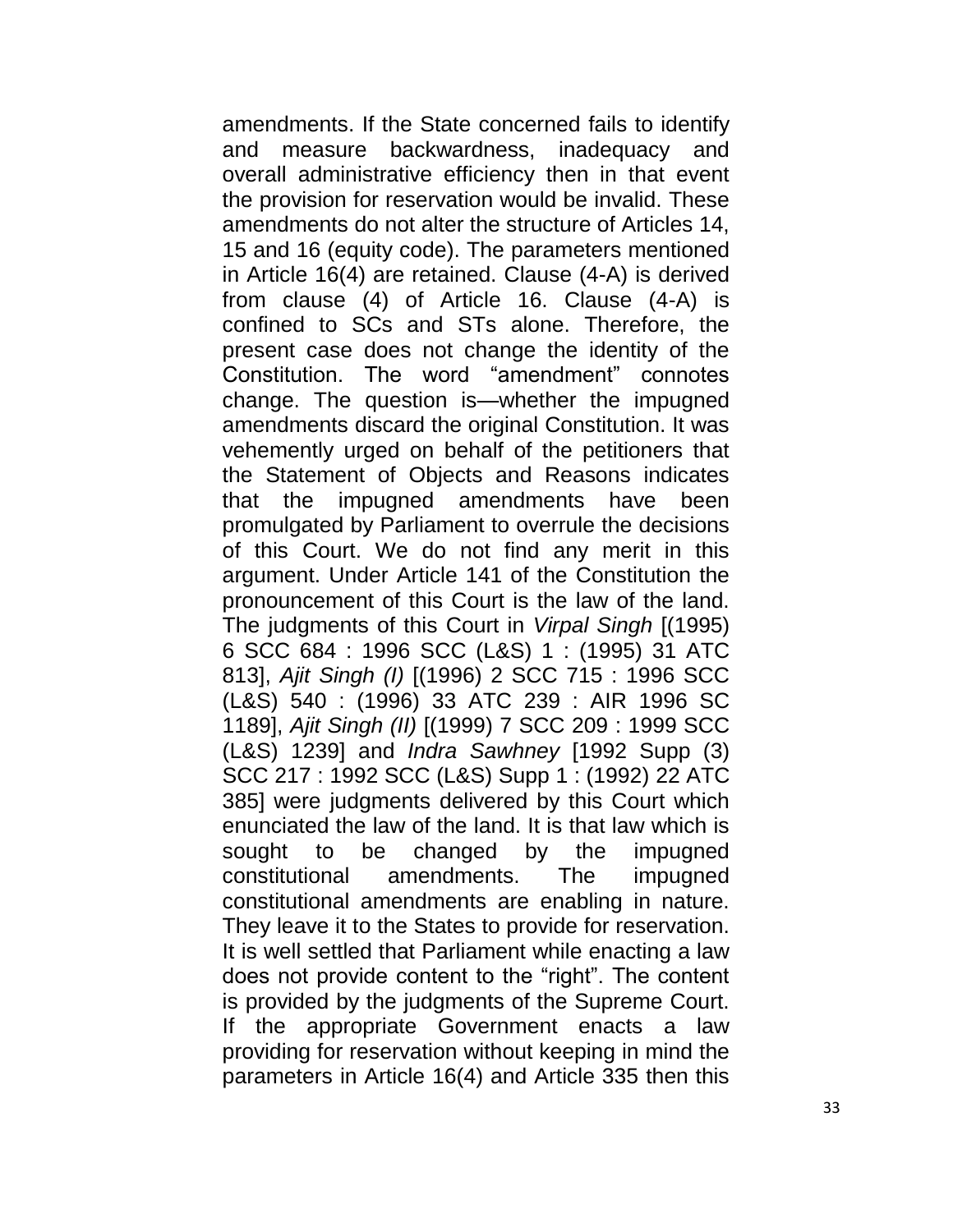Court will certainly set aside and strike down such legislation. Applying the "width test", we do not find obliteration of any of the constitutional limitations. Applying the test of "identity", we do not find any alteration in the existing structure of the equality code. As stated above, none of the axioms like secularism, federalism, etc. which are overarching principles have been violated by the impugned constitutional amendments. Equality has two facets — "formal equality" and "proportional equality". Proportional equality is equality "in fact" whereas formal equality is equality "in law". Formal equality exists in the rule of law. In the case of proportional equality the State is expected to take affirmative steps in favour of disadvantaged sections of the society within the framework of liberal democracy. Egalitarian equality is proportional equality."

#### xxx xxx xxx

―**104.** Applying the above tests to the present case, there is no violation of the basic structure by any of the impugned amendments, including the Constitution (Eighty-second) Amendment Act, 2000. The constitutional limitation under Article 335 is relaxed and not obliterated. As stated above, be it reservation or evaluation, excessiveness in either would result in violation of the constitutional mandate. This exercise, however, will depend on the facts of each case. In our view, the field of exercise of the amending power is retained by the impugned amendments, as the impugned amendments have introduced merely enabling provisions because, as stated above, merit, efficiency, backwardness and inadequacy cannot be identified and measured in vacuum. Moreover, Article 16(4-A) and Article 16(4-B) fall in the pattern of Article 16(4) and as long as the parameters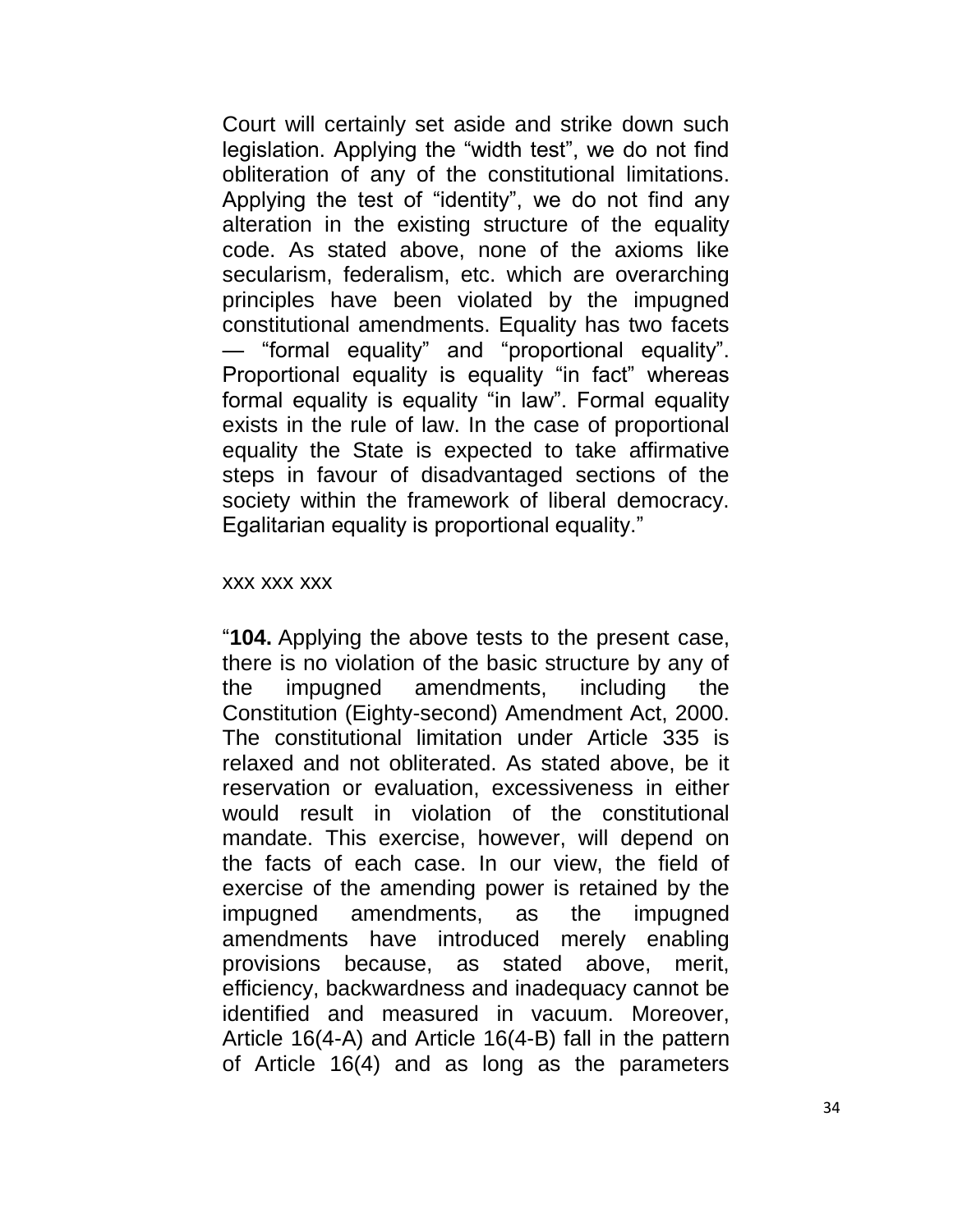mentioned in those articles are complied with by the States, the provision of reservation cannot be faulted. Articles 16(4-A) and 16(4-B) are classifications within the principle of equality under Article  $16(4)$ ."

The Court then concluded as follows:

―**121.** The impugned constitutional amendments by which Articles 16(4-A) and 16(4-B) have been inserted flow from Article 16(4). They do not alter the structure of Article 16(4). They retain the controlling factors or the compelling reasons, namely, backwardness and inadequacy of representation which enables the States to provide for reservation keeping in mind the overall efficiency of the State administration under Article 335. These impugned amendments are confined only to SCs and STs. They do not obliterate any of the constitutional requirements, namely, ceiling limit of 50% (quantitative limitation), the concept of creamy layer (qualitative exclusion), the sub-classification between OBCs on one hand and SCs and STs on the other hand as held in *Indra Sawhney* [1992 Supp (3) SCC 217 : 1992 SCC (L&S) Supp 1 : (1992) 22 ATC 385], the concept of post-based roster with inbuilt concept of replacement as held in *R.K. Sabharwal* [(1995) 2 SCC 745 : 1995 SCC (L&S) 548 : (1995) 29 ATC 481].

**122.** We reiterate that the ceiling limit of 50%, the concept of creamy layer and the compelling reasons, namely, backwardness, inadequacy of representation and overall administrative efficiency are all constitutional requirements without which the structure of equality of opportunity in Article 16 would collapse.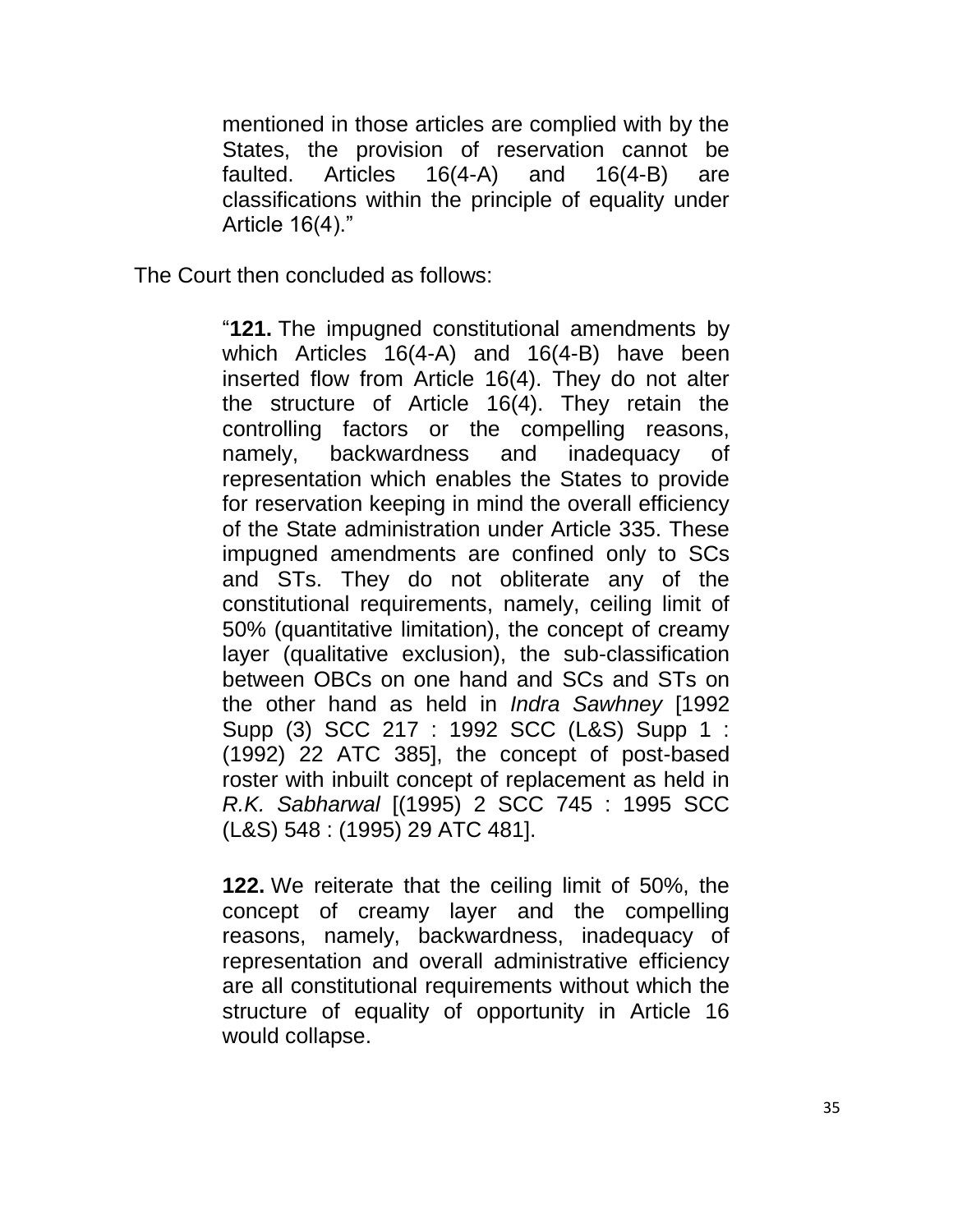**123.** However, in this case, as stated above, the main issue concerns the "extent of reservation". In this regard the State concerned will have to show in each case the existence of the compelling reasons, namely, backwardness, inadequacy of representation and overall administrative efficiency before making provision for reservation. As stated above, the impugned provision is an enabling provision. The State is not bound to make reservation for SCs/STs in matters of promotions. However, if they wish to exercise their discretion and make such provision, the State has to collect quantifiable data showing backwardness of the class and inadequacy of representation of that class in public employment in addition to compliance with Article 335. It is made clear that even if the State has compelling reasons, as stated above, the State will have to see that its reservation provision does not lead to excessiveness so as to breach the ceiling limit of 50% or obliterate the creamy layer or extend the reservation indefinitely.

**124.** Subject to the above, we uphold the constitutional validity of the Constitution (Seventyseventh Amendment) Act, 1995; the Constitution (Eighty-first Amendment) Act, 2000; the Constitution (Eighty-second Amendment) Act, 2000 and the Constitution (Eighty-fifth Amendment) Act, 2001."

12. We now come to the Constitution Bench judgment in **Ashoka Kumar Thakur v. Union of India**, (2008) 6 SCC 1. In this case, Article 15(5) inserted by the Constitution (Ninety-third Amendment) Act, 2005, was under challenge. Balakrishnan, C.J., after referring to various judgments of this Court dealing with reservation, specifically held that the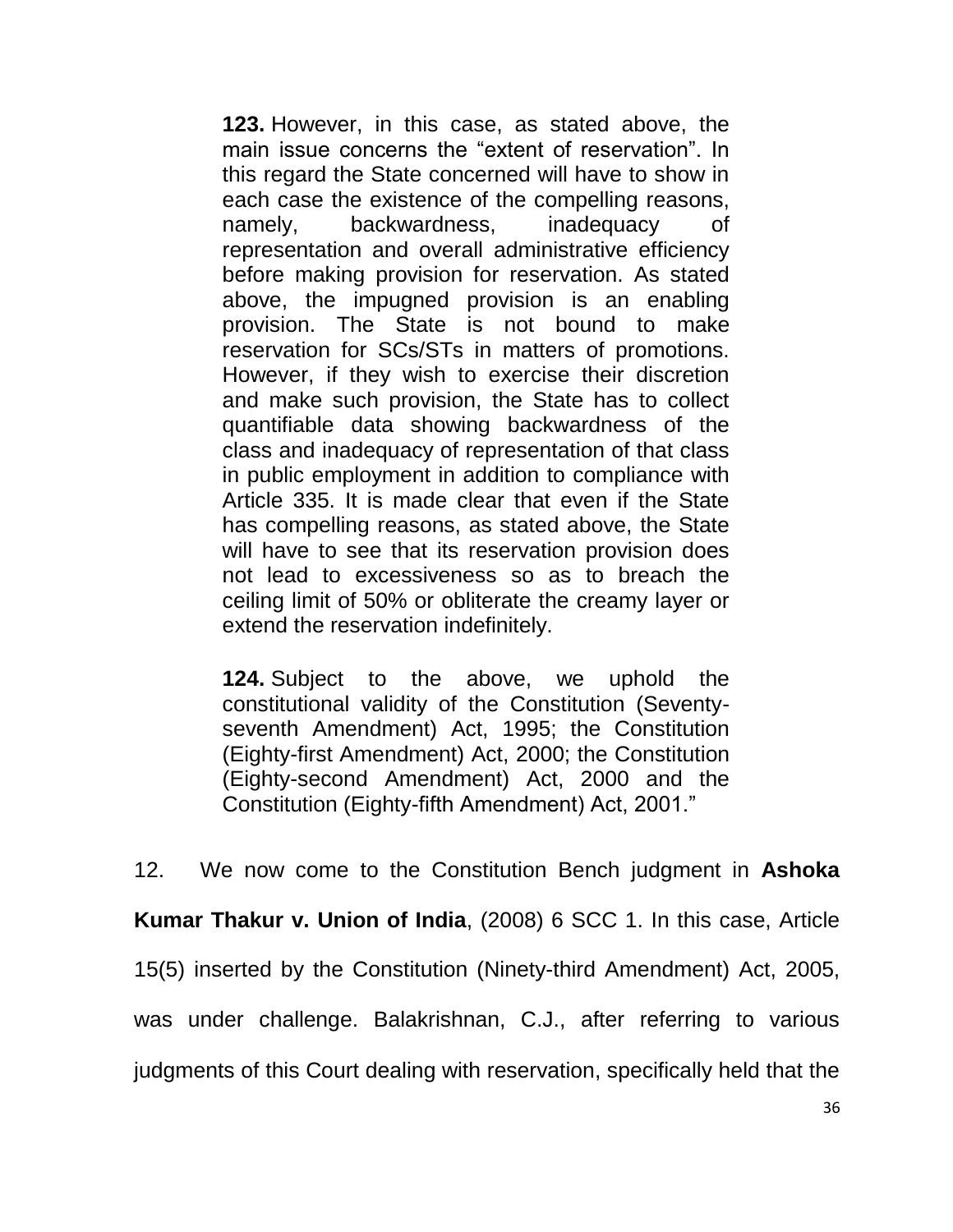―creamy layer‖ principle is inapplicable to Scheduled Castes and Scheduled Tribes as it is merely a principle of identification of the backward class and not applied as a principle of equality (*See* paragraphs 177 to 186). Pasayat, J., speaking for himself and Thakker, J., stated that the focus in the present case was not on Scheduled Castes and Scheduled Tribes but on Other Backward Classes (*See* paragraph 293). Bhandari, J., in paragraphs 395 and 633 stated as follows:

> ―**395.** In *Sawhney (1)* [1992 Supp (3) SCC 217 : 1992 SCC (L&S) Supp 1 : (1992) 22 ATC 385] the entire discussion was confined only to Other Backward Classes. Similarly, in the instant case, the entire discussion was confined only to Other Backward Classes. Therefore, I express no opinion with regard to the applicability of exclusion of creamy layer to the Scheduled Castes and Scheduled Tribes."

xxx xxx xxx

―**633.** In *Indra Sawhney (1)* [1992 Supp (3) SCC 217 : 1992 SCC (L&S) Supp 1 : (1992) 22 ATC 385], creamy layer exclusion was only in regard to OBC. Reddy, J. speaking for the majority at SCC p. 725, para 792, stated that "[t]his discussion is confined to Other Backward Classes only and has no relevance in the case of Scheduled Tribes and Scheduled Castes". Similarly, in the instant case, the entire discussion was confined only to Other Backward Classes. Therefore, I express no opinion with regard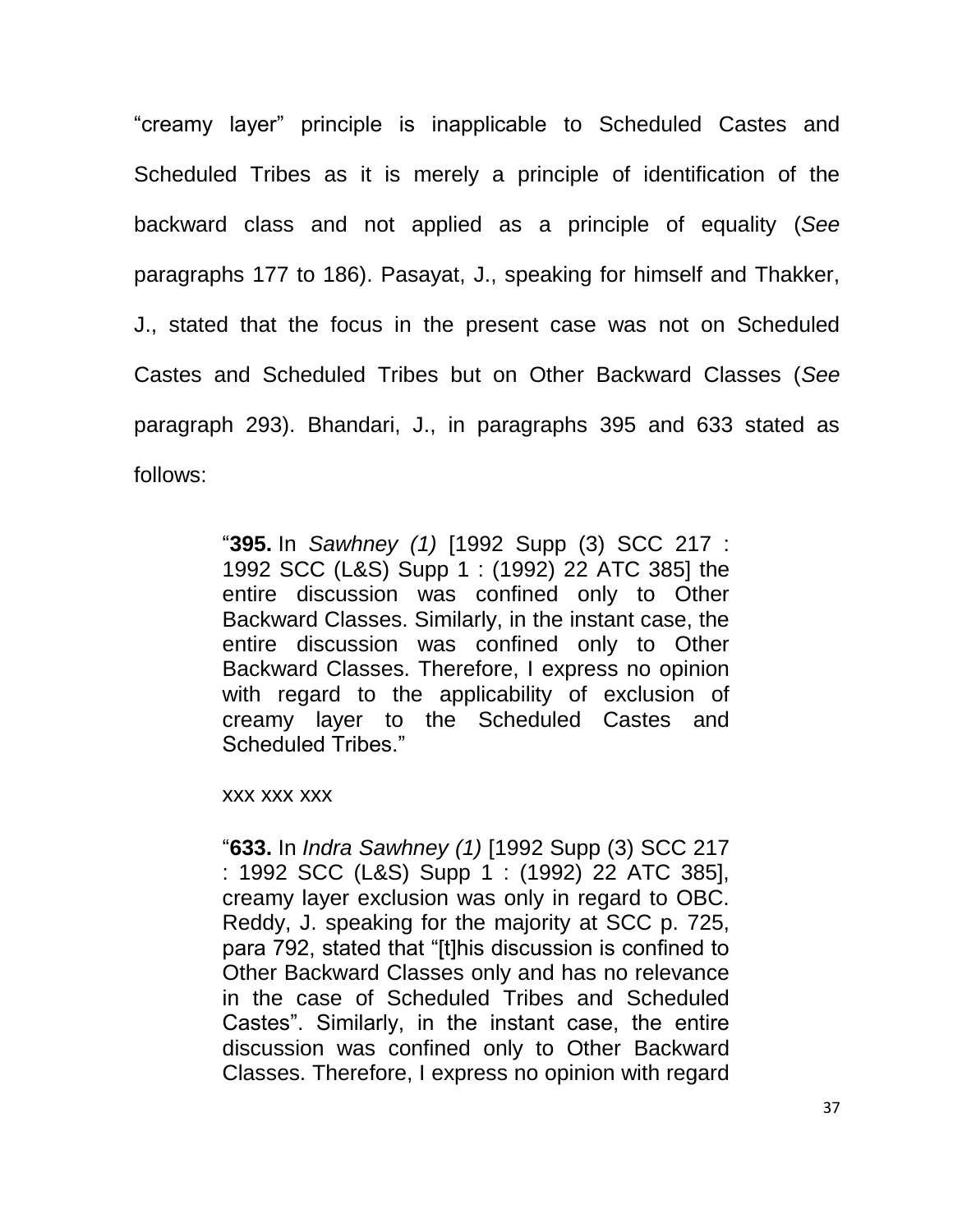to the applicability of exclusion of creamy layer to the Scheduled Castes and Scheduled Tribes......"

Raveendran, J., in a separate judgment, while referring to **Nagaraj** 

(supra), held as follows:

―**665.** The need for exclusion of creamy layer is reiterated in the subsequent decisions of this Court in *Ashoka Kumar Thakur* v. *State of Bihar* [(1995) 5 SCC 403 : 1995 SCC (L&S) 1248 : (1995) 31 ATC 159], *Indra Sawhney* v. *Union of India* [(1996) 6 SCC 506 : 1996 SCC (L&S) 1477] and *M. Nagaraj*  v. *Union of India* [(2006) 8 SCC 212]. When *Indra Sawhney* [1992 Supp (3) SCC 217 : 1992 SCC (L&S) Supp 1 : (1992) 22 ATC 385] has held that creamy layer should be excluded for purposes of Article 16(4), dealing with "backward class" which is much wider than "socially and educationally backward class" occurring in Articles 15(4) and (5), it goes without saying that without the removal of creamy layer there cannot be a socially and educationally backward class. Therefore, when a caste is identified as a socially and educationally backward caste, it becomes a "socially and educationally backward class" only when it sheds its creamy layer."

The Court ultimately upheld the Constitution (Ninety-third Amendment) Act, 2005, subject to the creamy layer test to be applied to Other Backward Classes. Bhandari, J. held that the amendment was not constitutionally valid so far as "private unaided" educational institutions were concerned.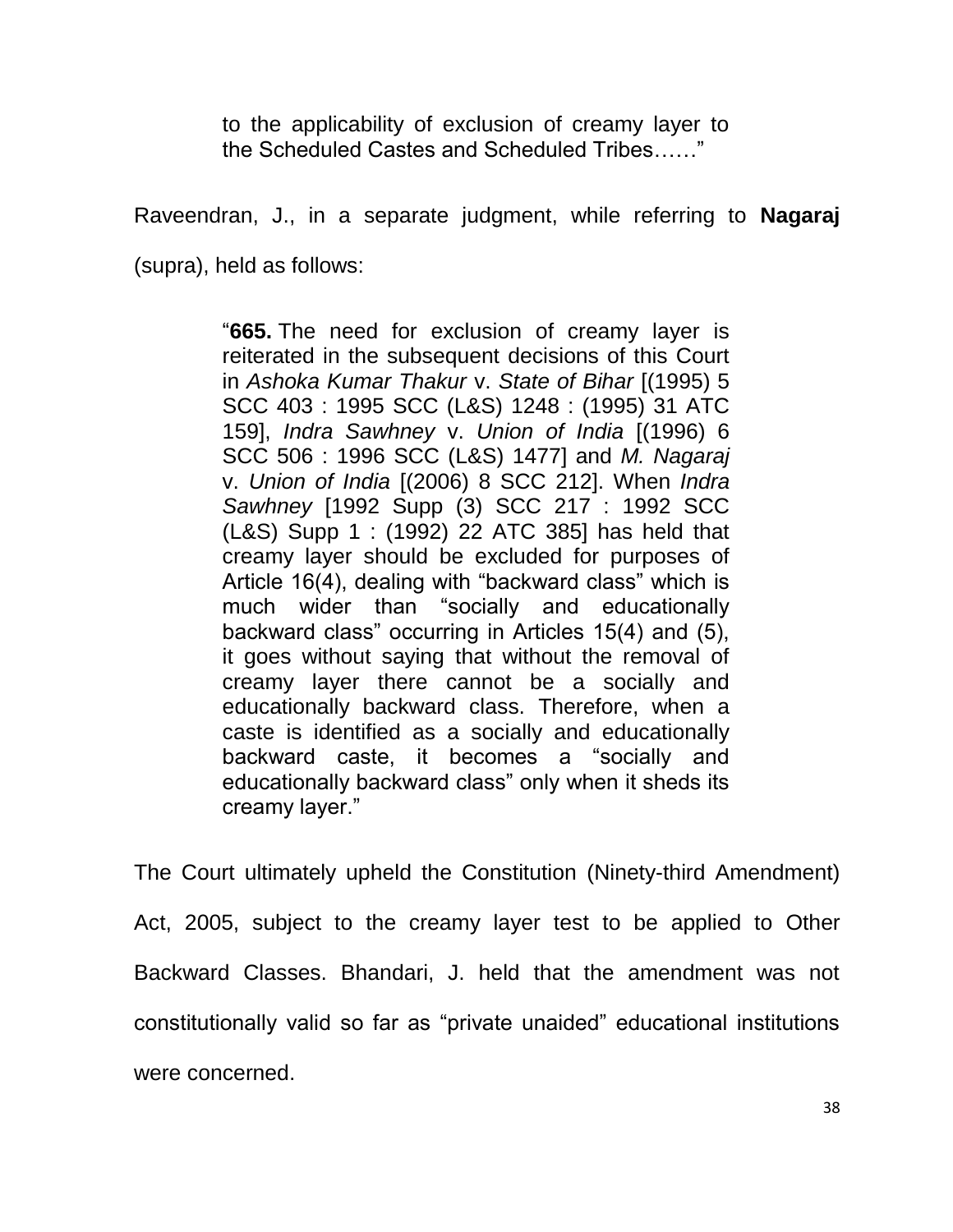13. At this stage, it is necessary to deal with the argument that **Nagaraj** (supra) needs to be revisited as it conflicts with **Chinnaiah**  (supra). It will be noticed that though **Nagaraj** (supra) is a later judgment, it does not refer to **Chinnaiah** (supra) at all. Much was made of this by some of the learned counsel appearing on behalf of the Appellants. It is important to notice that the majority judgment of Hegde, J. does not refer to the creamy layer principle at all. **Chinnaiah's** judgment (supra) in essence held that the Andhra Pradesh Scheduled Castes (Rationalisation of Reservations) Act, 2000, which it considered, could not further sub-divide Scheduled Castes into four categories, as that would be violative of Article 341(2) of the Constitution of India for the simple reason that it is Parliament alone that can make any change in the Presidential List and not the State Legislatures. That this is the true *ratio* of the judgment is clear from a reading of the paragraphs that have been set out hereinabove. This being the case, as **Chinnaiah** (supra) does not in any manner deal with any of the aspects on which the constitutional amendments in **Nagaraj's** case (supra) were upheld, we are of the view that it was not necessary for **Nagaraj** (supra) to refer to **Chinnaiah** (supra) at all. However, it was further contended that apart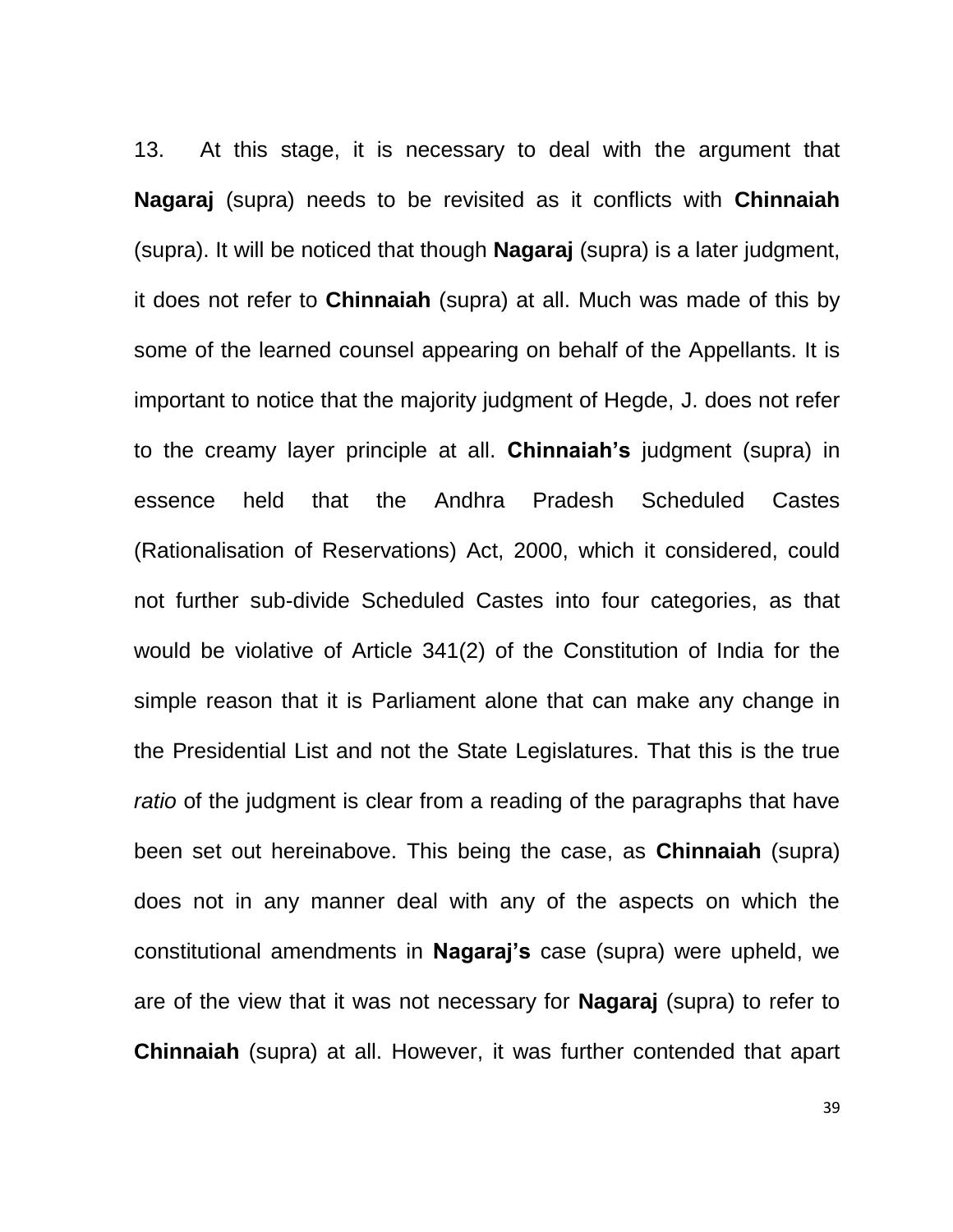from this *ratio*, **Chinnaiah** (supra) also decided that the sub-classification of Scheduled Castes, created by the Andhra Pradesh Scheduled Castes (Rationalisation of Reservations) Act, 2000, also violated Article 14 of the Constitution of India. This was stated by **Chinnaiah** (supra) to be violative of Article 14 as the same would amount to tinkering with the List, which, as was held, could be done only by Parliament and not by State Legislatures. In our opinion, the true *ratio* of the judgment flows from a construction of Article 341. It is true that the Andhra Pradesh Act in question was also found to be violative of Article 14. We may only state that **Chinnaiah** (supra) dealt with a completely different problem, apart from dealing with a State statute and not a constitutional amendment, as was dealt with in **Nagaraj** (supra).

14. This brings us to whether the judgment in **Nagaraj** (supra) needs to be revisited on the other grounds that have been argued before us. Insofar as the State having to show quantifiable data as far as backwardness of the class is concerned, we are afraid that we must reject Shri Shanti Bhushan's argument. The reference to "class" is to the Scheduled Castes and the Scheduled Tribes, and their inadequacy of representation in public employment. It is clear, therefore, that **Nagaraj**

40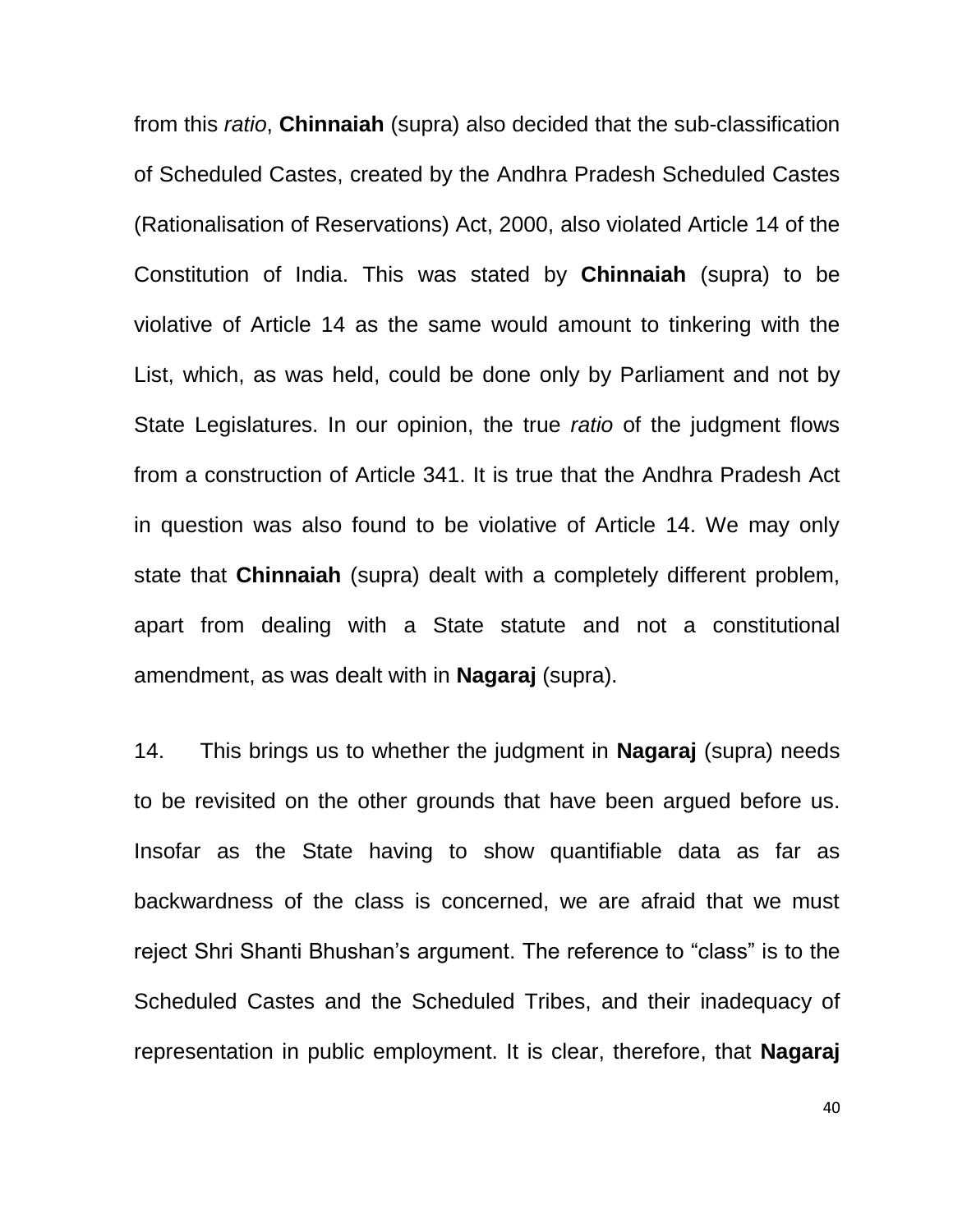(supra) has, in unmistakable terms, stated that the State has to collect quantifiable data showing backwardness of the Scheduled Castes and the Scheduled Tribes. We are afraid that this portion of the judgment is directly contrary to the nine-Judge Bench in **Indra Sawhney (1)** (supra). Jeevan Reddy, J., speaking for himself and three other learned Judges, had clearly held, "[t]he test or requirement of social and educational backwardness cannot be applied to Scheduled Castes and Scheduled Tribes, who indubitably fall within the expression "backward class of citizens‖.‖ (*See* paragraphs 796 to 797). Equally, Dr. Justice Thommen, in his conclusion at paragraph 323(4), had held as follows:

#### ―**323.** *Summary*

#### xxx xxx xxx

(*4*) Only such classes of citizens who are socially and educationally backward are qualified to be identified as backward classes. To be accepted as backward classes for the purpose of reservation under Article 15 or Article 16, their backwardness must have been either recognised by means of a notification by the President under Article 341 or Article 342 declaring them to be Scheduled Castes or Scheduled Tribes, or, on an objective consideration, identified by the State to be socially and educationally so backward by reason of identified prior discrimination and its continuing ill effects as to be comparable to the Scheduled Castes or the Scheduled Tribes. In the case of the Scheduled Castes or the Scheduled Tribes, these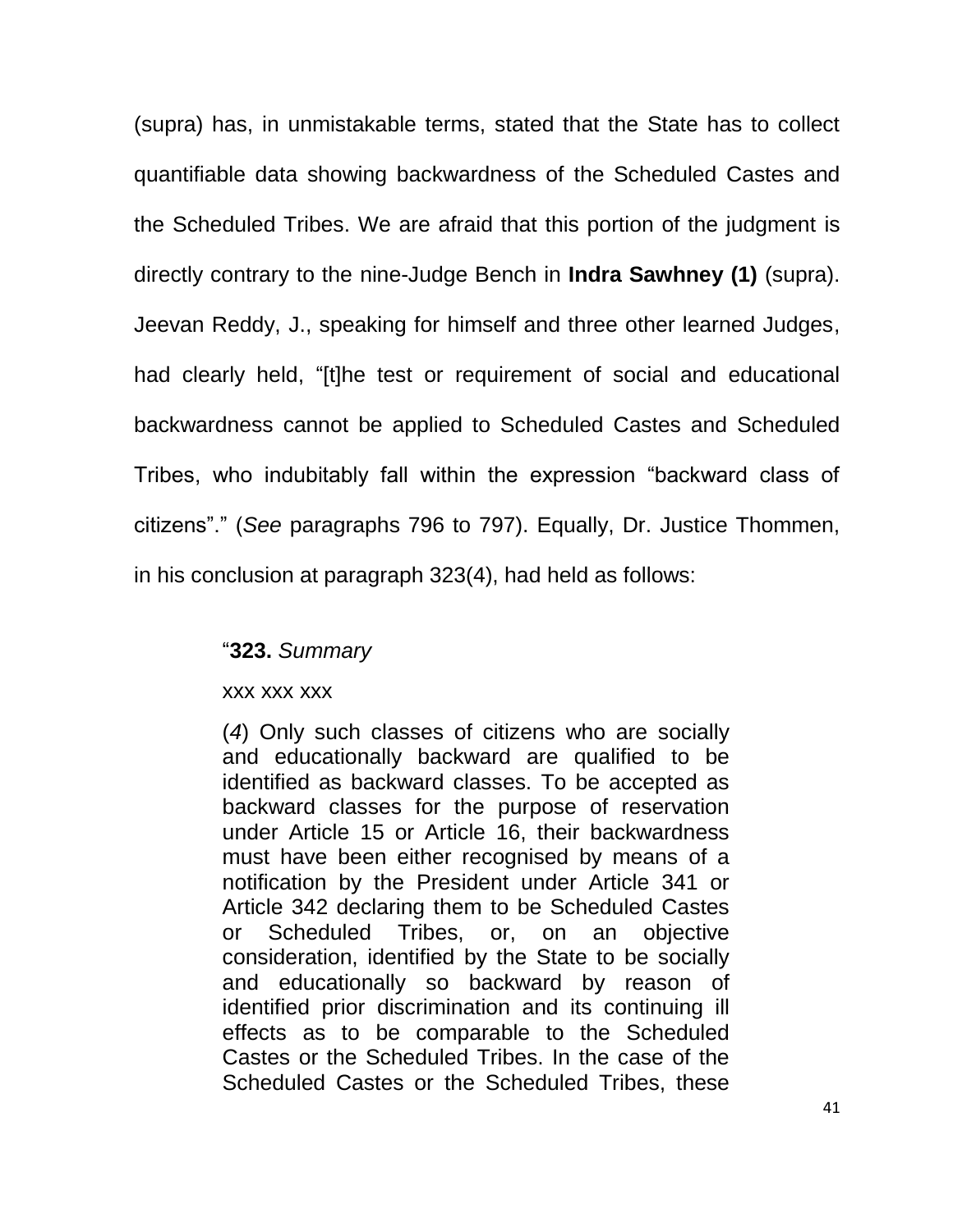conditions are, in view of the notifications, presumed to be satisfied……"

15. In fact, **Chinnaiah** (supra) has referred to the Scheduled Castes as being the most backward among the backward classes (*See* paragraph 43). This is for the reason that the Presidential List contains only those castes or groups or parts thereof, which have been regarded as untouchables. Similarly, the Presidential List of Scheduled Tribes only refers to those tribes in remote backward areas who are socially extremely backward. Thus, it is clear that when **Nagaraj** (supra) requires the States to collect quantifiable data on backwardness, insofar as Scheduled Castes and Scheduled Tribes are concerned, this would clearly be contrary to the **Indra Sawhney (1)** (supra) and would have to be declared to be bad on this ground.

However, when it comes to the creamy layer principle, it is important to note that this principle sounds in Articles 14 and 16(1), as unequals within the same class are being treated equally with other members of that class. The genesis of this principle is to be found in **State of Kerala & Anr. v. N.M. Thomas and Ors.**, (1976) 2 SCC 310. This case was concerned with a test-relaxation rule in promotions from lower division

42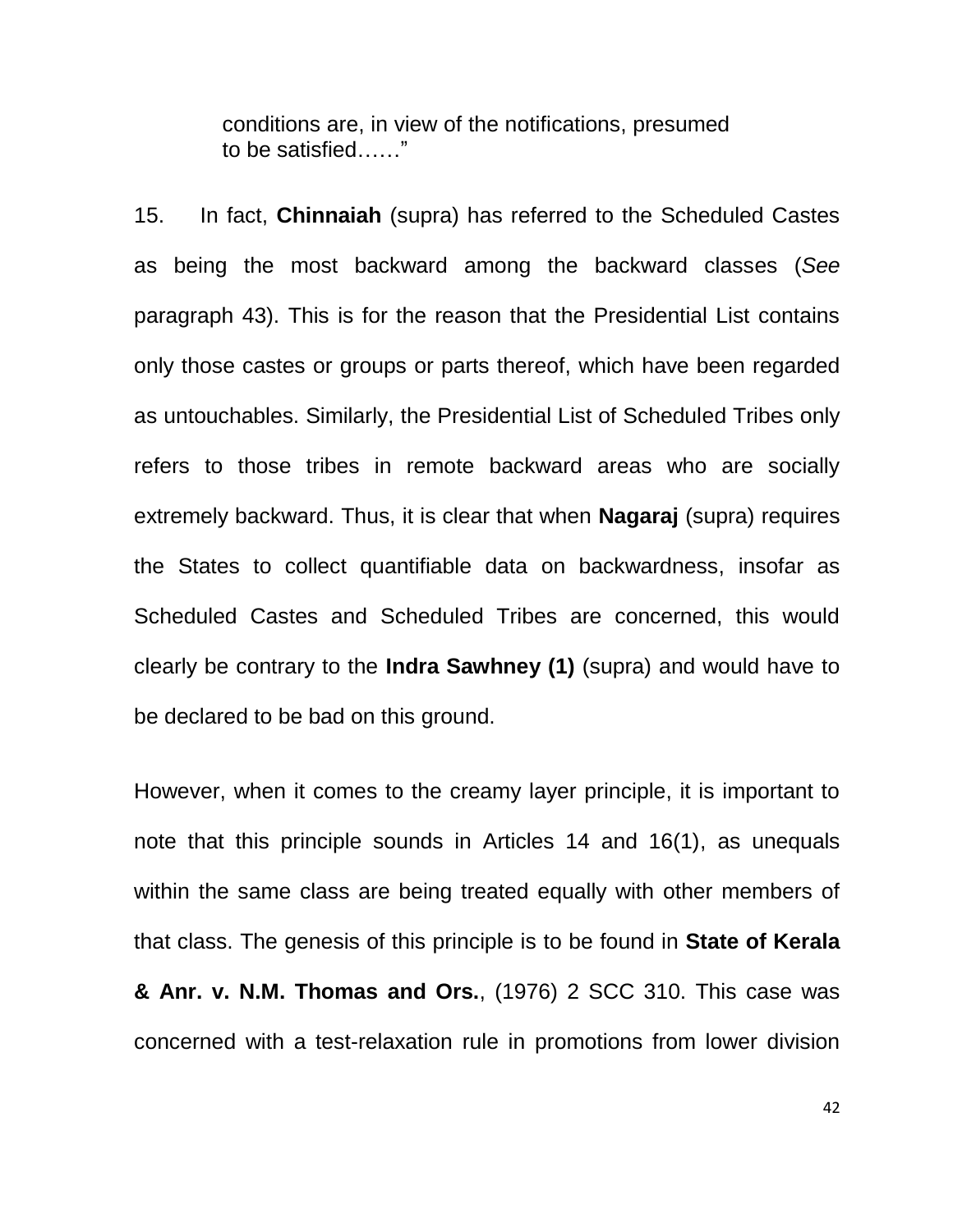clerks to upper division clerks. By a 5:2 majority judgment, the said rule was upheld as a rule that could be justified on the basis that it became necessary as a means of generally giving a leg-up to backward classes. In paragraph 124, Krishna Iyer, J. opined:

> ―**124.** A word of sociological caution. In the light of experience, here and elsewhere, the danger of "reservation", it seems to me, is threefold. Its benefits, by and large, are snatched away by the top creamy layer of the "backward" caste or class, thus keeping the weakest among the weak always weak and leaving the fortunate layers to consume the whole cake. Secondly, this claim is overplayed extravagantly in democracy by large and vocal groups whose burden of backwardness has been substantially lightened by the march of time and measures of better education and more opportunities of employment, but wish to wear the "weaker section" label as a means to score over their near-equals formally categorised as the upper brackets. Lastly, a lasting solution to the problem comes only from improvement of social environment, added educational facilities and crossfertilisation of castes by inter-caste and inter-class marriages sponsored as a massive State programme, and this solution is calculatedly hidden from view by the higher "backward" groups with a vested interest in the plums of backwardism. But social science research, not judicial impressionism, will alone tell the whole truth and a constant process of objective re-evaluation of progress registered by the "underdog" categories is essential lest a once deserving "reservation" should be degraded into ―reverse discrimination‖. Innovations in administrative strategy to help the really untouched,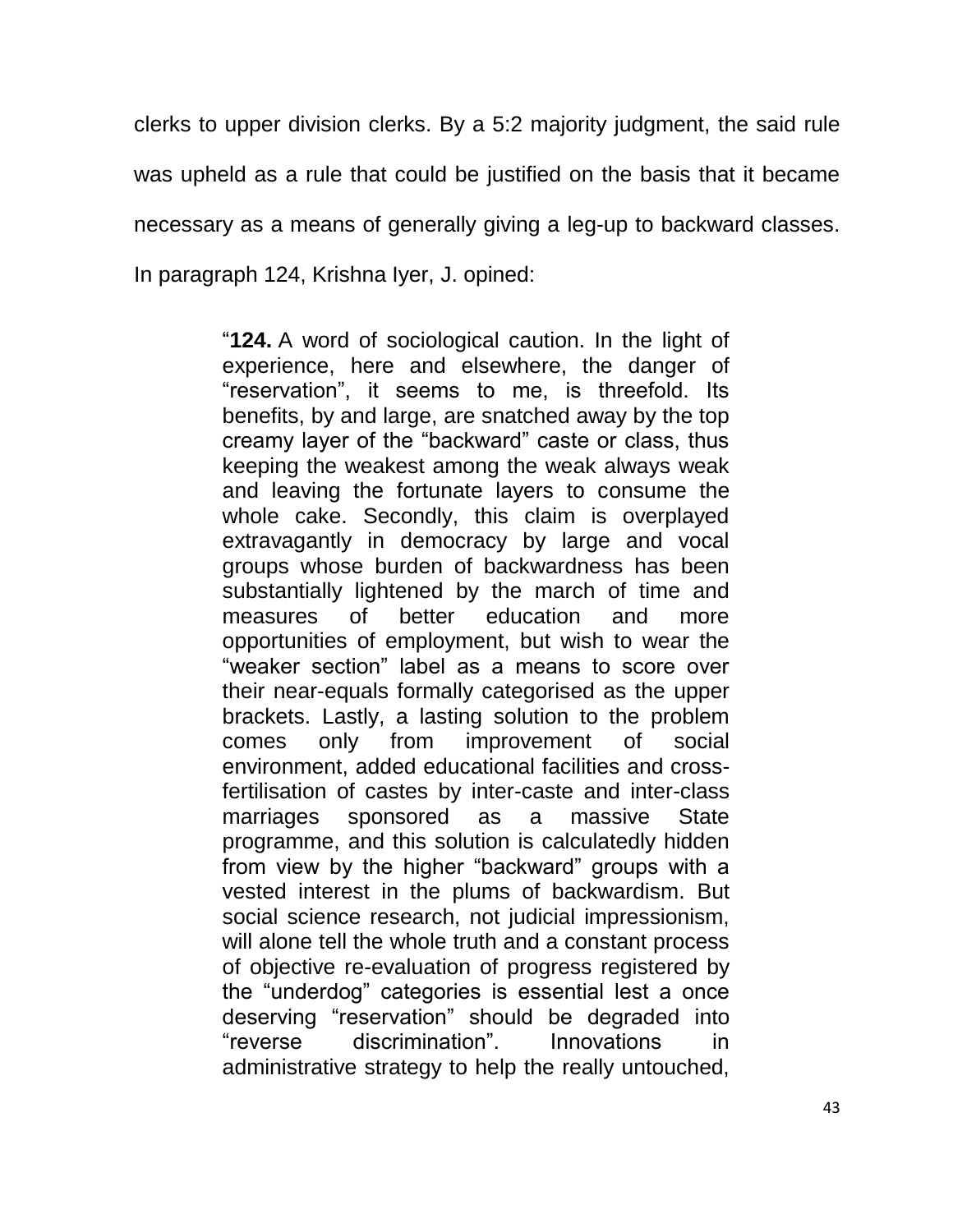*most backward* classes also emerge from such socio-legal studies and audit exercises, if dispassionately made. In fact, research conducted by the A.N. Sinha Institute of Social Studies, Patna, has revealed a dual society among harijans, a tiny elite gobbling up the benefits and the darker layers sleeping distances away from the special concessions. For them, Articles 46 and 335 remain a "noble romance" [As Huxley called it in "Administrative Nihilism" (Methods and Results, Vol. 4 of Collected Essays).], the bonanza going to the "higher" harijans. I mention this in the present case because lower division clerks are likely to be drawn from the lowest levels of harijan humanity and promotion prospects being accelerated by withdrawing, for a time, "test" qualifications for this category may perhaps delve deeper. An equalitarian breakthrough in a hierarchical structure has to use many weapons and Rule 13-AA perhaps is one."

The whole object of reservation is to see that backward classes of citizens move forward so that they may march hand in hand with other citizens of India on an equal basis. This will not be possible if only the creamy layer within that class bag all the coveted jobs in the public sector and perpetuate themselves, leaving the rest of the class as backward as they always were. This being the case, it is clear that when a Court applies the creamy layer principle to Scheduled Castes and Scheduled Tribes, it does not in any manner tinker with the Presidential List under Articles 341 or 342 of the Constitution of India. The caste or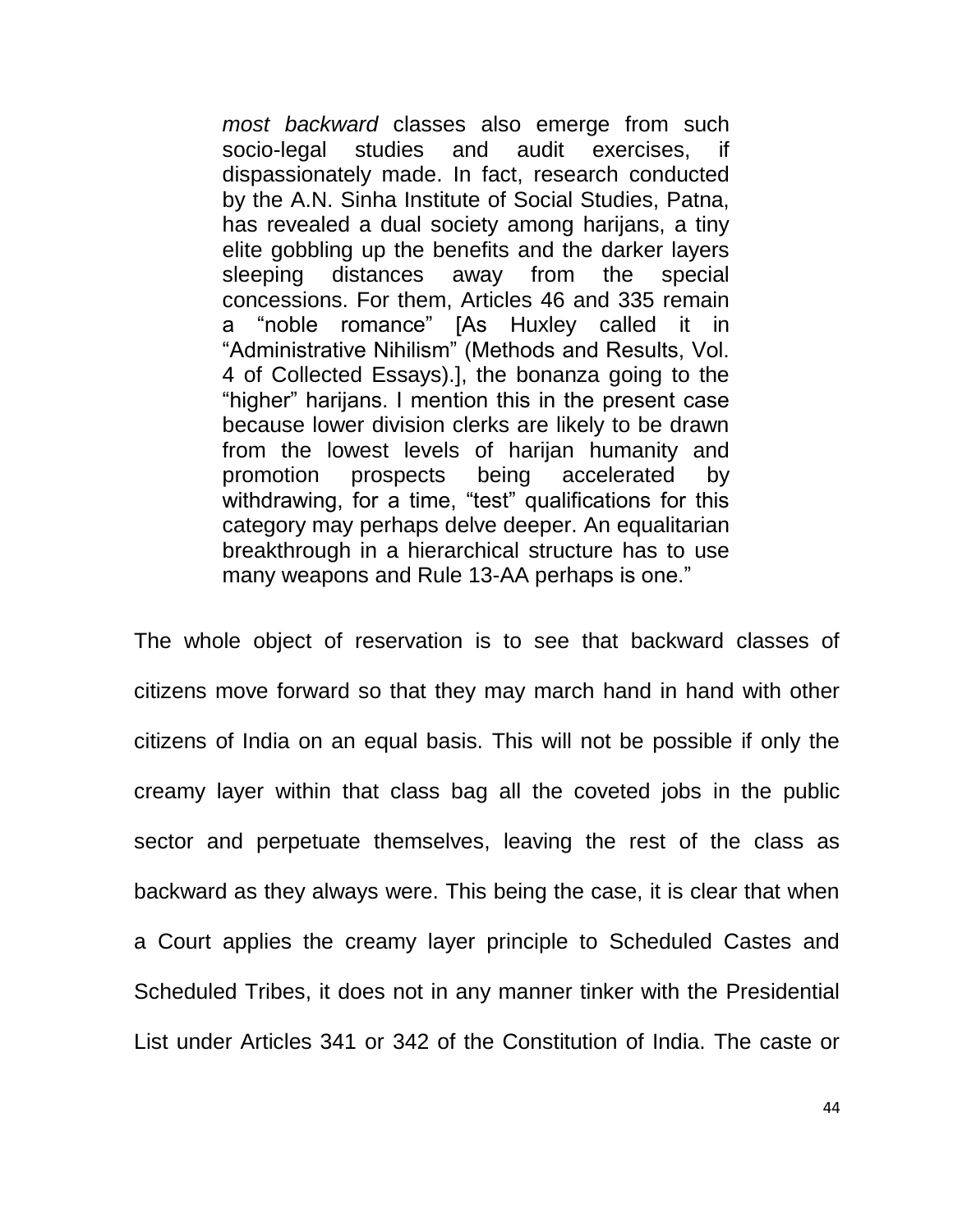group or sub-group named in the said List continues exactly as before. It is only those persons within that group or sub-group, who have come out of untouchability or backwardness by virtue of belonging to the creamy layer, who are excluded from the benefit of reservation. Even these persons who are contained within the group or sub-group in the Presidential Lists continue to be within those Lists. It is only when it comes to the application of the reservation principle under Articles 14 and 16 that the creamy layer within that sub-group is not given the benefit of such reservation.

16. We do not think it necessary to go into whether Parliament may or may not exclude the creamy layer from the Presidential Lists contained under Articles 341 and 342. Even on the assumption that Articles 341 and 342 empower Parliament to exclude the creamy layer from the groups or sub-groups contained within these Lists, it is clear that Constitutional Courts, applying Articles 14 and 16 of the Constitution to exclude the creamy layer cannot be said to be thwarted in this exercise by the fact that persons stated to be within a particular group or subgroup in the Presidential List may be kept out by Parliament on application of the creamy layer principle. One of the most important

45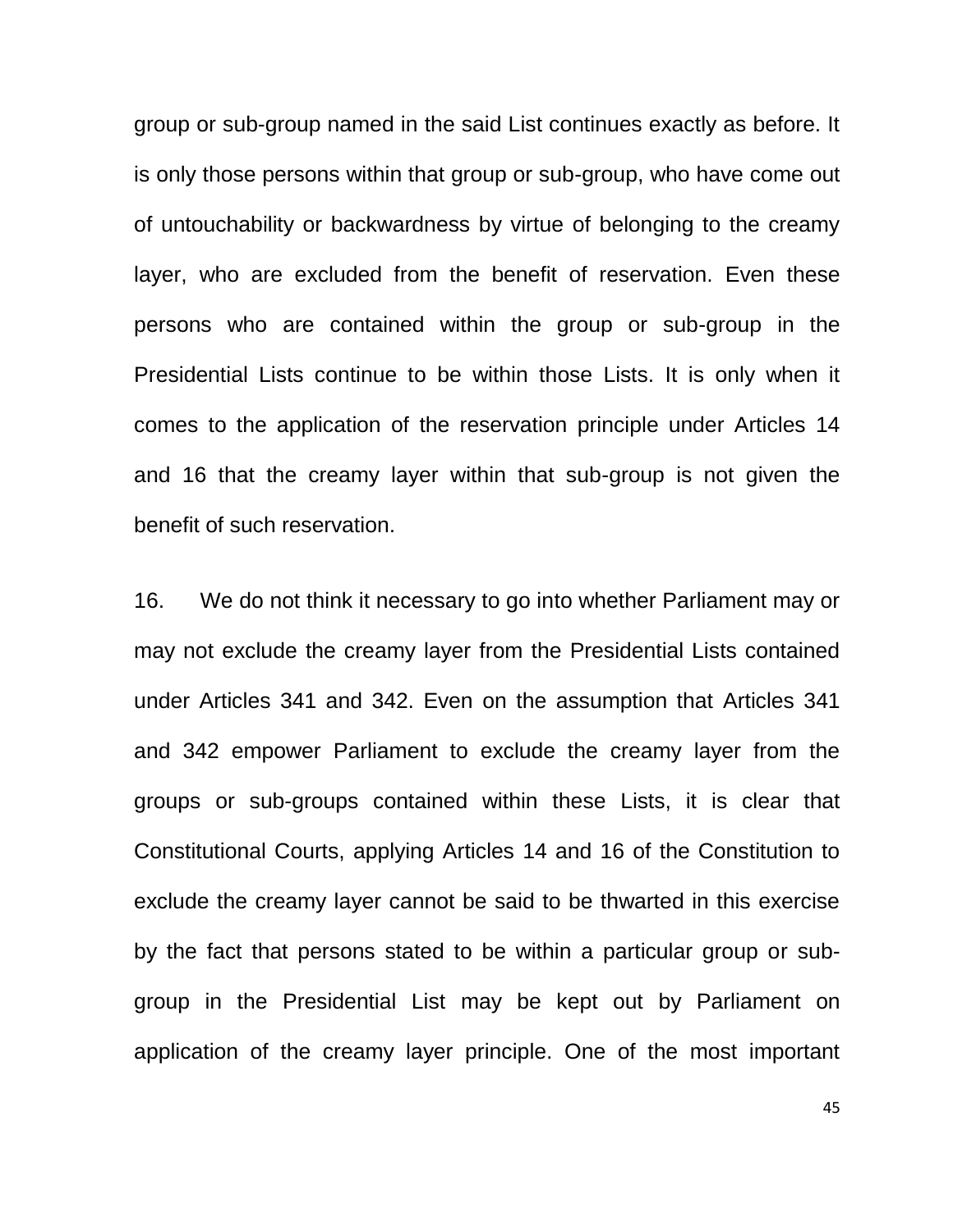principles that has been frequently applied in constitutional law is the doctrine of harmonious interpretation. When Articles 14 and 16 are harmoniously interpreted along with other Articles 341 and 342, it is clear that Parliament will have complete freedom to include or exclude persons from the Presidential Lists based on relevant factors. Similarly, Constitutional Courts, when applying the principle of reservation, will be well within their jurisdiction to exclude the creamy layer from such groups or sub-groups when applying the principles of equality under Articles 14 and 16 of the Constitution of India. We do not agree with Balakrishnan, C.J.'s statement in **Ashoka Kumar Thakur** (supra) that the creamy layer principle is merely a principle of identification and not a principle of equality.

17. Therefore, when **Nagaraj** (supra) applied the creamy layer test to Scheduled Castes and Scheduled Tribes in exercise of application of the basic structure test to uphold the constitutional amendments leading to Articles 16(4-A) and 16(4-B), it did not in any manner interfere with Parliament's power under Article 341 or Article 342. We are, therefore, clearly of the opinion that this part of the judgment does not need to be revisited, and consequently, there is no need to refer **Nagaraj** (supra) to

46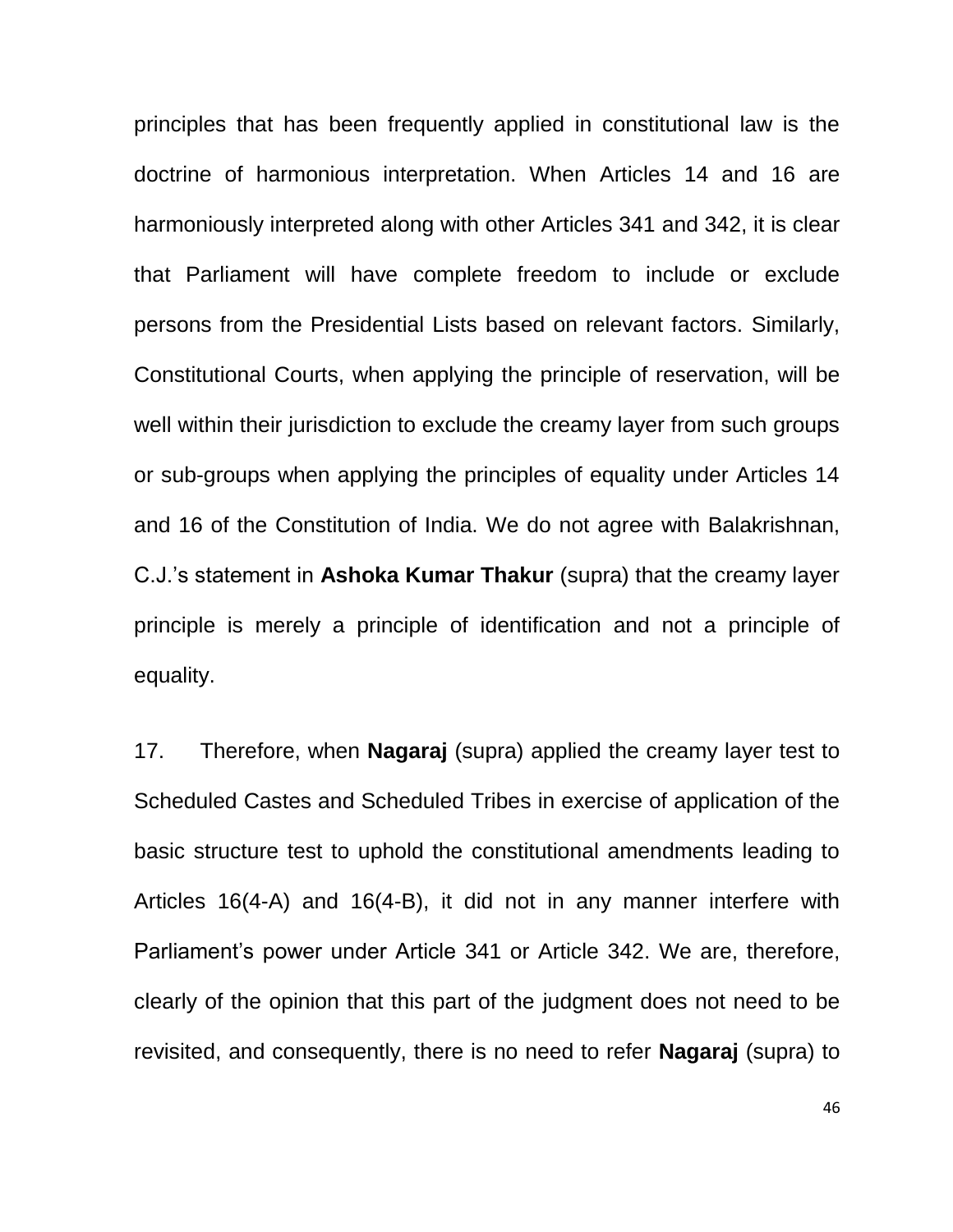a seven-Judge Bench. We may also add at this juncture that **Nagaraj** (supra) is a unanimous judgment of five learned Judges of this Court which has held sway since the year 2006. This judgment has been repeatedly followed and applied by a number of judgments of this Court, namely:

- a. **Anil Chandra v. Radha Krishna Gaur**, (2009) 9 SCC 454 (two-Judge Bench) (*See* paragraphs 17 and 18).
- b. **Suraj Bhan Meena & Anr. v. State of Rajasthan & Ors.**, (2011) 1 SCC 467 (two-Judge Bench) (*See* paragraphs 10, 50, and 67).
- c. **U.P. Power Corporation v. Rajesh Kumar & Ors.**, (2012) 7 SCC 1 (two-Judge Bench) (*See* paragraphs 61, 81(ix), and 86).
- d. **S. Panneer Selvam & Ors. v. State of Tamil Nadu & Ors.**, (2015) 10 SCC 292 (two-Judge Bench) (*See* paragraphs 18, 19, and 36).
- e. **Chairman & Managing Director, Central Bank of India & Ors. v. Central Bank of India SC/ST Employees Welfare Association & Ors.**, (2015) 12 SCC 308 (two-Judge Bench) (*See* paragraphs 9 and 26).
- f. **Suresh Chand Gautam v. State of U.P. & Ors.**, (2016) 11 SCC 113 (two-Judge Bench) (*See* paragraphs 2 and 45).
- g. **B.K. Pavitra & Ors. v. Union of India & Ors.**, (2017) 4 SCC 620 (two-Judge Bench) (*See* paragraphs 17 to 22).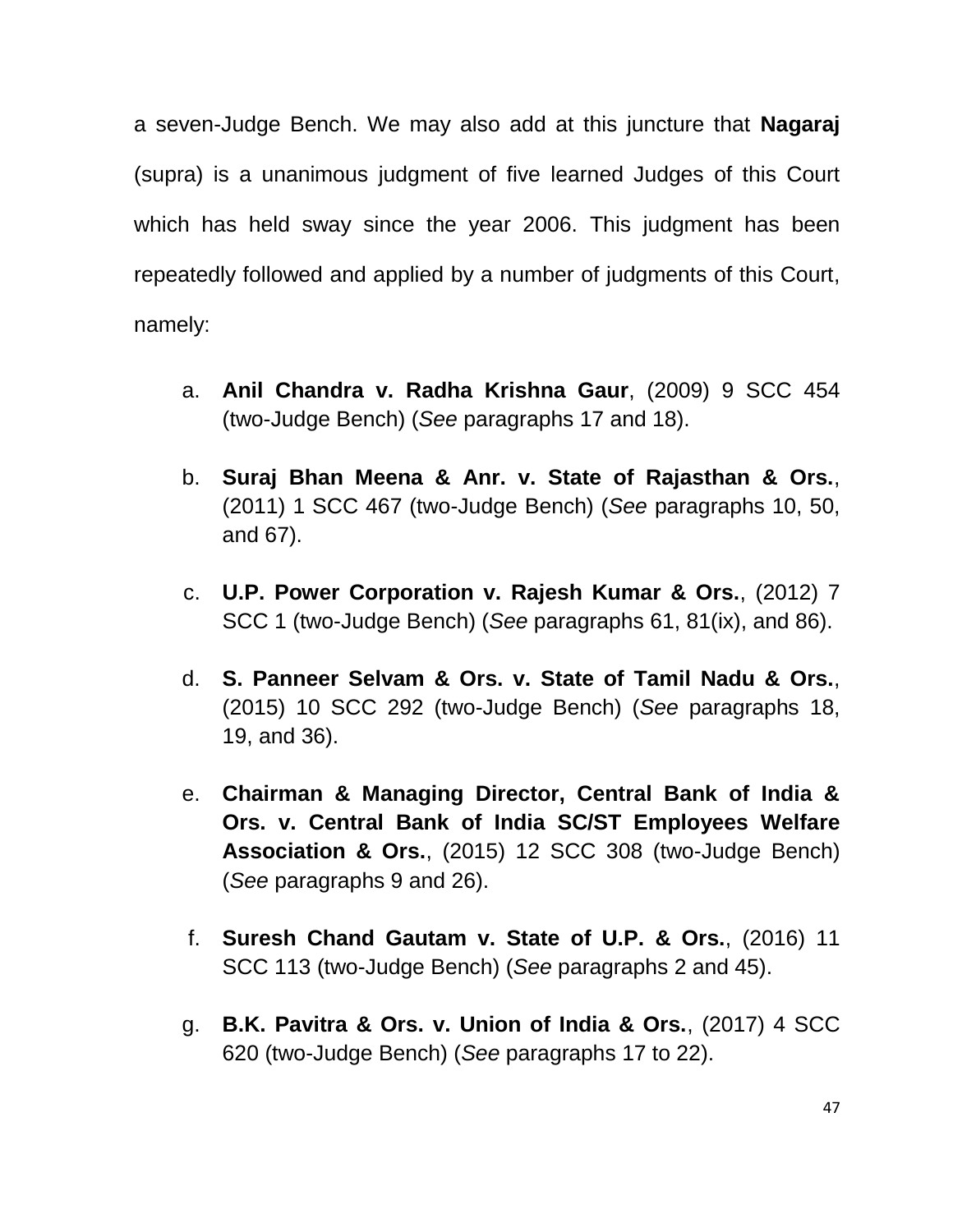Further, **Nagaraj** (supra) has been approved by larger Benches of this Court in:

- a. **General Categories Welfare Federation v. Union of India**, (2012) 7 SCC 40 (three-Judge Bench) (*See* paragraphs 2 and 3).
- b. **Rohtas Bhankar v. Union of India**, (2014) 8 SCC 872 (five-Judge Bench) (*See* paragraphs 6 and 7).

In fact, the tests laid down in **Nagaraj** (supra) for judging whether a constitutional amendment violates basic structure have been expressly approved by a nine-Judge Bench of this Court in **I.R. Coelho (Dead) by LRs. v. State of Tamil Nadu and Ors.**, (2007) 2 SCC 1 (*See* paragraphs 61, 105, and 142). The entirety of the decision, far from being clearly erroneous, correctly applies the basic structure doctrine to uphold constitutional amendments on certain conditions which are based upon the equality principle as being part of basic structure. Thus, we may make it clear that quantifiable data shall be collected by the State, on the parameters as stipulated in **Nagaraj** (supra) on the inadequacy of representation, which can be tested by the Courts. We may further add that the data would be relatable to the concerned cadre.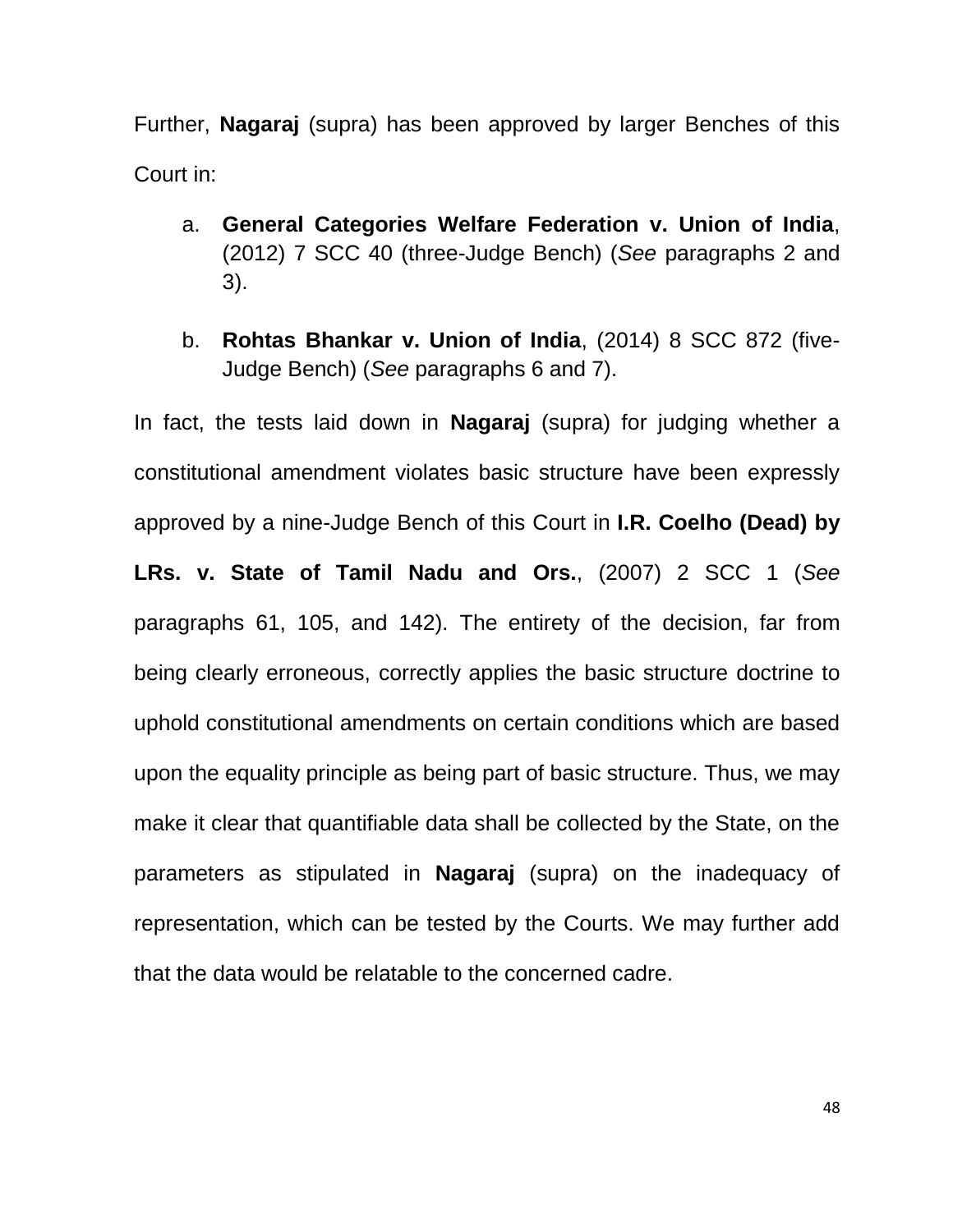18. Dr. Dhavan referred to the judgment in **U.P. Power Corporation** 

**Ltd.** (supra), and placed before us the Constitution (One Hundred

Seventeeth Amendment) Bill, 2012. This Bill was passed by the Rajya

Sabha on 17.12.2012 but failed to get sufficient number of votes in the

Lok Sabha and, therefore, could not become an Act. This Bill was tabled

close upon the judgment in **U.P. Power Corporation Ltd.** (supra), and

would have substituted Article 16(4-A) as follows:

―(4A) Notwithstanding anything contained elsewhere in the Constitution, the Scheduled Castes and the Scheduled Tribes notified under article 341 and article 342, respectively, shall be deemed to be backward and nothing in this article shall prevent the State from making any provision for reservation in matters of promotions, with consequential seniority, to any class or classes of posts in the services under the State in favour of the Scheduled Castes and the Scheduled Tribes to the extent of the percentage of reservation provided to the Scheduled Castes and the Scheduled Tribes in the services of the State."

The Statement of Objects and Reasons for the said Bill read as follows:

―The validity of the constitutional amendments was challenged before the Supreme Court. The Supreme Court while deliberating on the issue of validity of Constitutional amendments in the case of M. Nagaraj *v*. UOI & Ors., observed that the concerned State will have to show in each case the existence of the compelling reasons, namely, backwardness, inadequacy of representation and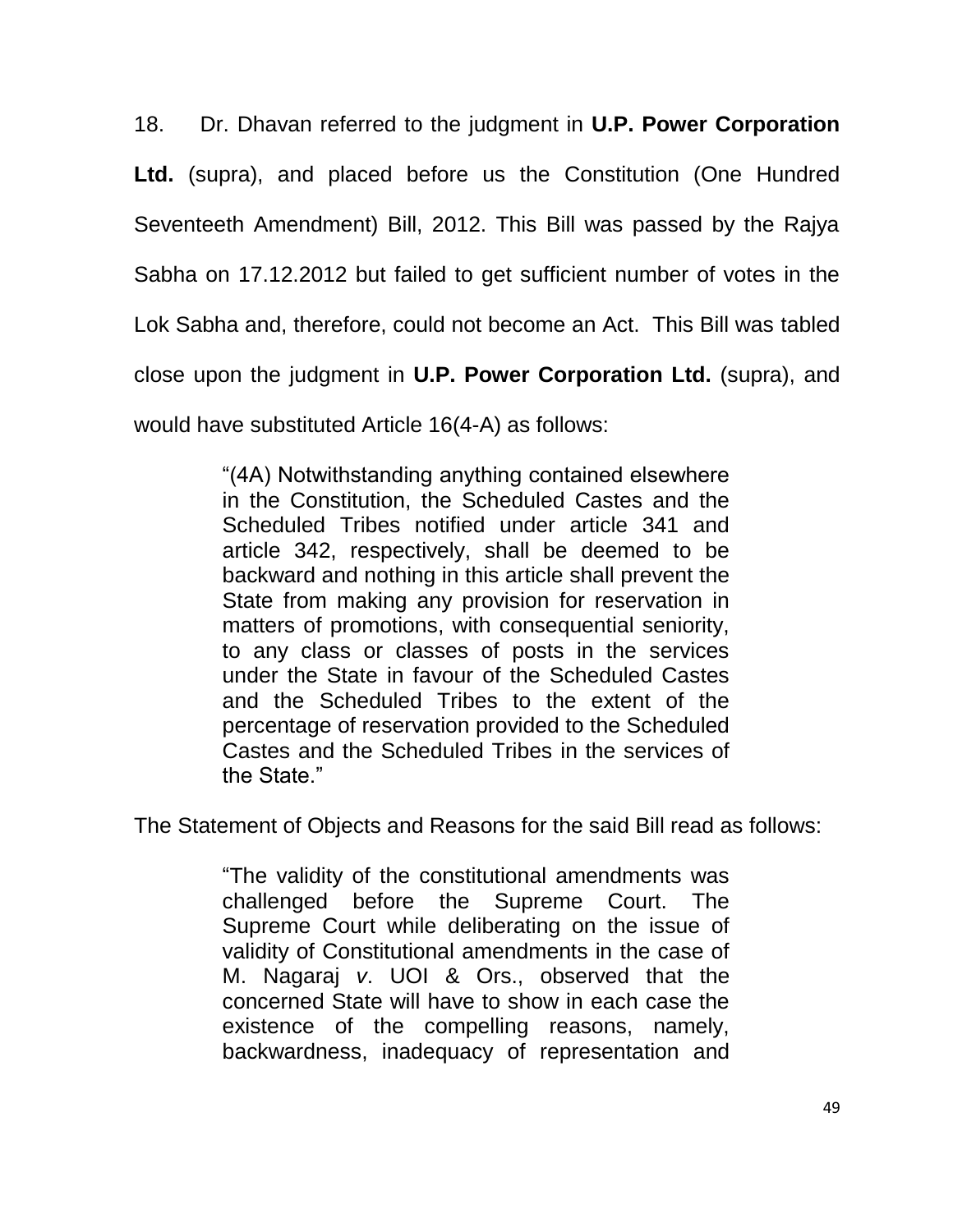overall administrative efficiency before making provision for reservation in promotion.

Relying on the judgment of the Supreme Court in M. Nagaraj case, the High Court of Rajasthan and the High Court of Allahabad have struck down the provisions for reservation in promotion in the services of the State of Rajasthan and the State of Uttar Pradesh, respectively. Subsequently, the Supreme Court has upheld the decisions of these High Courts striking down provisions for reservation in respective States.

It has been observed that there is difficulty in collection of quantifiable data showing backwardness of the class and inadequacy of representation of that class in public employment. Moreover, there is uncertainty on the methodology of this exercise."

It will be seen that this Bill contains two things that are different from Article 16(4-A) as already enacted. First and foremost, it clarifies that the Scheduled Castes and the Scheduled Tribes that are notified under Articles 341 and 342 shall be deemed to be backward, which makes it clear that no quantifiable data is necessary to determine backwardness. Secondly, instead of leaving it to the States to determine on a case to case basis whether the Scheduled Castes and the Scheduled Tribes are adequately represented in any class or classes of posts in the services under the State, the substituted provision does not leave this to the discretion of the State, but specifies that it shall be to the extent of the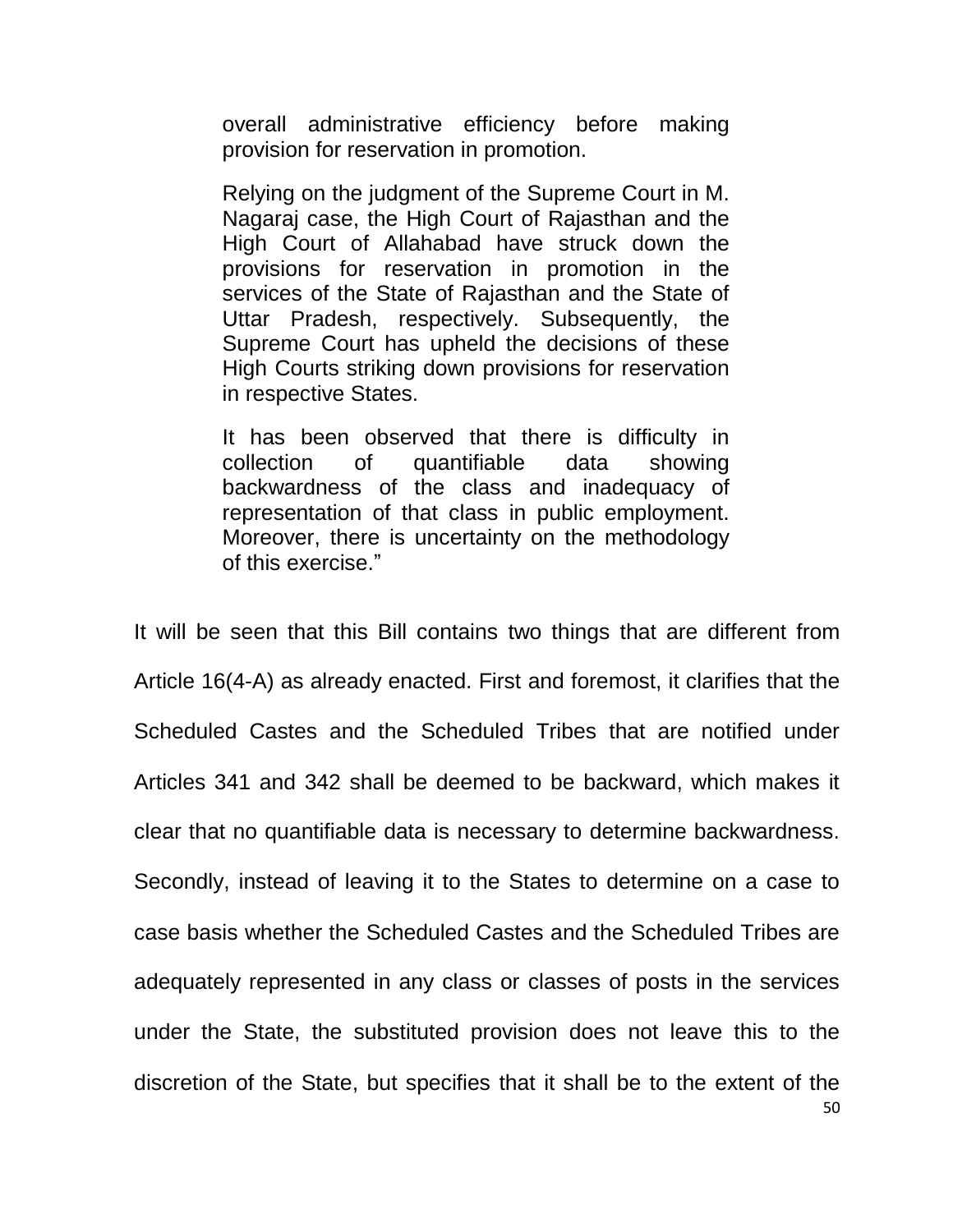percentage of reservation provided to Scheduled Castes and Scheduled Tribes in the services of the State. This amendment was necessitated because a Division Bench of this Court in **U.P. Power Corporation Ltd.** (supra) had struck down Section 3(7) of the Uttar Pradesh Public Services (Reservation for Scheduled Castes, Scheduled Tribes and Other Backward Classes) Act, 1994 and Rule 8A of the U.P. Government

Servants Seniority Rules, 1991, which read as under:

# ―**3.** *Reservation in favour of Scheduled Castes, Scheduled Tribes and Other Backward Classes*.—

 $(1)-(6)$  xxx xxx xxx

(7) If, on the date of commencement of this Act, reservation was in force under government orders for appointment to posts to be filled by promotion, such government orders shall continue to be applicable till they are modified or revoked."

xxx xxx xxx

―**8-A.** *Entitlement of consequential seniority to a person belonging to Scheduled Castes or Scheduled Tribes*.—Notwithstanding anything contained in Rules 6, 7 or 8 of these Rules, a person belonging to the Scheduled Castes or Scheduled Tribes shall, on his promotion by virtue of rule of reservation/roster, be entitled to consequential seniority also."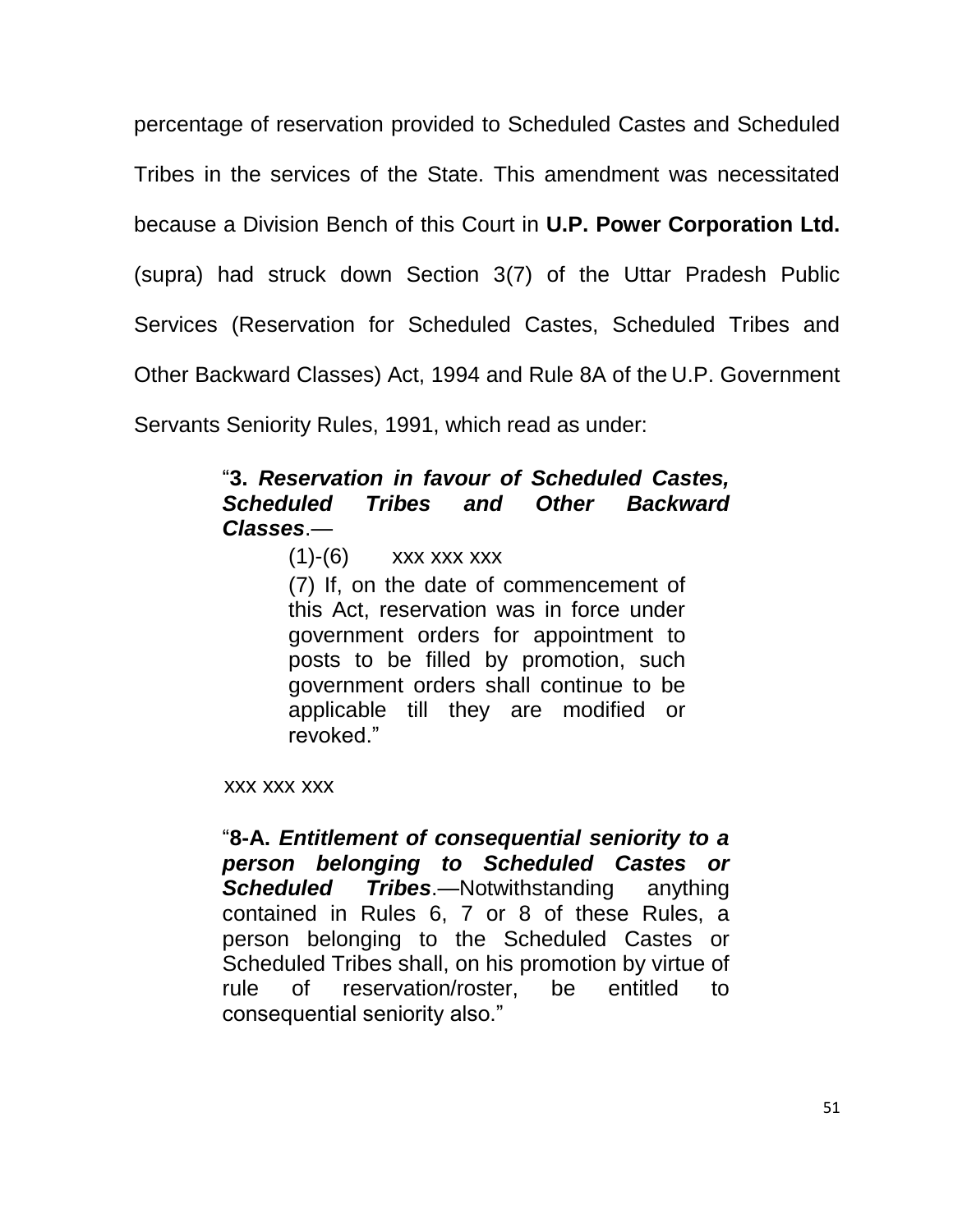This Court considered **Nagaraj** (supra) in detail and in paragraph 81, culled out various principles which **Nagaraj** (supra) had laid down. We are concerned here with principles (ix) and (x) in particular, which read as under:

> "(ix) The concepts of efficiency, backwardness and inadequacy of representation are required to be identified and measured. That exercise depends on the availability of data. That exercise depends on numerous factors. It is for this reason that the enabling provisions are required to be made because each competing claim seeks to achieve certain goals. How best one should optimise these conflicting claims can only be done by the administration in the context of local prevailing conditions in public employment.

> (*x*) Article 16(4), therefore, creates a field which enables a State to provide for reservation provided there exists backwardness of a class and inadequacy of representation in employment. These are compelling reasons. They do not exist in Article 16(1). It is only when these reasons are satisfied that a State gets the power to provide for reservation in the matter of employment."

19. We have already seen that, even without the help of the first part of Article 16(4-A) of the 2012 Amendment Bill, the providing of quantifiable data on backwardness when it comes to Scheduled Castes and Scheduled Tribes, has already been held by us to be contrary to the majority in **Indra Sawhney (1)** (supra). So far as the second part of the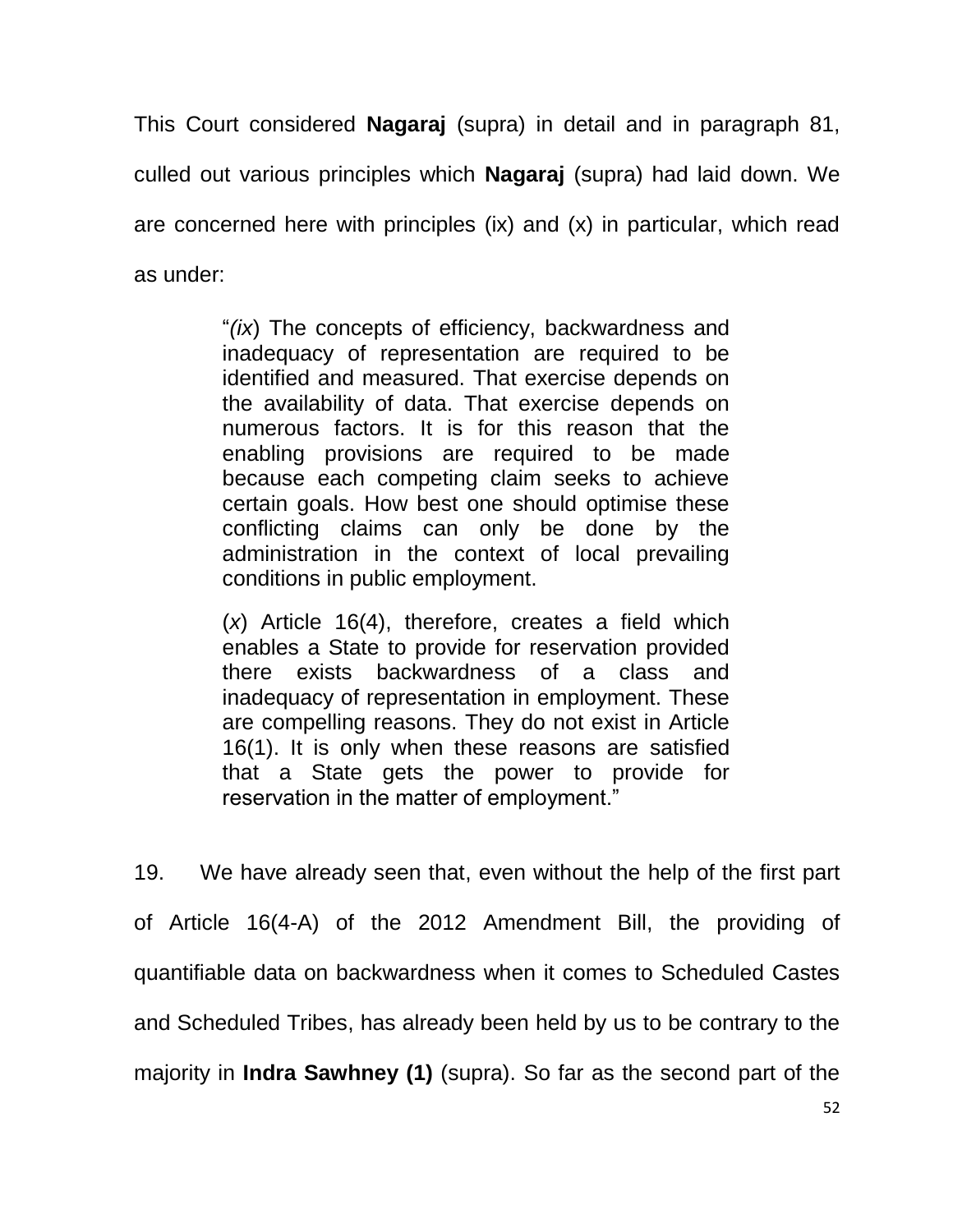substituted Article 16(4-A) contained in the Bill is concerned, we may notice that the proportionality to the population of Scheduled Castes and Scheduled Tribes is not something that occurs in Article 16(4-A) as enacted, which must be contrasted with Article 330. We may only add that Article 46, which is a provision occurring in the Directive Principles of State Policy, has always made the distinction between the Scheduled Castes and the Scheduled Tribes and other weaker sections of the people. Article 46 reads as follows:

> ―**46. Promotion of educational and economic interests of Scheduled Castes, Scheduled Tribes and other weaker sections**.—The State shall promote with special care the educational and economic interests of the weaker sections of the people, and, in particular, of the Scheduled Castes and the Scheduled Tribes, and shall protect them from social injustice and all forms of exploitation."

This being the case, it is easy to see the pattern of Article 46 being followed in Article 16(4) and Article 16(4-A). Whereas "backward classes" in Article  $16(4)$  is equivalent to the "weaker sections of the people" in Article 46, and is the overall genus, the species of Scheduled Castes and Scheduled Tribes is separately mentioned in the latter part of Article 46 and Article 16(4-A). This is for the reason, as has been pointed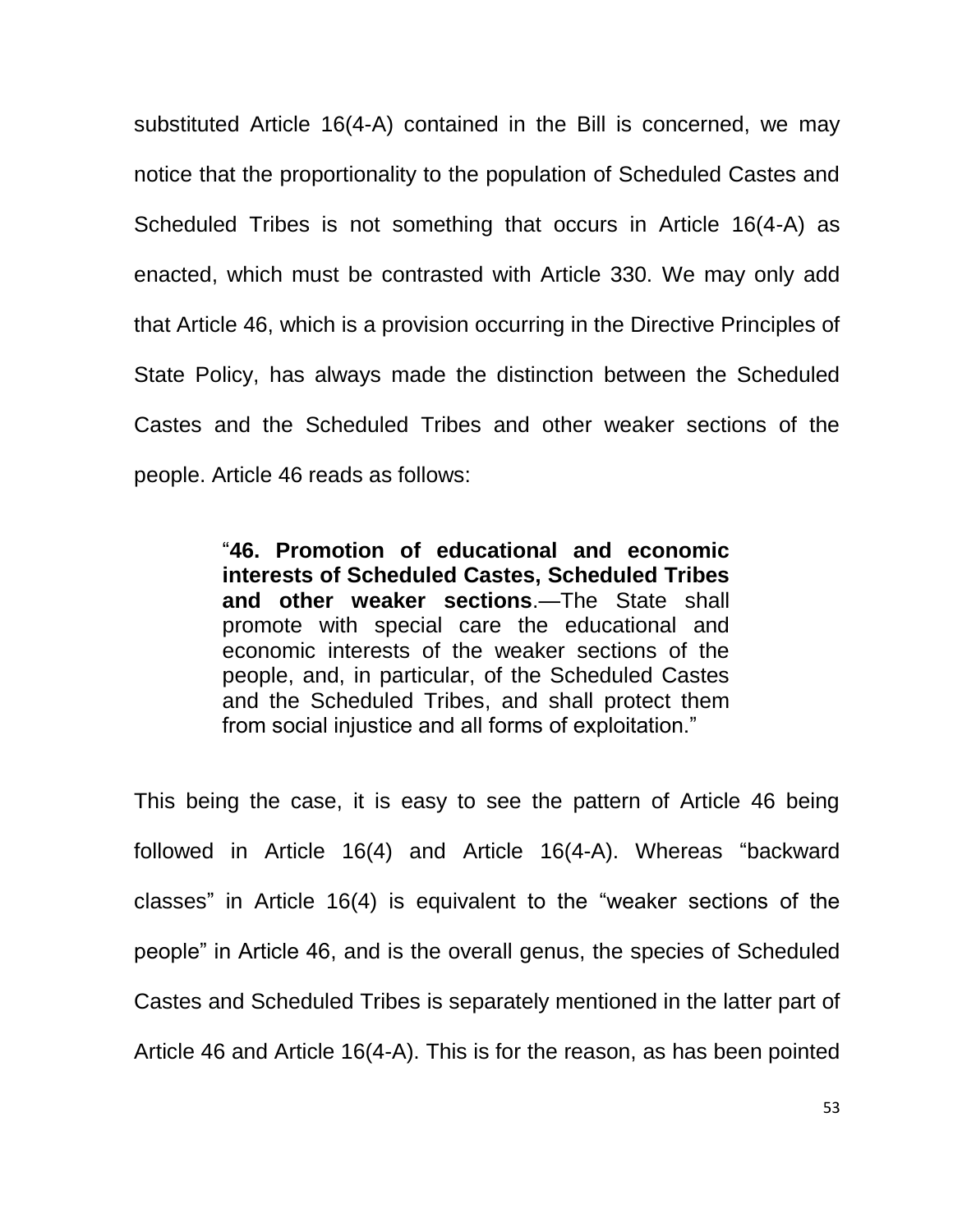54 out by us earlier, that the Scheduled Castes and the Scheduled Tribes are the most backward or the weakest of the weaker sections of society, and are, therefore, presumed to be backward. Shri Dwivedi's argument that as a member of a Scheduled Caste or a Scheduled Tribe reaches the higher posts, he/she no longer has the taint of either untouchability or backwardness, as the case may be, and that therefore, the State can judge the absence of backwardness as the posts go higher, is an argument that goes to the validity of Article 16(4-A). If we were to accept this argument, logically, we would have to strike down Article 16(4-A), as the necessity for continuing reservation for a Scheduled Caste and/or Scheduled Tribe member in the higher posts would then disappear. Since the object of Article 16(4-A) and 16(4-B) is to do away with the nine-Judge Bench in **Indra Sawhney (1)** (supra) when it came to reservation in promotions in favour of the Scheduled Castes and Scheduled Tribes, that object must be given effect to, and has been given effect by the judgment in **Nagaraj** (supra). This being the case, we cannot countenance an argument which would indirectly revisit the basis or foundation of the constitutional amendments themselves, in order that one small part of **Nagaraj** (supra) be upheld, namely, that there be quantifiable data for judging backwardness of the Scheduled Castes and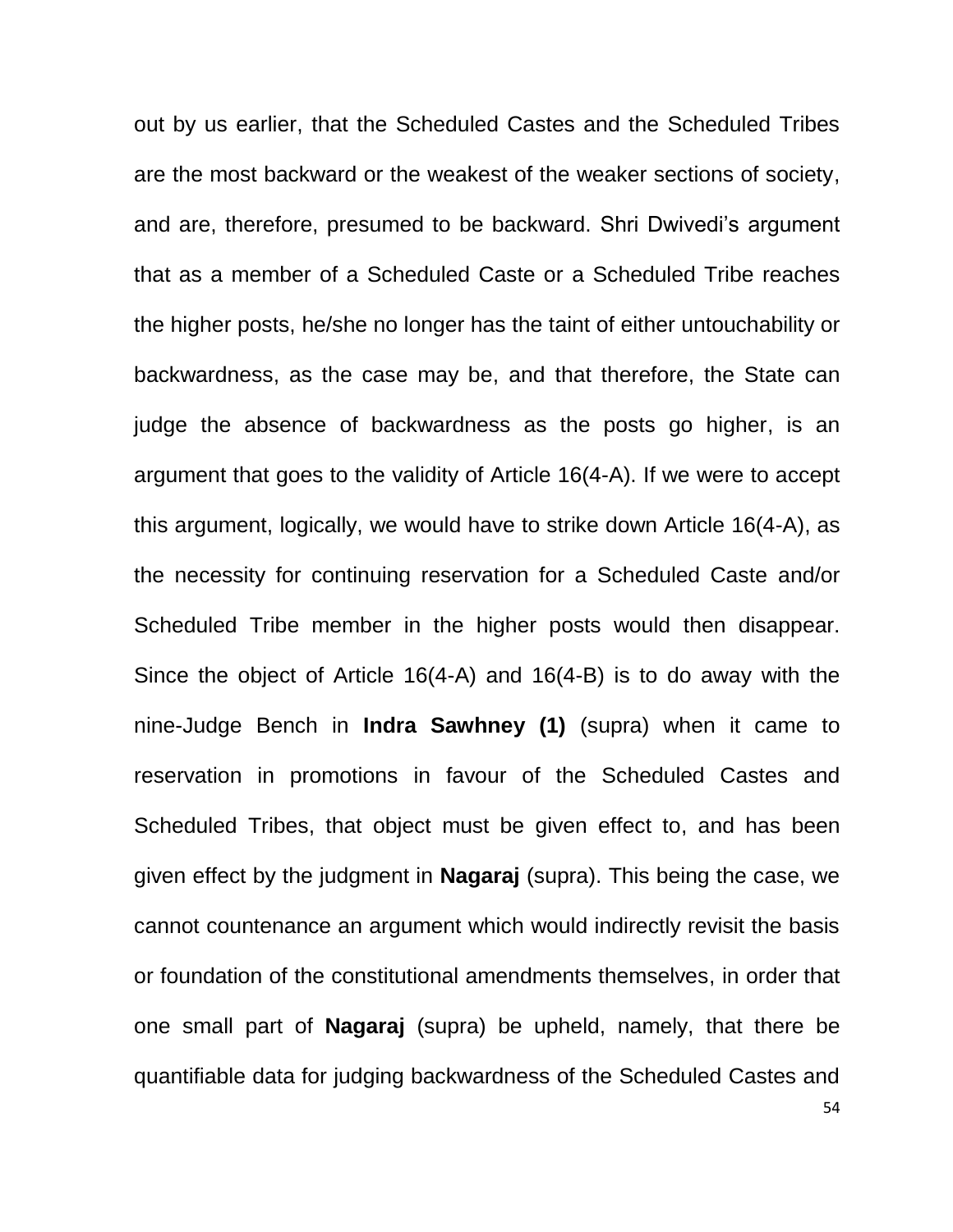the Scheduled Tribes in promotional posts. We may hasten to add that Shri Dwivedi's argument cannot be confused with the concept of "creamy" layer" which, as has been pointed out by us hereinabove, applies to persons within the Scheduled Castes or the Scheduled Tribes who no longer require reservation, as opposed to posts beyond the entry stage, which may be occupied by members of the Scheduled Castes or the Scheduled Tribes.

20. The learned Attorney General also requested us to lay down that the proportion of Scheduled Castes and Scheduled Tribes to the population of India should be taken to be the test for determining whether they are adequately represented in promotional posts for the purpose of Article 16(4-A). He complained that **Nagaraj** (supra) ought to have stated this, but has said nothing on this aspect. According to us, **Nagaraj** (supra) has wisely left the test for determining adequacy of representation in promotional posts to the States for the simple reason that as the post gets higher, it may be necessary, even if a proportionality test to the population as a whole is taken into account, to reduce the number of Scheduled Castes and Scheduled Tribes in promotional posts, as one goes upwards. This is for the simple reason

55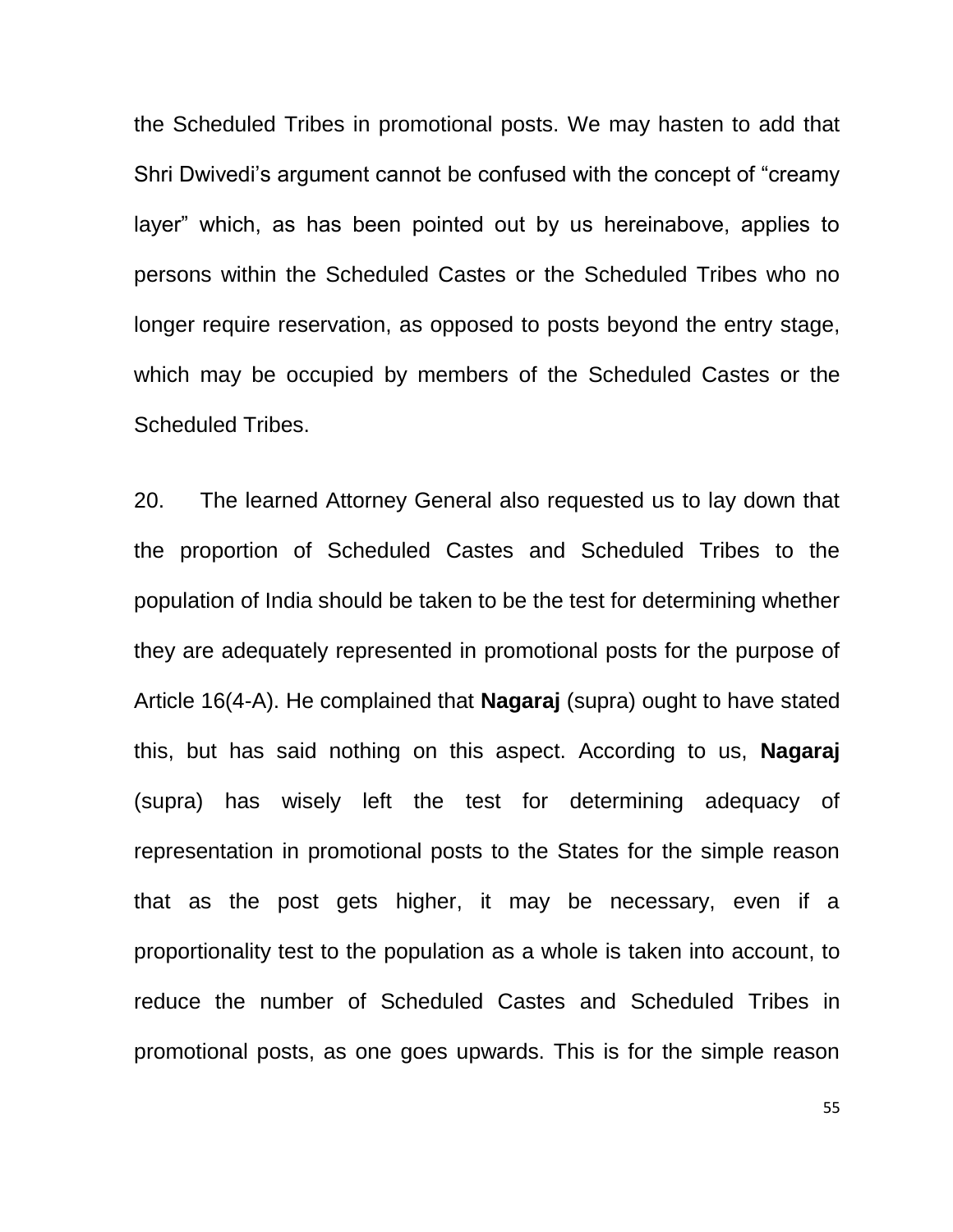that efficiency of administration has to be looked at every time promotions are made. As has been pointed out by B.P. Jeevan Reddy, J.'s judgment in **Indra Sawhney (1)** (supra), there may be certain posts right at the top, where reservation is impermissible altogether. For this reason, we make it clear that Article 16(4-A) has been couched in language which would leave it to the States to determine adequate representation depending upon the promotional post that is in question. For this purpose, the contrast of Article 16(4-A) and 16(4-B) with Article 330 of the Constitution is important. Article 330 reads as follows:

> ―**330. Reservation of seats for Scheduled Castes and Scheduled Tribes in the House of the People**.—(1) Seats shall be reserved in the House of the People for—

(*a*) the Scheduled Castes;

(*b*) the Scheduled Tribes except the Scheduled Tribes in the autonomous districts of Assam; and]

(*c*) the Scheduled Tribes in the autonomous districts of Assam.

(2) The number of seats reserved in any State or Union territory for the Scheduled Castes or the Scheduled Tribes under clause (1) shall bear, as nearly as may be, the same proportion to the total number of seats allotted to that State or Union territory in the House of the People as the population of the Scheduled Castes in the State or Union territory or of the Scheduled Tribes in the State or Union territory or part of the State or Union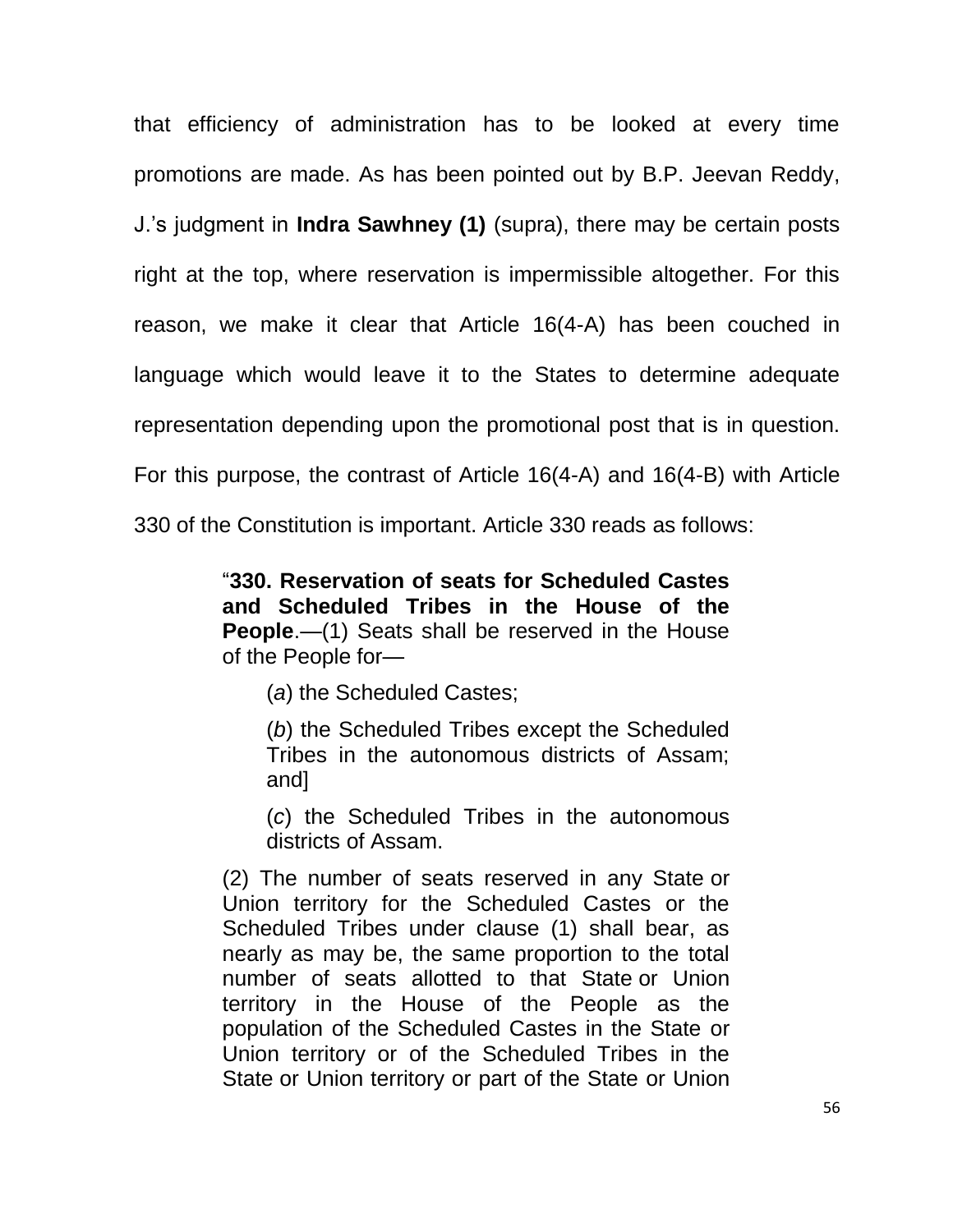territory, as the case may be, in respect of which seats are so reserved, bears to the total population of the State or Union territory.

(3) Notwithstanding anything contained in clause (2), the number of seats reserved in the House of the People for the Scheduled Tribes in the autonomous districts of Assam shall bear to the total number of seats allotted to that State a proportion not less than the population of the Scheduled Tribes in the said autonomous districts bears to the total population of the State.

*Explanation.*—In this article and in Article 332, the expression "population" means the population as ascertained at the last preceding census of which the relevant figures have been published:

Provided that the reference in this Explanation to the last preceding census of which the relevant figures have been published shall, until the relevant figures for the first census taken after the year 2026 have been published, be construed as a reference to the 2001 census."

It can be seen that when seats are to be reserved in the House of the

People for the Scheduled Castes and Scheduled Tribes, the test of

proportionality to the population is mandated by the Constitution. The

difference in language between this provision and Article 16(4-A) is

important, and we decline the invitation of the learned Attorney General

to say any more in this behalf.